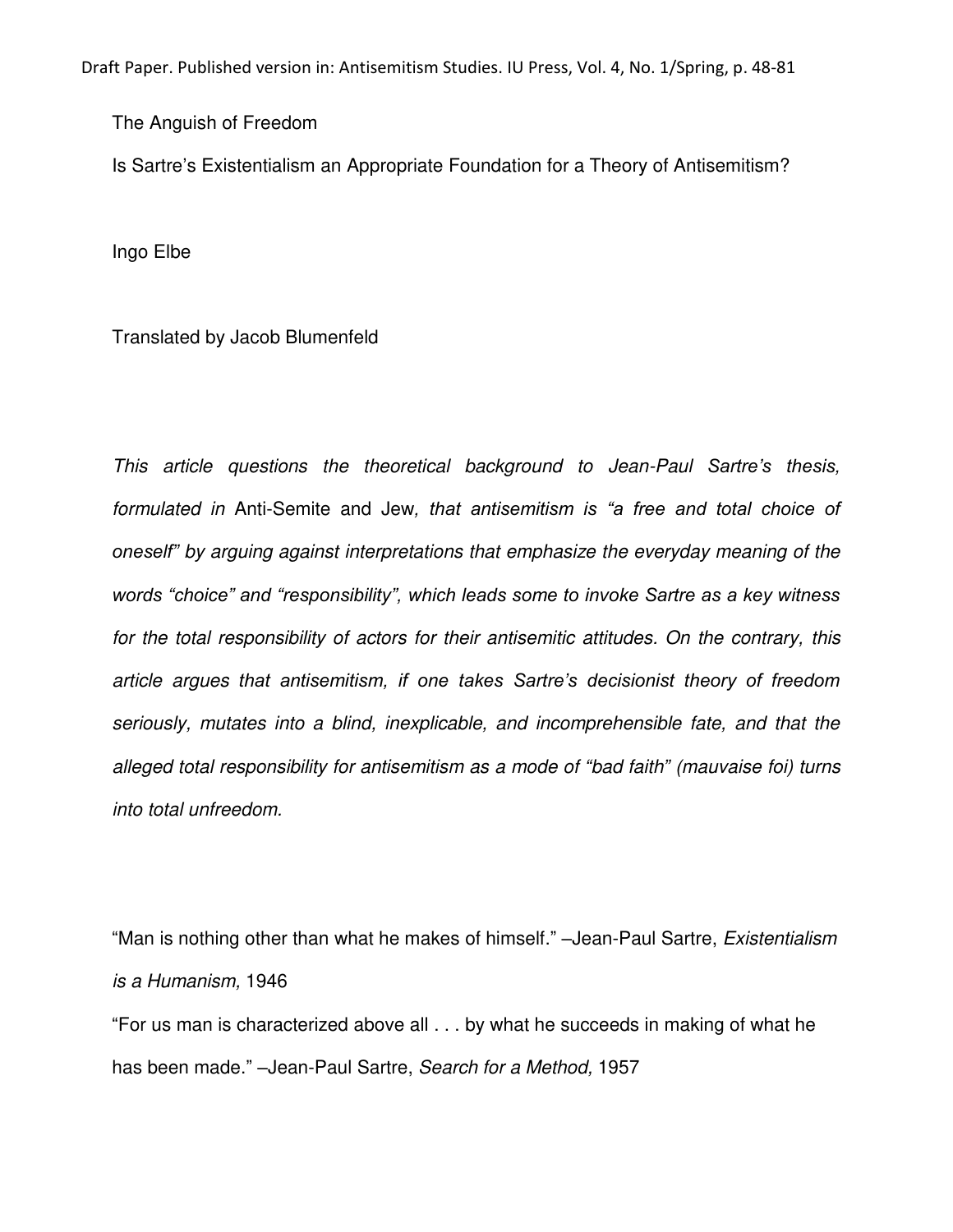How does one become an antisemite? Are you made into one or do you make yourself into one? Tjark Kunstreich's juxtaposition of Hannah Arendt/Moishe Postone on the one hand and Jean-Paul Sartre on the other seems to be based on this alternative. There is "no determination for hatred toward Jews," this is an interpretive achievement of the subjects responsible for it.<sup>1</sup> Kunstreich should be credited for emphasizing the importance of Sartre for a critical analysis of antisemitism.<sup>2</sup> Curiously enough, Sartre's *Anti-Semite and Jew* (1946) still leads a shadowy life both in academic circles and political debates. Academic ignorance is easy to explain. Most philosophers refuse to deal with such "profane" topics as antisemitism, passing it on to the "empirical" sciences. These in turn, especially historians, but also social psychologists, either consider Sartre's essay too speculative or ignore it completely. In the political arena, Sartre's statements about the authentic Jew and its pro-Zionist consequences are disturbing to many. $^3$ 

In the following article, I would like to present the thesis from *Anti-Semite and Jew* that antisemitism is "a free and total choice of oneself,"<sup>4</sup> and to illuminate some of its theoretical background. Sartre's statement is frequently quoted, but it is rarely associated with his existentialist premises. In my view, it would be quite odd if concepts such as choice and responsibility were to elude the meaning of everyday language and turn into their opposite, as Kunstreich claims. I will argue that antisemitism, if one takes Sartre's decisionist theory of freedom seriously, mutates into a blind, inexplicable and incomprehensible fate, and that the alleged total responsibility for antisemitism as a mode of "bad faith" turns into total unfreedom. This by no means denies the great merits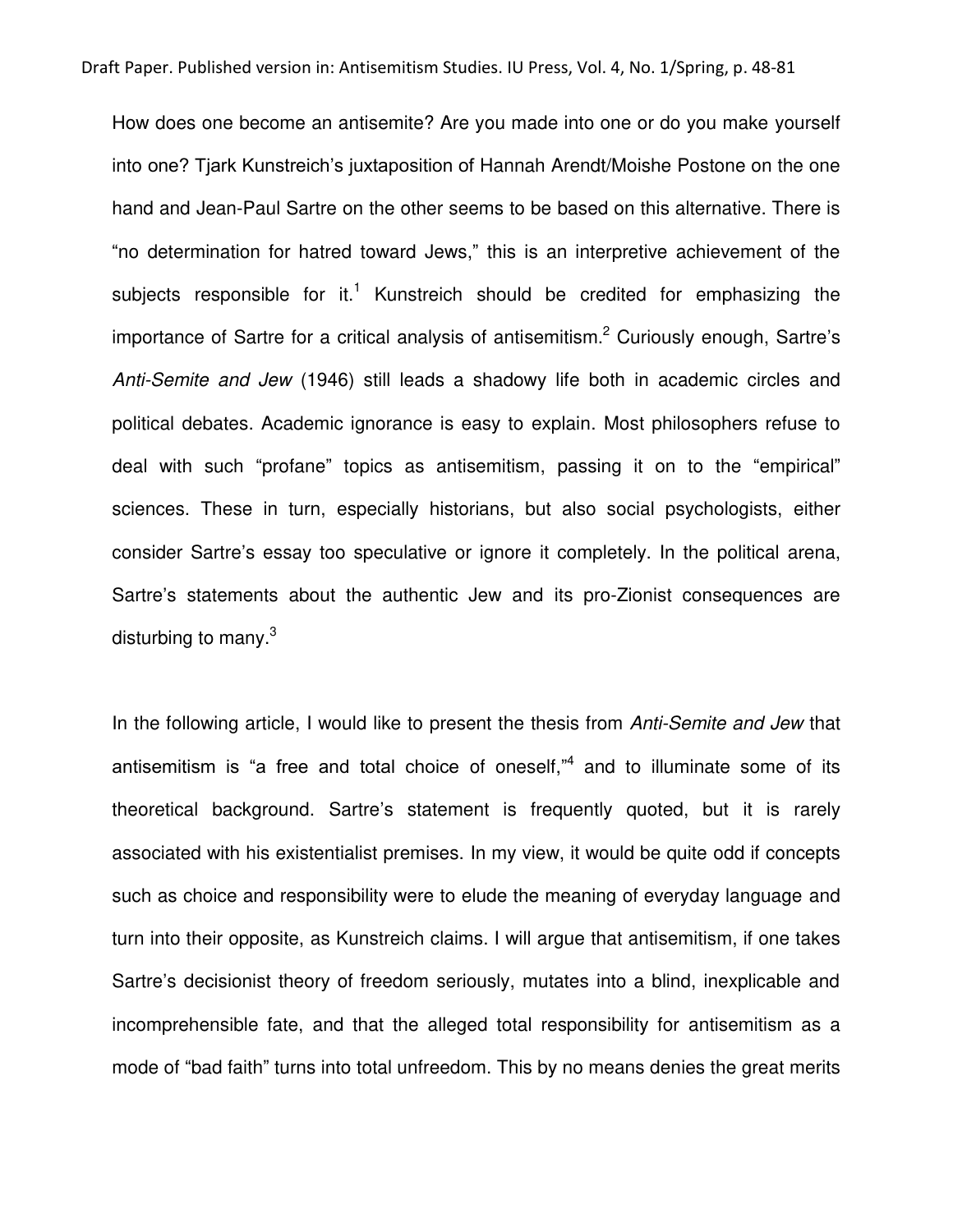of *Anti-Semite and Jew*. On the contrary, I will show that this essay represents a work of transition from a supposedly concrete, but in fact terribly abstract existential-ontological view of the subject towards a more social-theoretical analysis of "situated freedom."

The Antisemite: Two Approaches

To Sartre, antisemitism is not a mere opinion that could be rationally debated or even understood as a contribution to a debate, nor is it a prejudice that could simply be revised by experience to the contrary. Rather, antisemitism is an affective, deeply hateful worldview. Taking seriously the emotional dimension ("passion") of antisemitism means challenging the naive-enlightened cognitivism that believes one can confront antisemitism with rational arguments.<sup>5</sup> But it is just as important to emphasize the systematicity of antisemitism, and thus counter the idea that antisemitism is an attitude isolable to a particular object, a kind of niche hatred. Antisemitism, for Sartre, is a "commitment of the soul," and "a comprehensive attitude that one adopts not only toward Jews, but toward men in general, toward history and society; it is at one and the same time a passion and a conception of the world."<sup>6</sup>

To Sartre, this resentful worldview is not a reaction to any actual behavior of Jews. Rather, it can only be explained by turning to the antisemitic person. Antisemitism does not result from the experience of external facts, but is the product of projective interpretations of antisemites. In his essay, Sartre tries to show that the "Jewish question" is in fact an antisemite question. An example will suffice here: a former schoolmate of Sartre says that a Jew was favored over him during an exam. This "good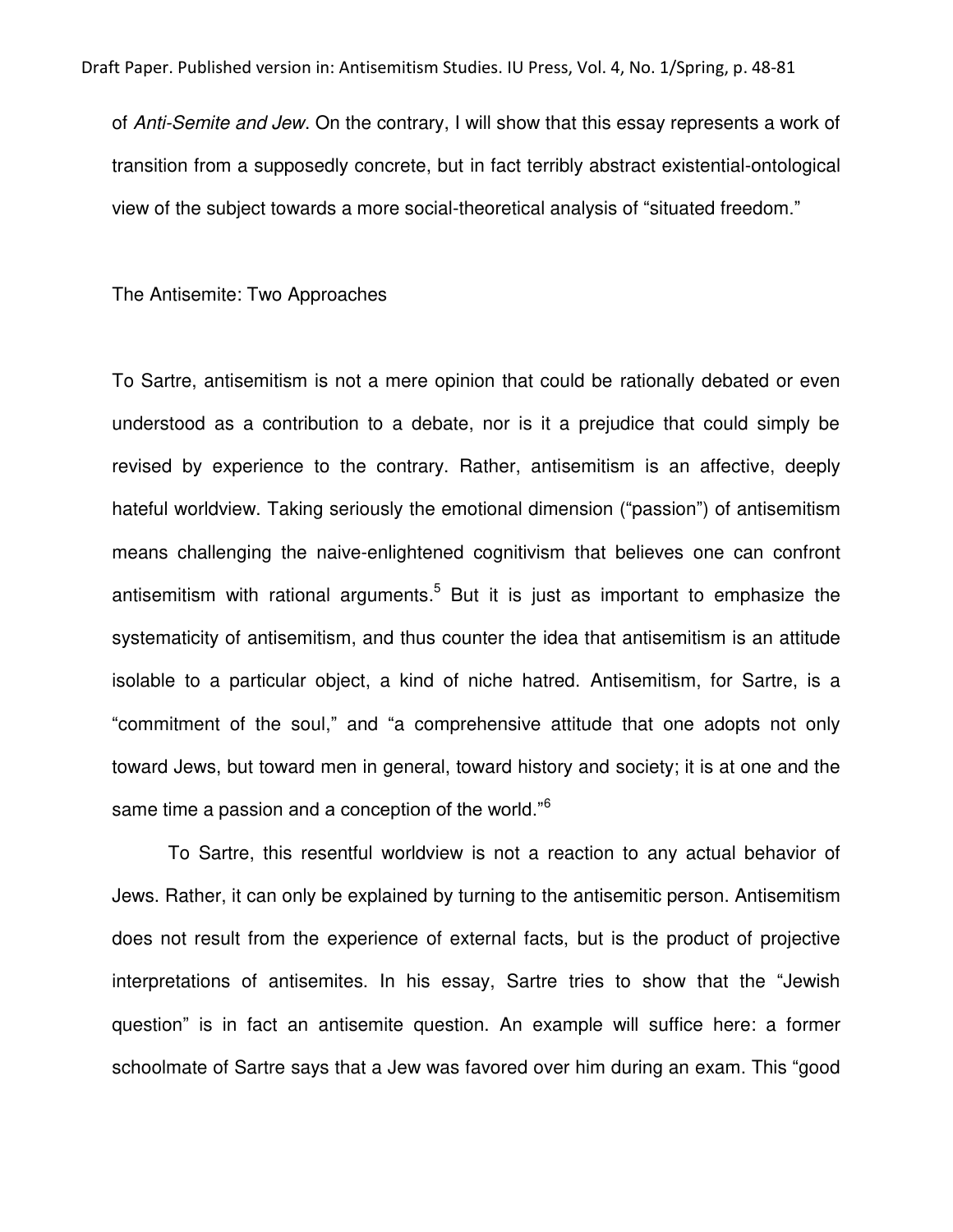Frenchman" blames the Jew for his failure. But, according to Sartre, several others were also favored over him. He ranked 27th on the list, and of the 26 before him, 12 had passed: "[s]uppose Jews had been excluded from the competition; would that have done him any good? And even if he had been at the top of the list of unsuccessful candidates . . . why should the Jew Weil have been eliminated rather than the Norman Mathieu or the Breton Arzell?"7

 Sartre also forcefully argues against the primitive empirical approach of many historians who explain the causes of antisemitic attitudes through economic competition or other social conflicts between Jews and Gentiles.<sup>8</sup> "Far from experience producing his idea of the Jew," he concludes, "it was the latter which explained his experience. If the Jew did not exist, the anti-Semite would invent him."<sup>9</sup> Samuel Salzborn has recently pointed out that this famous phrase has often been misunderstood. Sartre has been accused of reducing Jewish identity to the attributions of the antisemite. According to Salzborn, however, Sartre knows very well that Jews also exist without antisemites, but that "the Jew," as an idea that orients antisemitism, is the product of the antisemite.<sup>10</sup> Thus Sartre writes: "[i]t is therefore the idea of the Jew that one forms for himself which would seem to determine history, not the 'historical fact' that produces the idea. . . . Thus[,] wherever we turn it is the idea of the Jew which seems to be the essential thing."<sup>11</sup> The historical fact of real Jews does not therefore produce the antisemitic idea of the Jew.

 Up to this point, Sartre has only distinguished antisemitism from an empirical misunderstanding. The idea illuminates the experience, but where does the idea come from? Two questions arise: why does the antisemite invent the Jews and not some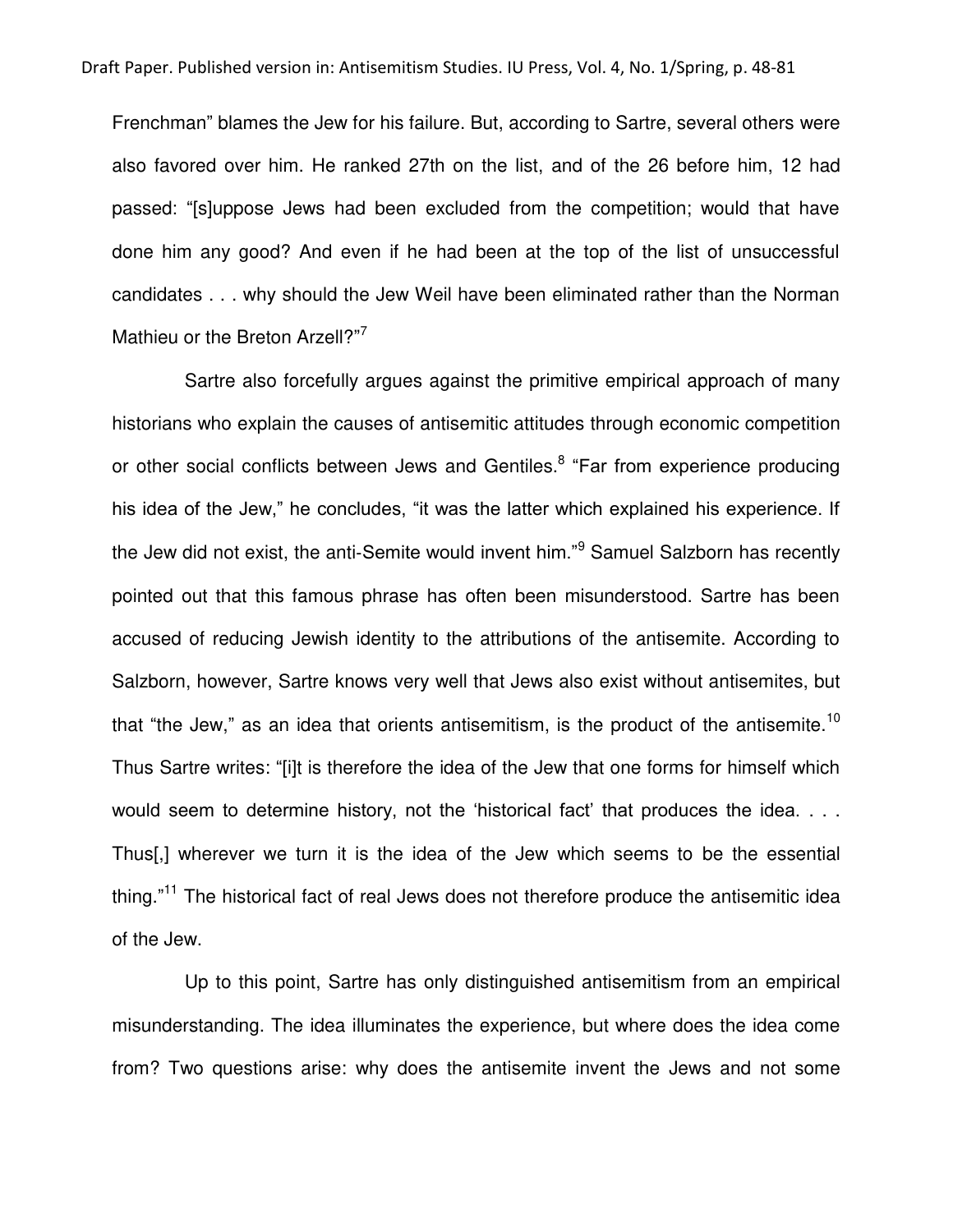other group upon which to act out his hatred? So far, we have only referred to the antisemitic person. What about this person, is his resentment an innate attitude? The first point is easy to clarify. Although Sartre at one point asserts the interchangeability of the object of antisemitic hatred,<sup>12</sup> he eventually revises this claim. Modern antisemitism chooses the Jew as the object of its hatred, because Jews are already preformed as evil by Christian hatred for Jews: first as "assassin of Christ," then mediated by Christian discriminatory practices as the bearer of an "economic curse." For Sartre, it is certainly "the Christians who have *created* the Jew," by forcing him into a specific historical and social role of redemption. But for modern antisemitism, this is merely "a memory." Modern antisemitism has picked up all of this and made it into "the pretext and basis" of its madness. "Thus, to know what the contemporary Jew is, we must ask the Christian conscience. And we must ask, not 'What is a Jew?' but '*What have you made of the Jews*?'"<sup>13</sup>

 What Sartre only hints at here is a cautious relativization of the purely projective or constructivist approach. Factual religious differences between Judaism and Christianity are taken by Christians as an opportunity to projectively and imaginarily overcome their own internal conflicts.<sup>14</sup> Religiously speaking (not historically), Christianity does not really matter to Judaism: it is just another Jewish sect that follows a false Messiah. Christianity, on the other hand, needs Judaism: the accusation of murdering God was used to ingratiate themselves with the Romans and thus minimize their responsibility for the killing of Jesus. Later, however, this accusation served primarily to overcome the paradoxical sacrificial theory of Christianity, to quell their own doubts (incarnated in the Jews) about Jesus' divine sonship, and to projectively ward off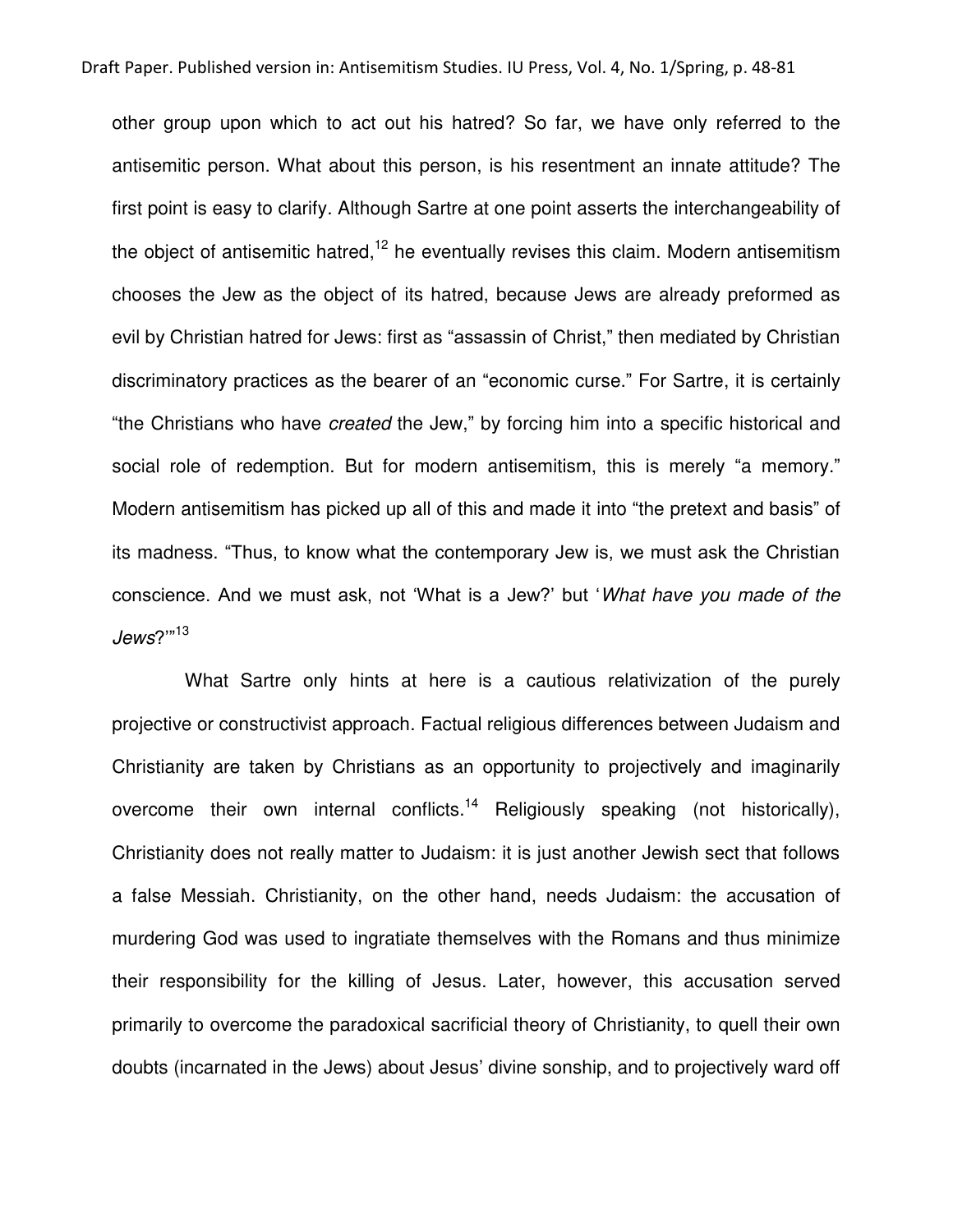and combat feelings of guilt in their own magical practice of actually eating the Savior in Holy Communion (the doctrine of transubstantiation).<sup>15</sup>

 Here, we have a first clue as to what Sartre calls *situated* freedom. Accordingly, modern antisemitism is unthinkable without the "preparatory work" that Christianity has accomplished. However, this traditional context does not yet explain why antisemitism becomes permanently reproduced in modern capitalist society or why it takes on a considerably different form than Christian hatred of Jews. Sartre's real topic is the source of this modern hatred of the Jews. Here, the argument of *Anti-Semite and Jew* takes on a peculiar dynamic. At the beginning of the essay, there is a tendency to explain antisemitism as the personal problem of the antisemite, to interpret it from what might be called an existentialist perspective of ego-weakness. As the text progresses, however, Sartre increasingly advances towards a social-theoretical grounding of the antisemitic choice.

 First, however, he says that the antisemite simply cannot cope with the knowledge of his total responsibility and groundless freedom. Sartre's existentialism is based on the assumption that existence precedes essence, i.e., that human action is determined neither by nature nor by God or any other metaphysical principle. The "destiny" of man is essentially his indeterminacy, his absolute freedom. I will go into this in more detail later. For now, the antisemite chooses bad faith (*mauvaise foi*), i.e., the mode of being that denies his own freedom for the sake of achieving the absolute certainty of unfreedom and the biological-mystical belonging to a collective which, at the same time, assigns him his value as a human being. Almost in the style of a neoliberal management seminar guru, Sartre proclaims that, "[w]ithout respite, from the beginning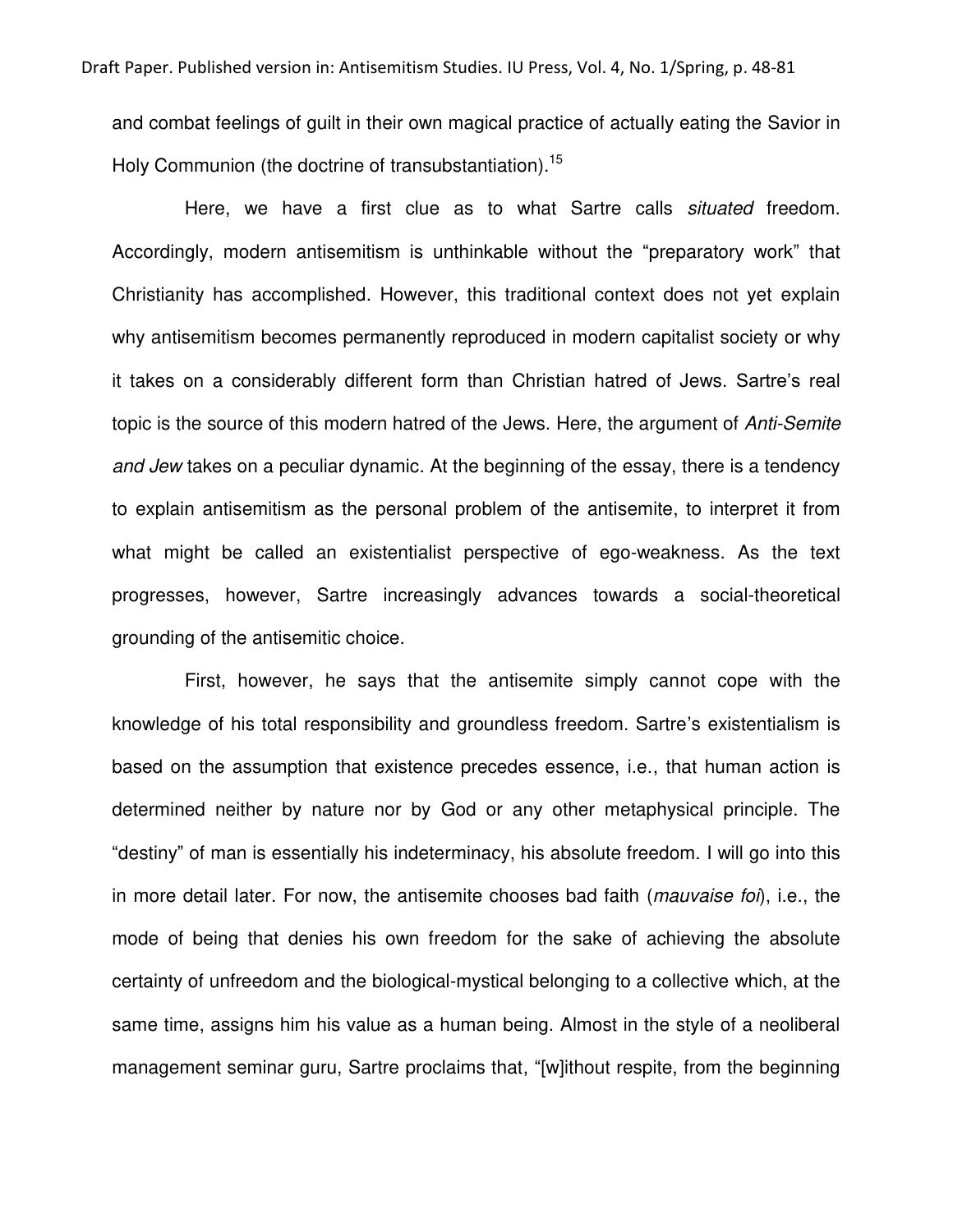of our lives to the end, we are responsible for what merit we enjoy." Specifically, he means that the antisemite wants to trade his being-for-itself—his freedom, responsibility, and abandonment<sup>16</sup>—for being-in-itself. "Now the anti-Semite flees responsibility as he flees his own consciousness." He chooses "for his personality the permanence of rock," and "for his morality a scale of petrified values," in which he always belongs to the elite of mediocrity, and the Jew always to the outcasts of intelligence and superiority. The antisemite "chooses the irremediable out of fear of being free; he chooses mediocrity out of fear of being alone,"<sup>17</sup> and elevates this quality to a noble birthright, an ontological anchor.

 At first glance, this sounds like the "escape from freedom" thesis of Critical Theory, particularly that of Erich Fromm and Theodor W. Adorno. But this is misleading, since Critical Theory understands the freedom from which the antisemite flees into authority as a historically specific and socially mediated freedom of action: the negative freedom of the bourgeois subject, who is released from personal relationships of dependence, but is all the more at the mercy of the blind mechanisms of the market.<sup>18</sup> Sartre, however, refers to the allegedly transhistorical human condition of the absolute freedom of will,<sup>19</sup> which is certainly equipped with all the conditions of modern precarious existence. Sartre elevates the powerlessness produced by capitalist market freedom and the anxiety of a precarious existence that comes with it into the originary experience of freedom.<sup>20</sup> The antisemite, one might say, simply lacks the courage to accept Sartre's existentialist view of groundless freedom and the associated thesis that man is "being there *for nothing . . . de trop*"<sup>21</sup> (superfluous).<sup>22</sup>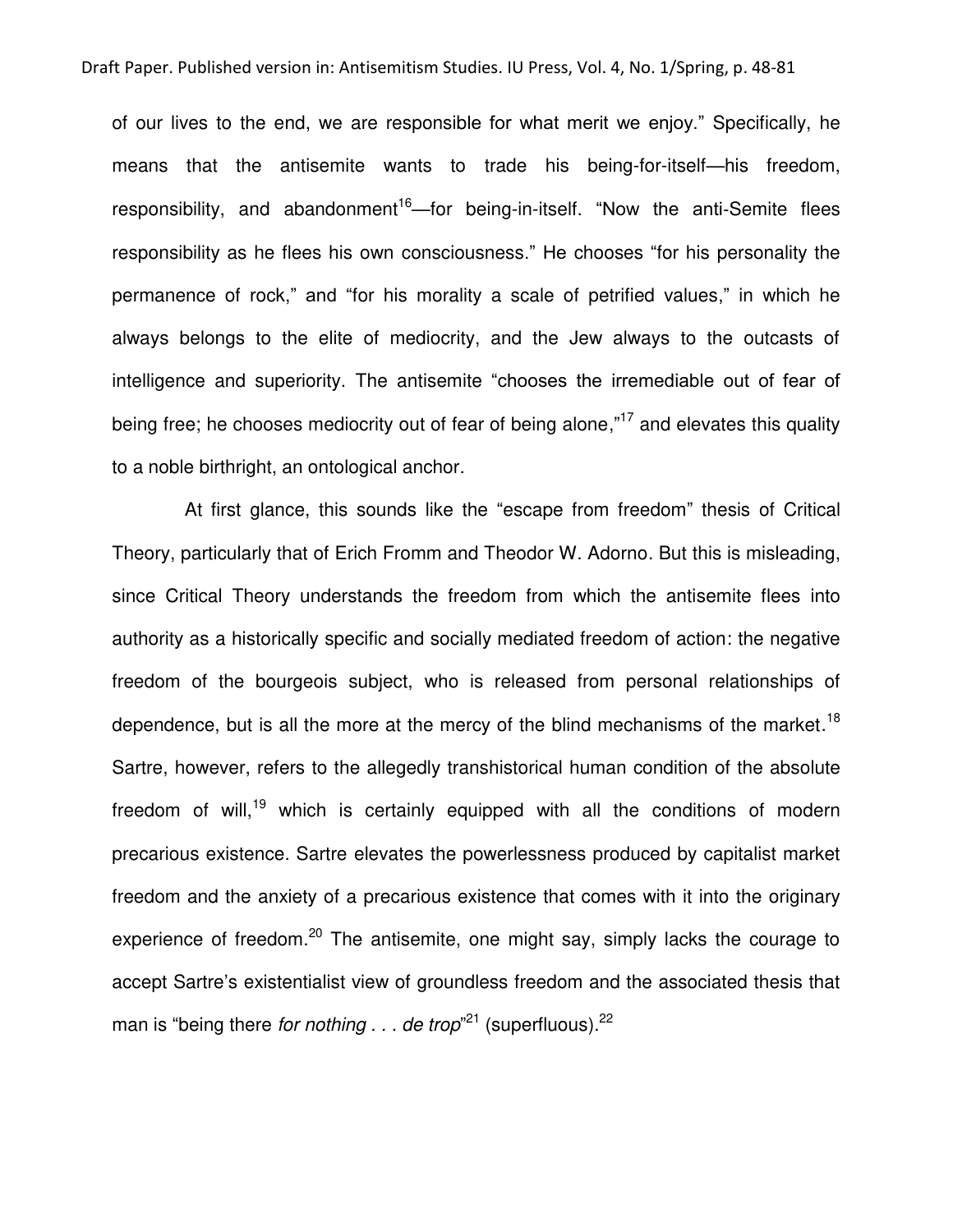Only in the course of his argument does social content fill in this explanation. Suddenly, we not only face the antisemite as an isolated human being who has to cope with his human condition, but as a subject in a historically specific situation. Sartre thus approaches more and more closely the ideas of Critical Theory<sup>23</sup>—unknown to him at the time—that the antisemite is afraid of discovering the disastrous, but changeable, organization of the world. Such a thought would mean taking responsibility for changing the world and creating a better one, for man is "master of his own destinies." Instead, he assumes that the world is well organized in itself and has no social-structural defects. He "localizes all the evil of the universe in the Jew."<sup>24</sup> Wars and class struggle then do not exist because of nation states or exploitative social relations, but because of a Jewish conspiracy. Antisemitism is an ideology of redemption. The Jew is a metaphysical principle, standing for everything evil. In the antisemitic worldview, according to Sartre, the inalienable qualities of the Jew are the expression of a "metaphysical essence."<sup>25</sup> Racial antisemitism "came later" and is nothing but a "slender scientific coating of this primitive conviction." <sup>26</sup> The Jew acts on the principle "*to do evil* under all circumstances, even though he thereby destroys himself." This principle is paradoxical because, on the one hand, the Jew should possess this quality as something inalienable, substantial, and non-modifiable, but on the other hand, since he is hated ("one does not hate natural phenomena like earthquakes and plagues"), he should bear responsibility for it, i.e., he should do this evil out of freedom. The Jew is thus free, but only free to do evil.<sup>27</sup> "Strange freedom," Sartre writes, "which instead of preceding and constituting the essence, remains subordinate to it."<sup>28</sup>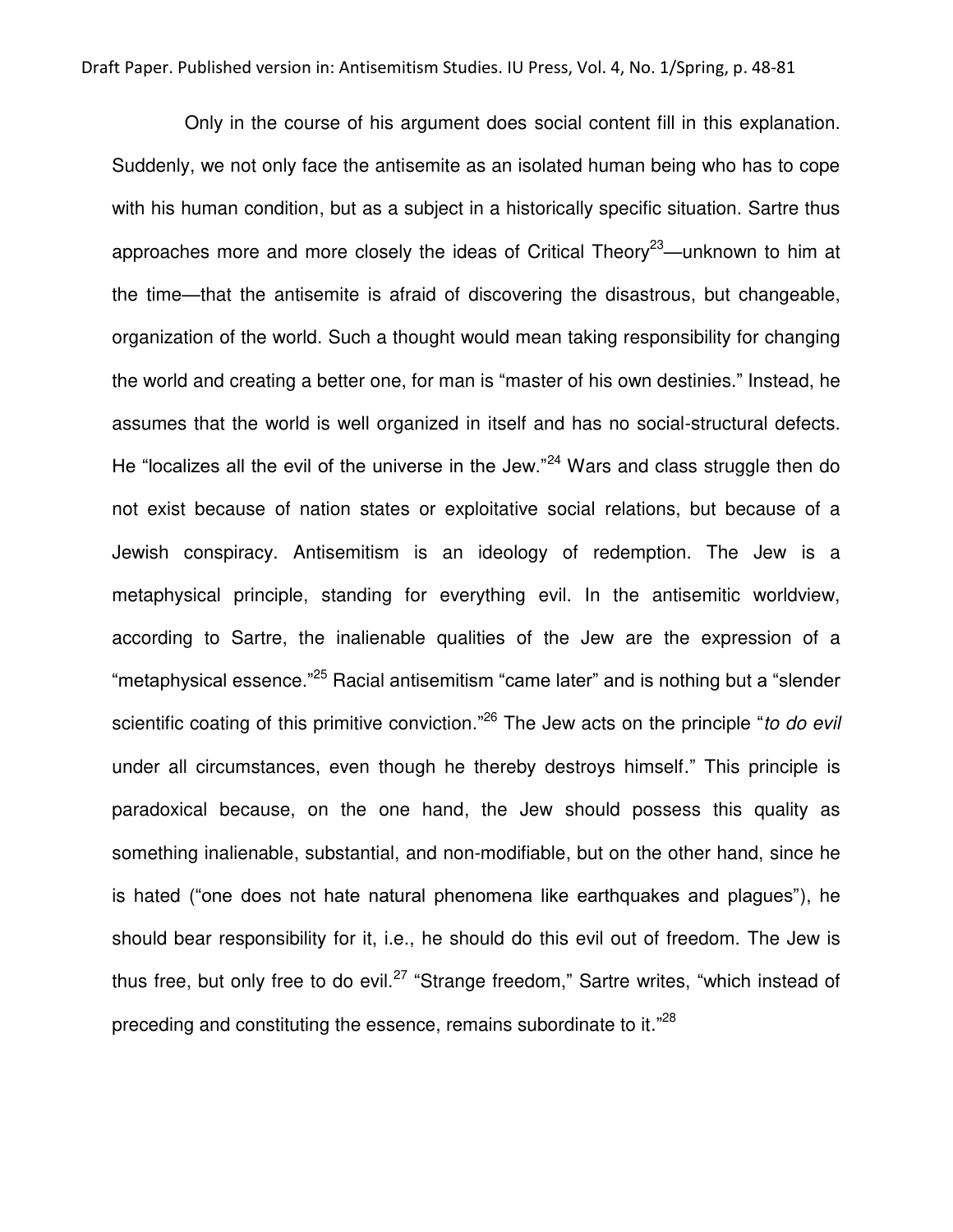In the antisemitic delusion, the Jew has a choice and yet has no choice, he is responsible and yet his evil is innate, his existence precedes his essence and vice versa. To Sartre, there is only one being to whom these qualities can be attributed, "only one creature, to my knowledge, who is thus totally free and yet chained to evil; that is the Spirit of Evil himself, Satan."<sup>29</sup> The will of the Jew/Satan wills only evil. In modern antisemitism, the Jew is no longer the messenger or son of the devil, he is the devil, pure evil, $30$  responsible for all evils ("crises, wars, famines, upheavals and revolts"),  $31$ which necessarily demands a redemptive antisemitism. If evil in the form of the Jews was destroyed, "harmony will be reestablished of itself." For this negative task, "there is no question of building a new society, but only of purifying the one which exists." For "if all he has to do is to remove Evil, that means that the Good is already *given*." Instead of fighting against institutions, one fights against other persons, which for Sartre makes antisemitism a "safety valve for the owning classes,"<sup>32</sup> who thus encourage it.

 The antisemite flees from the freedom, responsibility, and uncertainty that characterizes seeking, choosing, carrying through, testing, and revising the good; he "has cast his lot for Evil so as not to have to cast his lot for Good."<sup>33</sup> At the same time, he maintains a persecutory innocence,<sup>34</sup> he is a "criminal in a good cause."<sup>35</sup> He imagines himself threatened, defending his people against the evil attacks of "Jewish parasites." His evil deeds are necessary, meaningful work,  $36$  a duty, evil only to hinder evil, thus good. He has "found a means of sating [his murderous instincts] without admitting it to himself."<sup>37</sup>

 All of these observations by Sartre, only hinted at here, aim at further determining the situation in which the antisemitic choice is made. An authoritarian and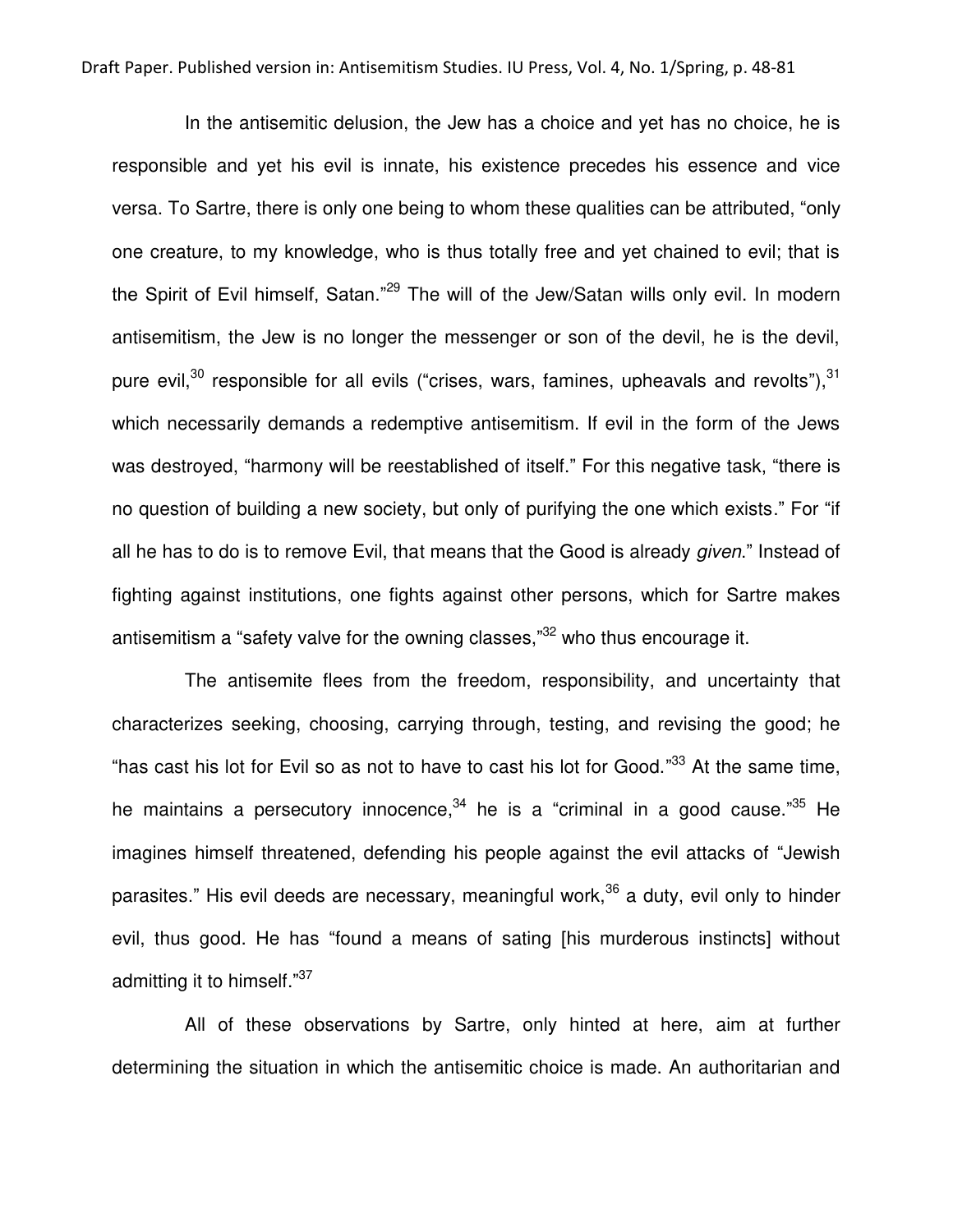projective form of conflict prevention and apparent coping with social and individual crisis phenomena comes to the fore here. This often remains rhapsodic, merely descriptive and articulated in contradictory ways. Thus, as the formulation of the "safety valve" shows, there are some elements of a manipulation-based theory of antisemitism, but there are also vulgar materialist passages<sup>38</sup> in which workers are declared to be largely immune to antisemitism because of their position in the production process.<sup>39</sup> If one does not approach Sartre's essay with Critical Theory, one will also wonder why, at the end, communism is presented as a solution to the antisemitism question. This passage is interesting precisely because here he moves away from the existentialontological argument without falling into determinism. Since the antisemite "exists as a free agent in a situation," writes Sartre, "it is his situation that must be modified from top to bottom." But one cannot directly "attack [the] freedom" of the antisemite and influence it oneself, one can only "change the perspectives of choice" by changing the situation, such that "freedom decides on other bases, and in terms of other structures." Here the social dimension of antisemitism becomes clearer. Apparently, the antisemite does not simply flee from his abstract human condition, but from the precariousness of a certain situation. The hatred of Jews "is a passionate effort to realize a national union against the division of society into classes."<sup>40</sup> But the "divisions continue to exist, since their economic and social causes have not been touched" upon by nationalism. Thus, "an attempt is made to lump them all together into a single one," a single division that allows people to stop criticizing society as such and to refrain from taking responsibility for change: the division "between Jew and non-Jew." According to Sartre, "antisemitism is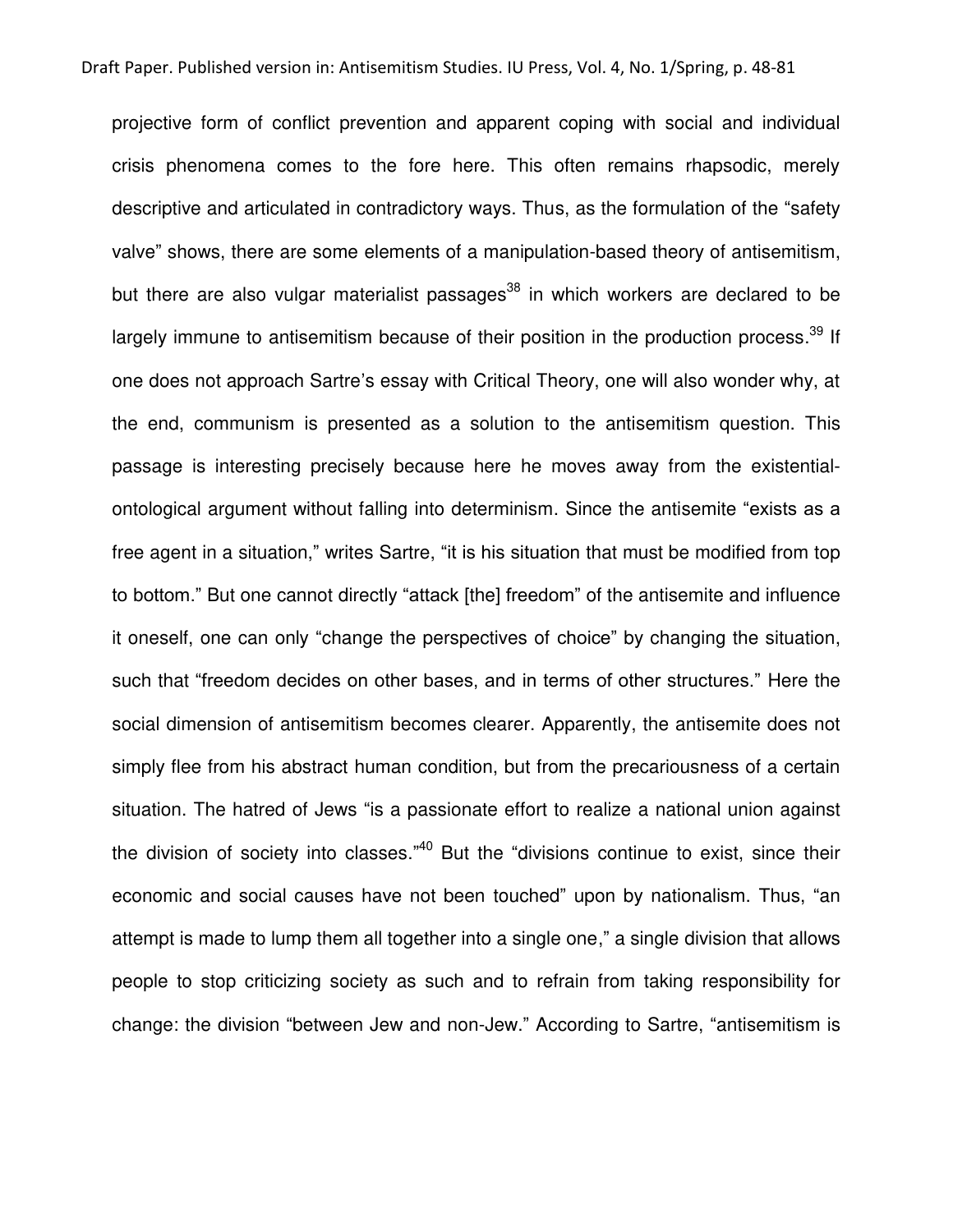Draft Paper. Published version in: Antisemitism Studies. IU Press, Vol. 4, No. 1/Spring, p. 48-81

a mythical, bourgeois representation of the class struggle," and "it could not exist in a classless society," since "it is for the Jews *also* that we shall make the revolution." 41

| <b>Existentialist</b>                   | <b>Social-Theoretical</b>                |
|-----------------------------------------|------------------------------------------|
| Existentialist freedom of the will      | Private autonomous freedom of action     |
|                                         | Socially generated powerlessness         |
|                                         |                                          |
| Anguish as consciousness of freedom     | Fear of freedom                          |
|                                         | ↓                                        |
| Bad faith as choice of irrationality    | Flight from freedom as irrational coping |
|                                         | mechanism                                |
|                                         |                                          |
| Mystical concept of immovable property  | Collective narcissism                    |
| or nation                               | Inalienable national qualities           |
|                                         | ↓                                        |
| Projection of inner conflicts onto Jews | Projection of inner conflicts onto Jews  |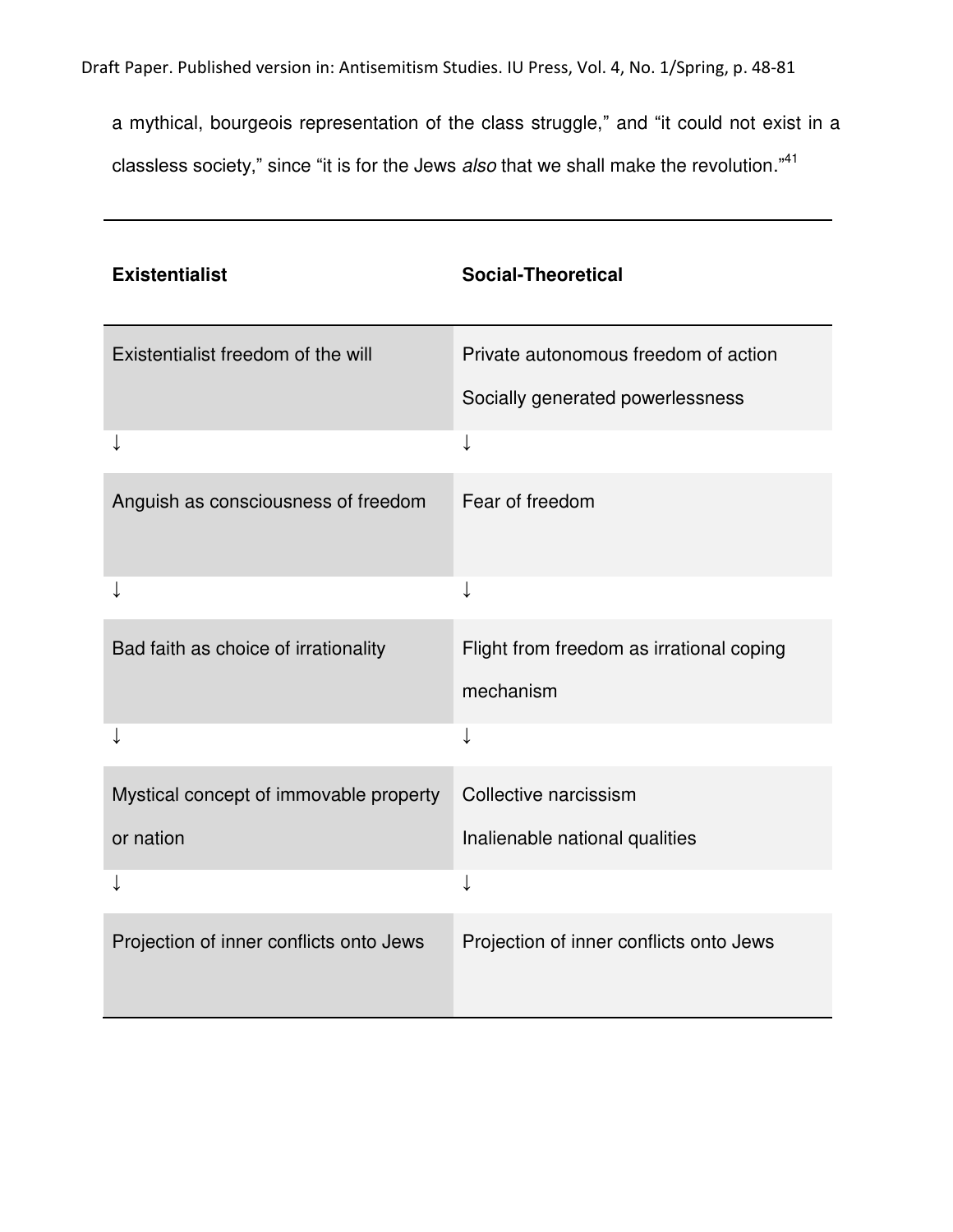We Have (No) Choice

At a crucial point in *Anti-Semite and Jew*, Sartre speaks of antisemitism as "a free and total choice of oneself,"<sup>42</sup> namely the choice of a specific type of "bad faith" or disingenuous mode of existence. In order to understand this correctly, we must first examine more closely the concepts of freedom, choice, and bad faith, all of which are most fully developed in Sartre's magnum opus, *Being and Nothingness*. As already indicated, the thesis that the antisemite chooses his mode of existence has often been misunderstood or not fully thought through. Within the scant reception of *Anti-Semite and Jew*, there is the impression that Sartre's decisionist approach affirms the moral responsibility and free decision of the perpetrators. But as I will demonstrate below, given the paradoxes of Sartre's unsurpassed decisionist conception of freedom, this impression is misleading. Sartre's categories are unfortunately not suitable (or only to a very limited extent) for filling in the subjective gap in the theory of antisemitism.

## Condemned to Freedom

Sartre chooses to access freedom through nothingness. According to him, nothingness comes into the world through human existence. Questioning or searching contains the possibility of nothingness—a negative answer to the question about the existence of things, a not finding of the friend sought, a not knowing, a negation by determination, etc. This nothingness does not arise from the comparison of two affirmative judgements; for example, by comparing "I expected to find 100 euros in my wallet" with "there are 20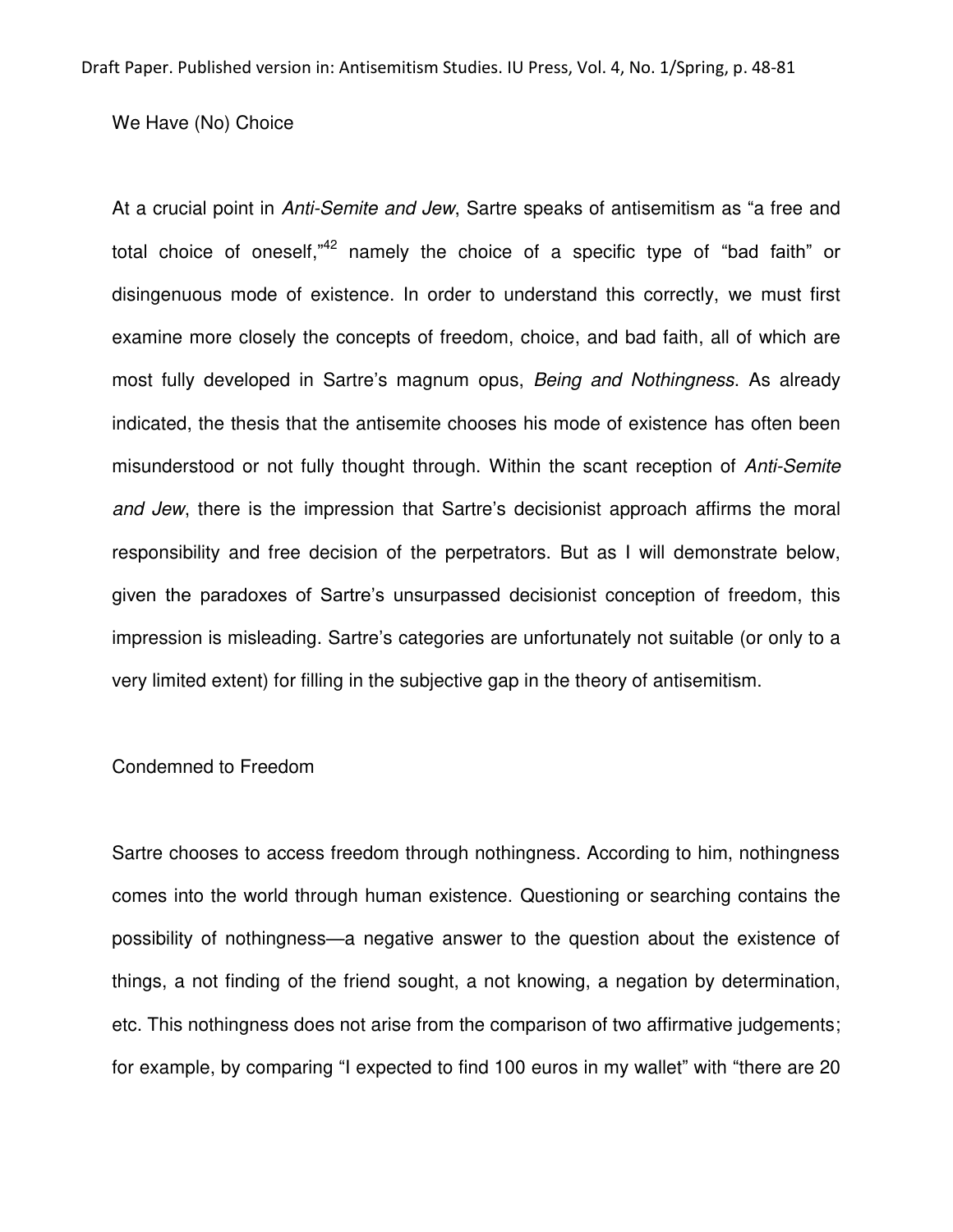euros in my wallet" to "there are *not* 100 euros, *only* 20." Yet, instead of arguments for these claims in Sartre's text, one finds merely flowery language and incomprehensible metaphors. For Sartre, nothingness ("nihilation," negation) indicates freedom because it cannot arise from "psychic and positive events, affirmative judgments."<sup>43</sup> Questioning is only possible through a distance to immediate being and its non-reflective perception, through a reflective anticipation. On the other hand, being-in-itself is full positivity. Through questioning, the human being "is not subject to the causal order of the world."<sup>44</sup>

 The given is always just there, but the judgement of a fact can be positive or negative—there is a choice. Negation thus does not exist in being-in-itself, for this cannot cause an act of negation. This act is therefore absolutely free. Freedom is the "perpetual mode of detachment from what is,"<sup>45</sup> "self-detachment,"<sup>46</sup> is thus radically negatively determined. For Sartre, the human being is never a merely positive being (initself), but is always at a reflexive distance to itself and to the world; the human being is a being-for-itself. According to Ulrich Pothast, Sartre's inference from nothingness to freedom, that is, from the nihilating activity of consciousness to the condition that supposedly underlies this activity,  $47$  is based on disregarding the distinction "between intentional act and its object."<sup>48</sup> Indeed, Sartre correlates "psychic and positive events" and "affirmative judgements"<sup>49</sup> without further ado. The "category of the not," however, is not a category that "exists *in fact in* the mind and is a positive and concrete process to brace and systematize our knowledge, [which] is suddenly released by the presence in us of certain affirmative judgments." Rather, it is a "refusal of existence."<sup>50</sup> Pothast, on the other hand, argues that even "imagining a non-being" is a psychological "act like others (and in this sense an event like others),"<sup>51</sup> even if the content of the act of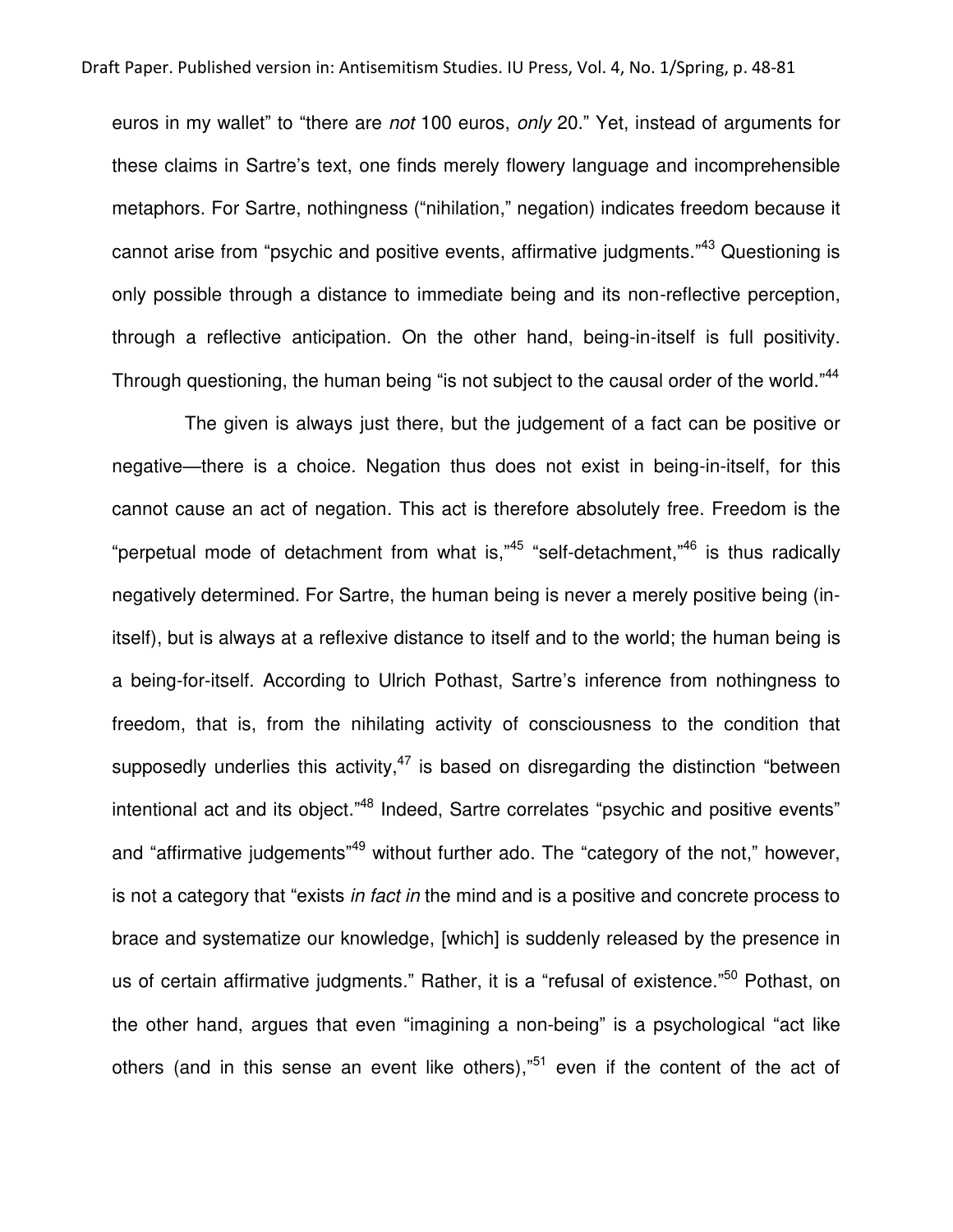thinking contains a negation. In addition, the expectation, by which the "non-occurrence of the expected" is experienced as a lack, is "generated by a series of similar events, and if anything is a case of causality, then this one is."<sup>52</sup>

 For Sartre, being free does not mean being one's own ground , i.e., having chosen the possibility of choosing and negating. This would lead to infinite regression: being free to choose one's own freedom (or unfreedom) presupposes freedom of choice. The free choice of freedom would then have to be freely chosen again, and so on. "If, therefore, freedom is defined as the escape from the given, from fact, then there is a *fact* of escape from fact."<sup>53</sup> Man is thus constitutively unfree in two ways. He is a merely contingent existence, groundless, there not by his own decision. Moreover, he is there in the mode of being free, which he likewise did not freely choose; i.e., he is "condemned to be free."<sup>54</sup> When Sartre says, "man is nothing other than what he makes himself,"<sup>55</sup> he does not mean that man is omnipotent and originally self-positing. Man neither originally posits the physical and social conditions into which he is born (although he can try to change them), nor does he choose to be free. He has to decide independently of these conditions and of every condition (or rule), he has to question and define himself. Defining here means that one can affirm or negate what is given. This affirmation/negation is groundless, i.e., not causally determined, thus free (detached from being as positivity). This is the meaning of the phrase, existence precedes essence.

 Sartre identifies the "philosophical concept of freedom" with freedom of will. Freedom is not freedom of action, i.e., "the ability to obtain the ends chosen." In other words, "[s]uccess is not important to freedom," since freedom "means only autonomy of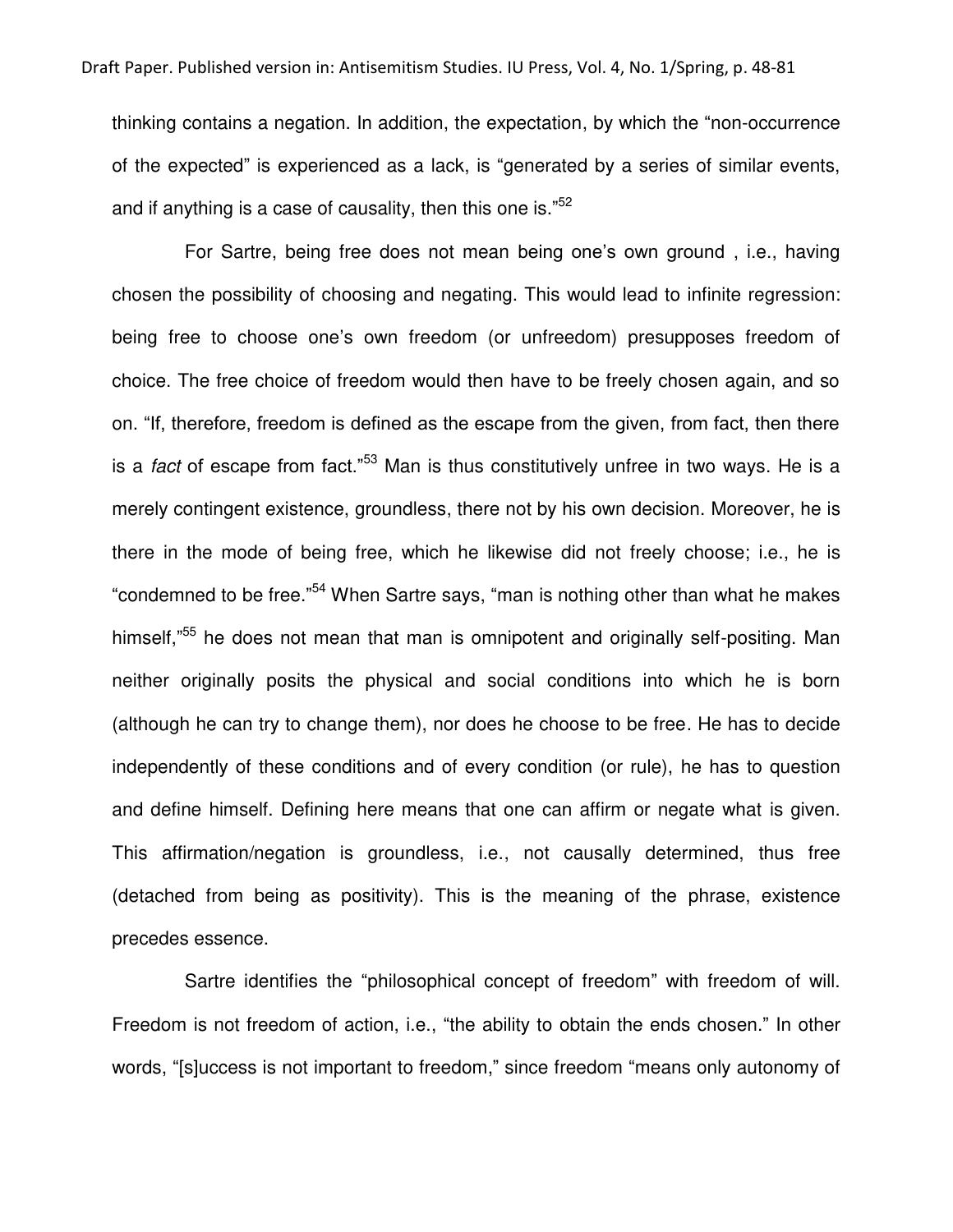choice." <sup>56</sup> Freedom is freedom to affirm/negate a state of affairs without being in turn determined by a state of affairs. The choice is indeed only an attitude to an existing condition. It can, however, indirectly change this existing condition, since, for example, only the attitude of the prisoner to no longer want to sit in prison but rather flee can motivate an act of escape, whereas resignation cannot do so. Freedom of choice not only means the spontaneity of consciousness in the sense of the absence of empirical/psychological determinants, as in Kant's *Critique of Practical Reason*, but also the absence of all given criteria of decision. It thus means groundless freedom: "we apprehend our choice—i.e., ourselves—as *unjustifiable*. This means that we apprehend our choice as not deriving from any prior reality." Choice entails the "gratuitous determination of the for-itself by itself."<sup>57</sup> That is, Sartre lacks a positive concept of freedom of will, as formulated by Kant with the determinacy of the self-given moral law. In Kant's understanding, a free will determined neither by natural laws nor by intelligible moral laws is nothing, "an absurdity." 58

Bad Faith as a Mode of Escape

The consciousness of one's own freedom, which, according to Sartre, is identical to groundlessness, godlessness, and the absence of justification by the given, causes anguish as an existential experience. There is a factual given, but my attitude to it is not given. I have to first develop my own criteria for evaluating this given out of nothing, in every second anew, without the previous decision necessitating the following one.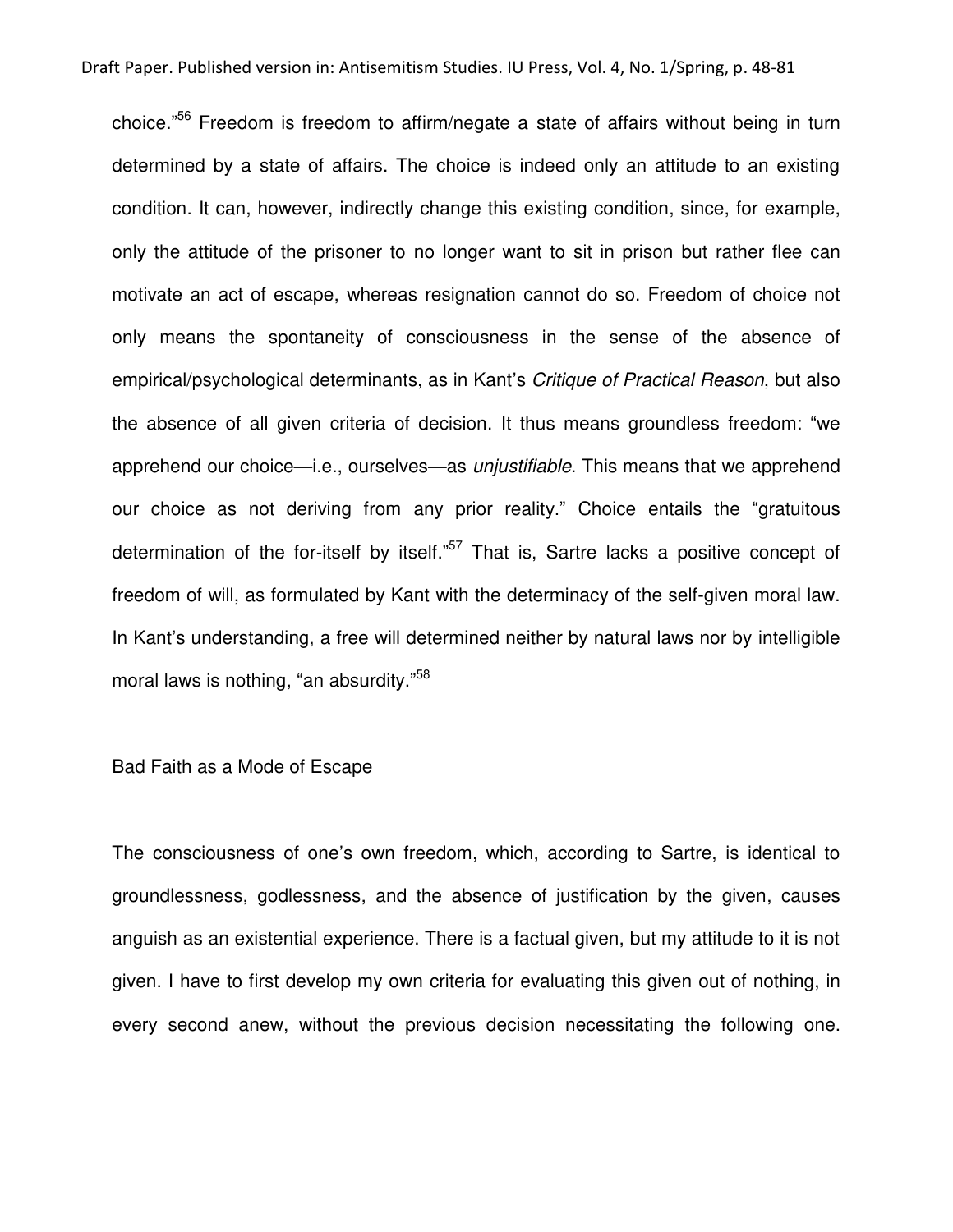Because it is determined purely negatively, freedom means being subject at any moment to a groundless decision without any criteria:

Vertigo is anguish to the extent that I am afraid not of falling over the precipice, but of throwing myself over. . . . I *am* not the self which I will be. First I am not that self because time separates me from it. Secondly, I am not that self because what I am is not the foundation of what I will be. Finally I am not that self because no actual existent can determine strictly what I am going to be. . . . Anguish is precisely my consciousness of being my own future, in the mode of not-being. . . . If nothing compels me to save my life, nothing prevents me from precipitating myself into the abyss. The decisive conduct will emanate from a self which I am not yet.<sup>59</sup>

Freedom is the being of consciousness (for-itself), anguish is the being of consciousness of freedom. Anguish, by definition, is directed towards the indeterminate. According to Sartre, however, the indeterminate par excellence is my freedom, my specifically human mode of being. In anguish, one grasps the "the total inefficacy of the past resolution," the permanent abyss between being and consciousness, between positivity and decision/freedom. There is no binding force of past decisions or criteria. At every moment, they must be reaffirmed and revalidated, "*ex nihilo* and freely."<sup>60</sup> Through his freedom, man is cut off from his past (being) and his future (ego). The self, in "the perpetual mode of detachment from what is,"<sup>61</sup> is not a constant ego, but an *empty point of decision*.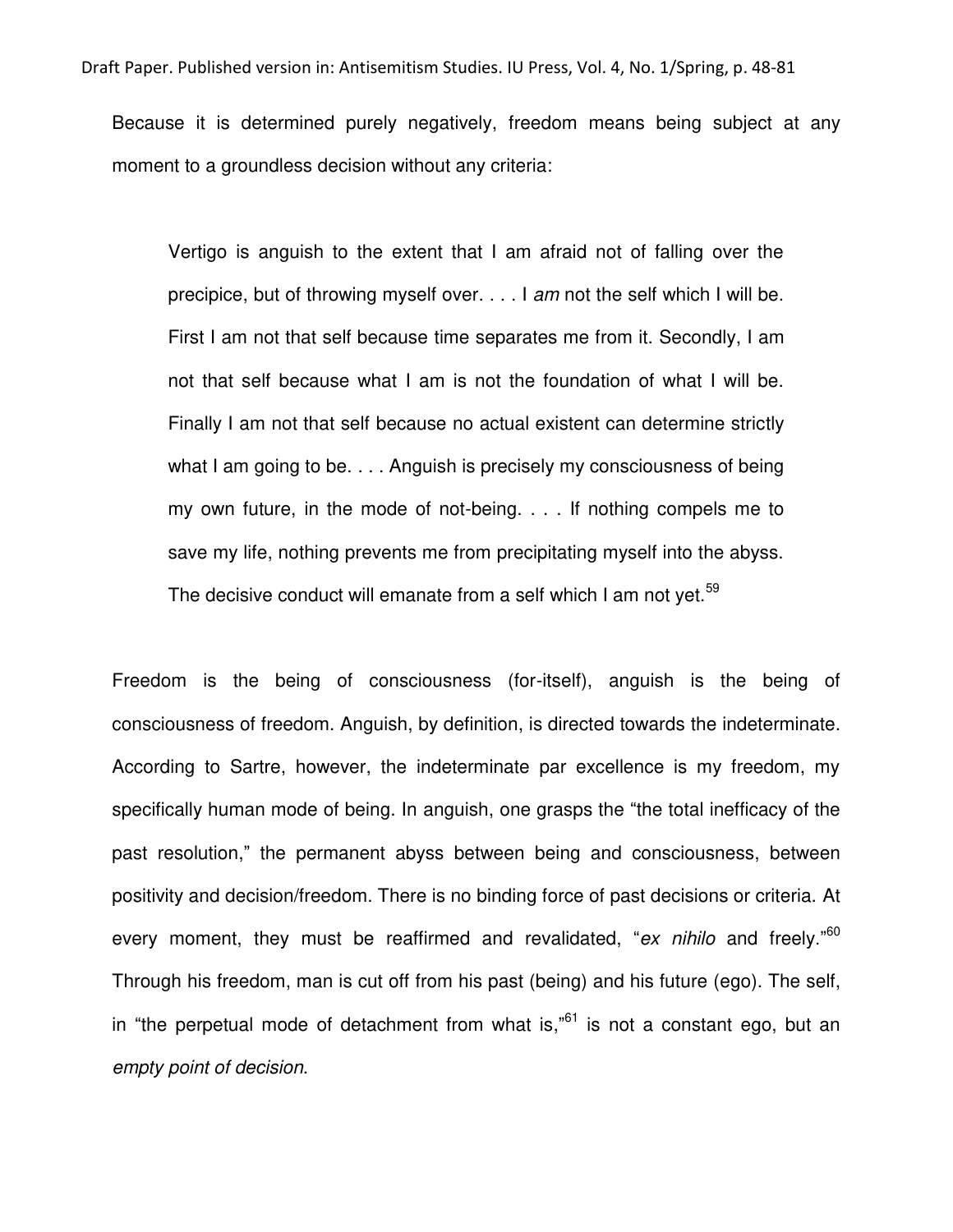Anguish is also "ethical anguish," for freedom is the "unfounded foundation" of values.<sup>62</sup> One does not decide *on the basis* of criteria, but *for* criteria.<sup>63</sup> "It follows that my freedom is the unique foundation of values and that nothing, absolutely nothing, justifies me in adopting this or that particular value."<sup>64</sup> The existence of moral foundations does not determine my recognition of them. I decide on the should/should not (validity/invalidity of a commandment) without any criteria to guide or authorize me. I can never invoke the instructions of an external authority or given rule because *I* have to decide that this is a moral/good/right one. My own decision therefore gives the instructions its value, and this decision cannot be avoided: "[i]f a voice speaks to me, it is always I who must decide whether or not this is the voice of an angel; if I regard a certain course of action as good, it is I who will choose to say that it is good, rather than bad." Something is good then, if and because I want it that way. I cannot claim that I want it because it is good in itself, since "there can no longer be any *a priori* good." 65 Sartre thus opposes Kant's correlation of freedom and reason. According to Kant, positive freedom (of the will) is a non-causal necessitation of the will by the moral law.<sup>66</sup> Kant binds morality, reason, and freedom indissolubly together. According to Sartre, however, this would be an essence that precedes existence, and thus unfreedom. $^{67}$ 

 What does his thesis mean, then, that the antisemite flees from his humanity, i.e., from his freedom? In the strict sense, one cannot flee from freedom, only from the consciousness of freedom, that is, from anguish. But the anguish always remains: "I must think of it constantly in order to take care not to think of it." Hence, for Sartre, "the flight from anguish is only a mode of becoming conscious of anguish. Thus anguish, properly speaking, can be neither hidden nor avoided—I can in fact wish "not to see" a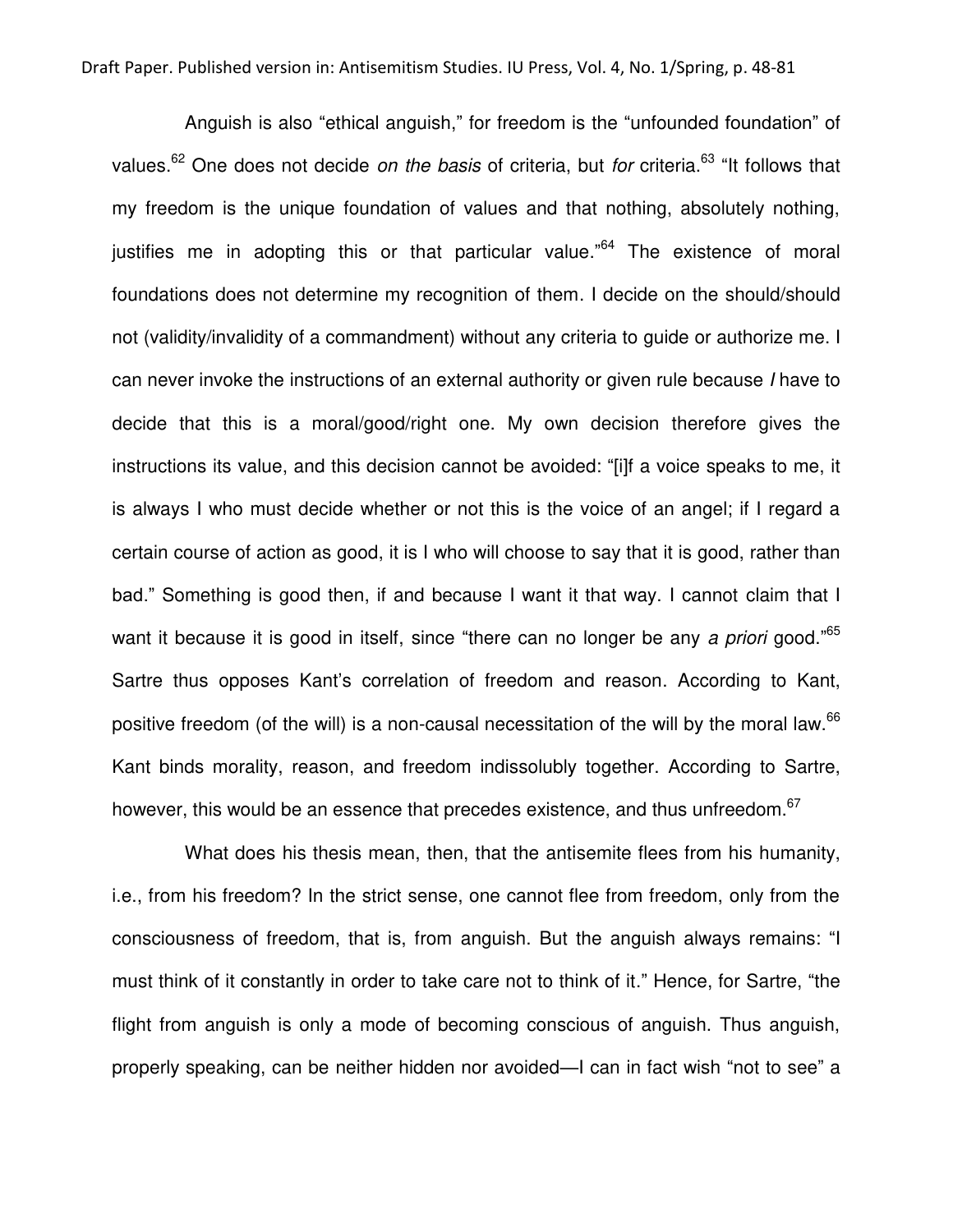certain aspect of my being only if I am acquainted with the aspect which I do not wish to see."<sup>68</sup>

In "bad faith," one decides to be in anguish in the form of not being in it. That is, bad faith presupposes freedom (as the source of anguish); it is nihilating behavior against nihilating behavior. *In bad faith, one lives as if the theory of human determinism, for example, by "race, blood and soil," is right, although one knows that it is wrong*. Sartre criticizes the attempt of psychoanalysis to dissolve the paradox of bad faith, that is, "the coexistence . . . of two contradictory, complementary structures which reciprocally imply and destroy each other."<sup>69</sup> But the ability to hide something from myself "means that I must know in my capacity as deceiver the truth which is hidden from me in my capacity as the one deceived."<sup>70</sup> Psychoanalysis cannot solve this problem, because the division into consciousness and unconsciousness cannot explain repression, resistance, or the censor itself. $71$ 

 But even sincerity, the admission of what one "is" (now as "character"), is just another mode of bad faith. Both try to make the human being into a being-in-itself: "[t]he man who confesses that he is evil has exchanged his disturbing 'freedom-for-evil' for an inanimate character of evil."<sup>72</sup> He discovers in himself drives, inclinations, a character, without considering that these can only take effect through his free choice.

 How is bad faith possible for Sartre? There are three dimensions of the "*weltanschauung* of bad faith":

 1) The person in bad faith first decides upon "the nature of truth" in the sense of "not to demand too much, to count itself satisfied when it is barely persuaded, to force itself in decisions to adhere to uncertain truths."<sup>73</sup> Does that mean that there are only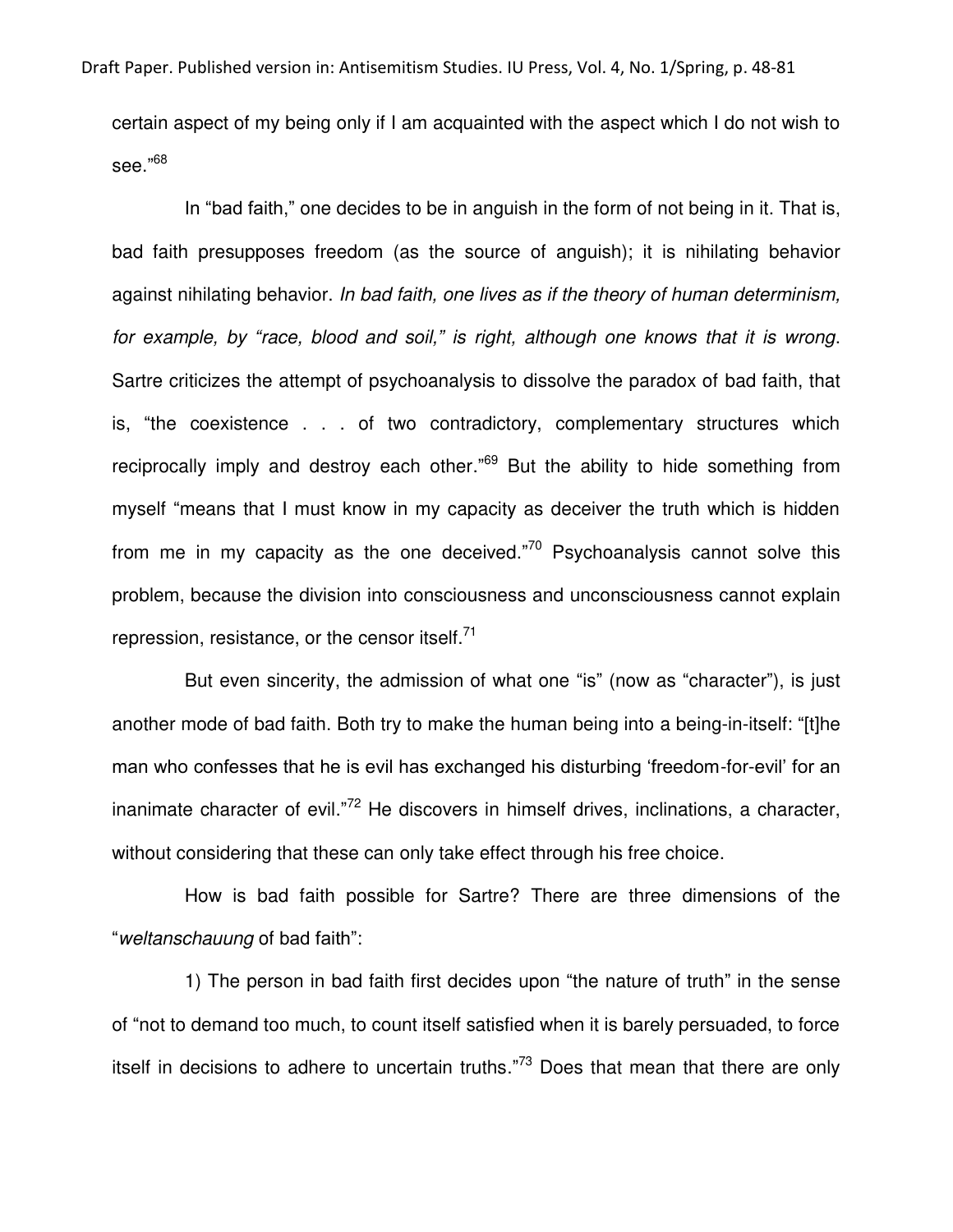"barely convinced" antisemites? Daniel Goldhagen also poses this question to Sartre and sharply rejects the construction of antisemitism as a mode of "bad faith."<sup>74</sup> If one follows Goldhagen, then Sartre here employs the anachronistic and rationalizing tendency of declaring it impossible for antisemitism to be a firm conviction of human beings. In *Anti-Semite and Jew*, there is a different representation of the antisemite's bad faith: he chooses "to reason falsely" because of his "longing for impenetrability." The rational man knows that his truths are never final and can always be called into question. He could undergo new experiences that challenge his views. The antisemite, on the other hand, is terrified by the form of truth, by the process of "indefinite approximation," of life "in continual suspension." He searches for firm, innate opinions, "attracted by the durability of the stone."<sup>75</sup> Only by letting oneself be determined by one's passions can one permanently curb reason and experience. What remains, however, is the idea that irrationality is a choice (mind you, not an irrational choice), indeed, that the antisemite "delights in acting in bad faith." In other words, "[n]ever believe that anti-Semites are completely unaware of the absurdity of their replies. ['I hate Jews because a Jewish furrier robbed me' etc.] They know that their remarks are frivolous, open to challenge."<sup>76</sup> The antisemite is "not" impervious to reason and experience "because his conviction is strong. Rather his conviction is strong because he has chosen first of all to be impervious."<sup>77</sup> Hence, if I choose to reason wrongly, then of course I have no obvious "strong convictions" which guide me in my judgments and make me take the objectively false for the true. No, I have always looked spellbound at the truth.<sup>78</sup>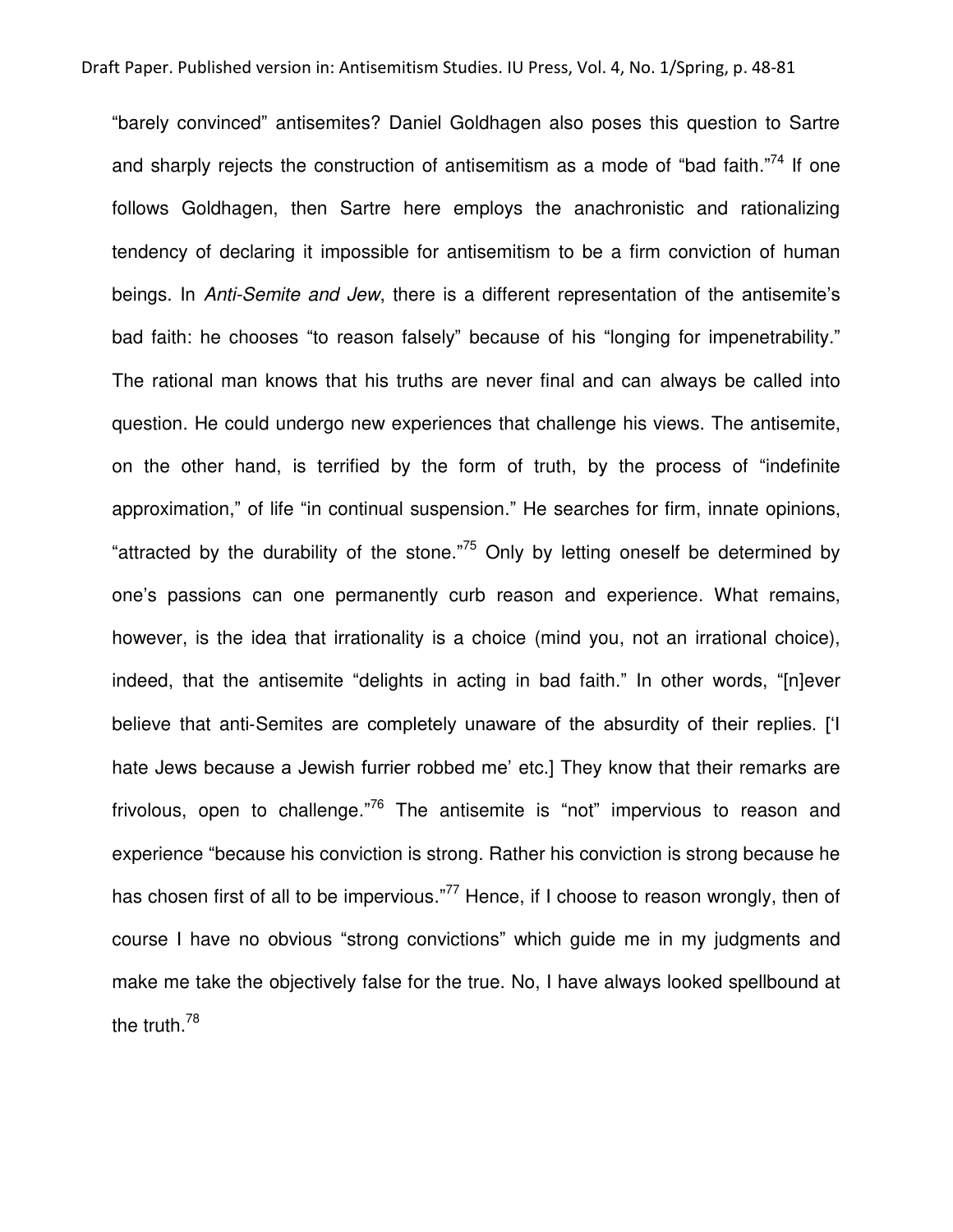2) Whoever previously believed that the choice of bad faith was a conscious (reflected) self-deception is mistaken. Suddenly, Sartre says that "there is no question of a reflective, voluntary decision" to act in bad faith, "but of a spontaneous determination of our being." What this means is not made clearer by Sartre's example of *putting oneself* in bad faith "as one goes to sleep."

 3) Finally, and related to the previous point, is the idea that one is in bad faith "as one dreams." It is "as difficult to get out of" the mode of being in bad faith "as to wake oneself up."<sup>79</sup> Here, Sartre refers to the inertia of this mode of being, which Harald Welzer—without mentioning Sartre—also points out in the context of the behavior of perpetrators and followers. People tend to retain fundamental decisions they had made about behavior in certain situations.<sup>80</sup>

 According to the basic philosophical categories of Sartre's main work (*Being and Nothingness*), the thesis that the antisemite flees from freedom can only be interpreted existentially-ontologically. It is out of anguish towards my future self, my future decisions, and my absolute ontological groundlessness that *I bring myself* to perform the strange spectacle of bad faith for myself, where I try to hide the fact of my freedom from myself.<sup>81</sup> Sartre's categories here are still completely ahistorical and unsocial. For whatever reason, the flight from freedom is understood as a reaction to the unbearable freedom of will, a freedom of which I must therefore also be immediately certain. Sartre even speaks of the "evidence of freedom."<sup>82</sup> This evidence is contested in and by means of bad faith. $83$  Moreover, the status of the choice of bad faith is completely unclear. On the one hand, in contrast to psychoanalysis, bad faith is interpreted as a conscious self-deception ("I must know in my capacity as deceiver the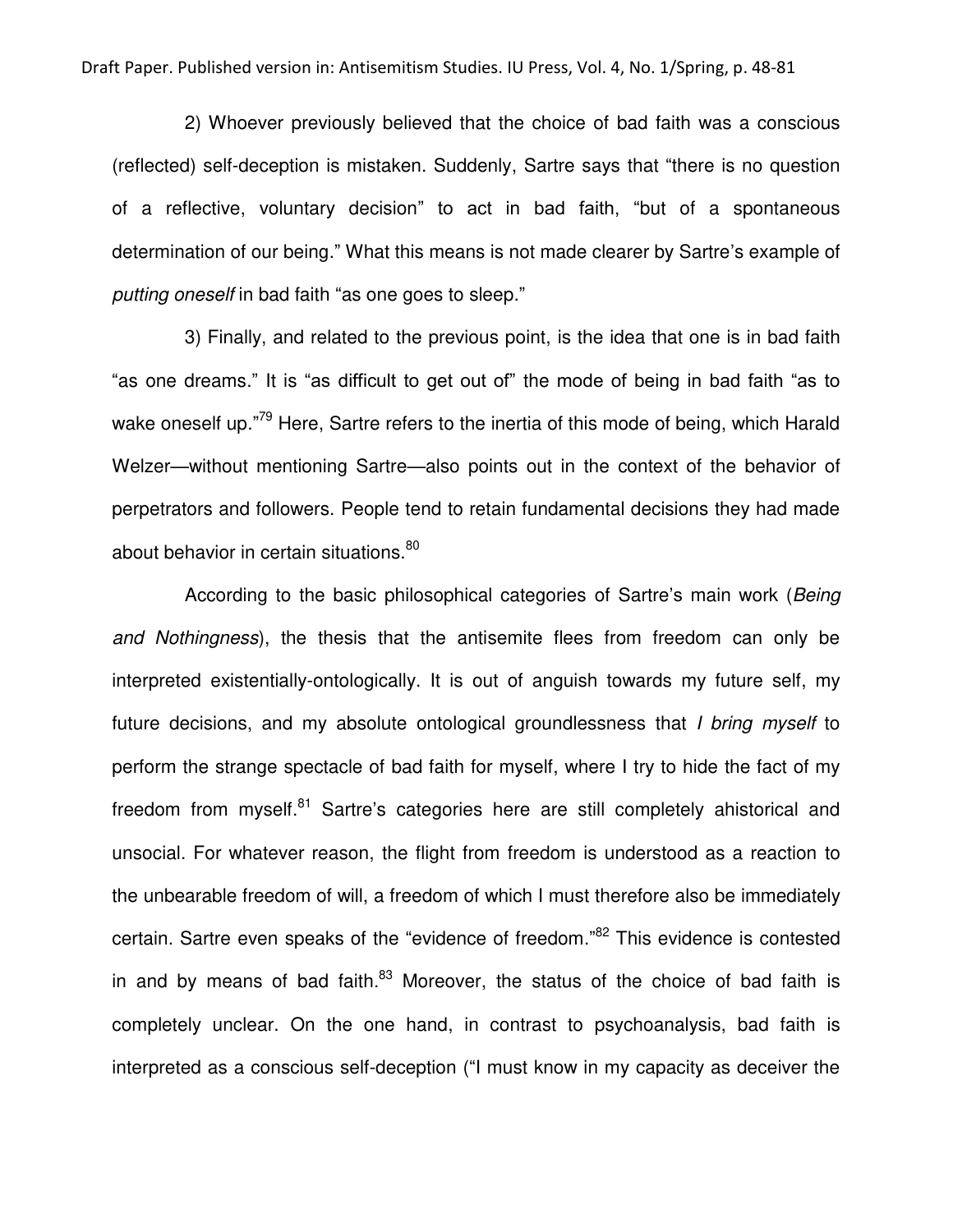truth which is hidden from me in my capacity as the one deceived"<sup>84</sup>); on the other hand, this choice seems to just happen to us ("no question of a reflective, voluntary decision)."<sup>85</sup> Sartre's concept of choice ultimately moves in this latter direction, as will be shown below.

## Action and Choice

Sartre is a philosopher of praxis. However, the praxis he is concerned with above all is not the spatio-temporal praxis of freedom of action, but rather choice, the praxis of freedom of will.

 Actions for Sartre are in principle intentional; the condition for action is a desideratum, a lack, called "*négatité.*" The realization of a lack presupposes a project. A house is built only if a concept of the house is given as a "*desirable* and not yet realized possible."<sup>86</sup> Action implies a double negation: first, a distance from the given and the positing of a non-being (utopia/plan/project); second, the consideration of the given from this non-being as a lack. Sartre puts forward the thesis that the intolerability of a situation as a motive for action is the result of our evaluation of the situation on the basis of a project. No "factual state," whether social structure or psychological condition, "is capable by itself of motivating any act whatsoever."<sup>87</sup> This is because the in-itself only refers to itself, not to a non-being from which the situation could be experienced as a lack, which in turn is a condition for the motivation to act.

 Since the project cannot proceed from being-in-itself, it can only happen out of pure freedom, which implies "the permanent possibility of effecting a rupture with its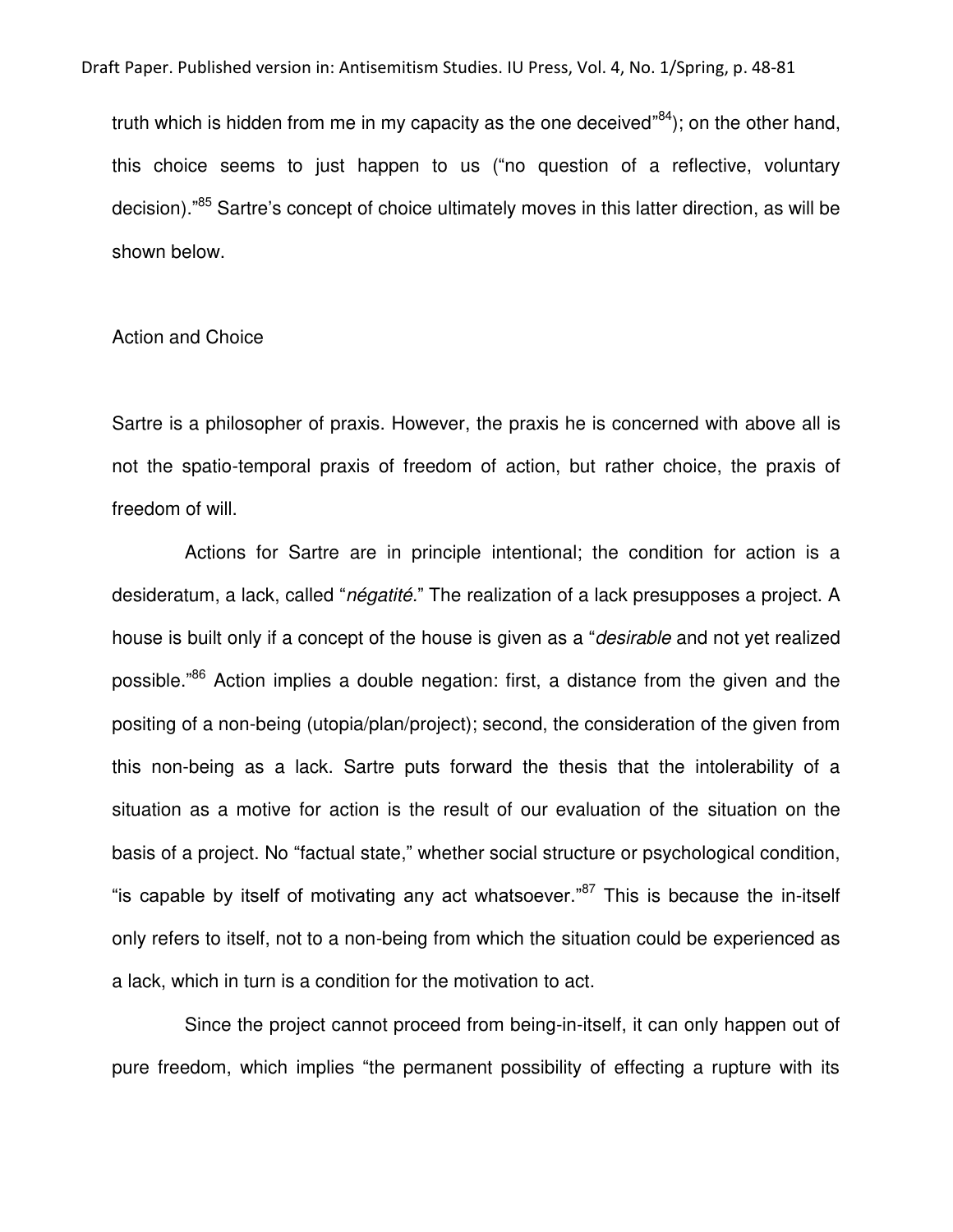own past, of wrenching itself away from its past so as to be able to consider it in the light of a non-being."<sup>88</sup> Every action is thus motivated, according to Sartre, but the emergence of a motive presupposes a spontaneous act of evaluation. In short: 1) descriptive recording of the situation; 2) project of a concept of how it could be otherwise; 3) comparison with the situation, which is thus experienced as a lack; and, 4) experience of lack as motive for changing the situation.

 Only the absolute free consciousness lends a facticity to the value of a cause/motive. The situation, for example, of the worker and his resulting "sufferings" seem to him "*natural*: they are, that is all." Sartre thus thinks it necessary "to reverse common opinion" and acknowledge that it is not "the harshness of a situation or the sufferings it imposes that are motives for us to conceive of another state of affairs in which things would be better for everybody; on the contrary, it is from the day that we can conceive of a different state of affairs that a new light falls on our troubles and our suffering and that we *decide* that these are unbearable" (translation modified).<sup>89</sup>

 This decision must therefore be strictly unmotivated. But that is completely absurd. The term "suffering" alone indicates a pre-reflexive form of the experience of lack. This may not motivate revolutionary action—in this respect, Sartre is right—but it can at least motivate other actions (individual attempts at improvement/adapting to the labor market/reformist action). Ultimately, Sartre must also acknowledge that human action is motivated by passions. These, however, are suddenly endowed with the quality of "autonomy," since they "posit ends."<sup>90</sup> Thus, to maintain the claim that the initself does not exhibit negativity, Sartre paradoxically reinterprets affective action as autonomous action. $91$  But it now remains a mystery how one can uphold the claim that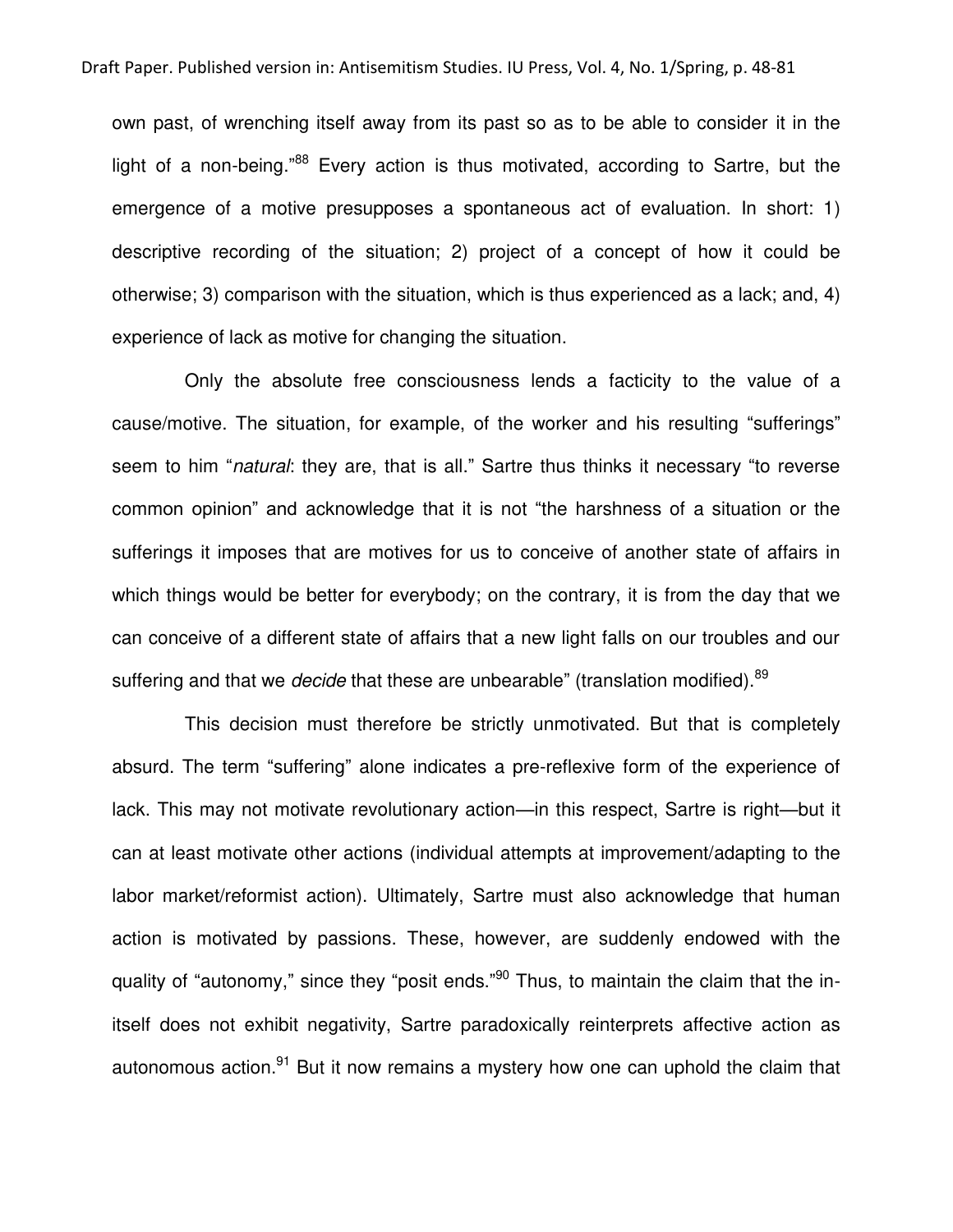any positing of an end is the result of an absolutely free choice ("Human reality can not receive its ends, as we have seen, either from outside or from a so-called inner 'nature.' It chooses them.")<sup>92</sup>

 According to Sartre, human actions are fundamentally inexplicable. If they could be explained, there would be no such thing as radical freedom. But there remains the possibility of understanding action through existential hermeneutics. This operates with a regressive-progressive method: action has motives and subordinate ends, but these are constituted by an initial project and can only be understood through it. A "hierarchy of interpretations"<sup>93</sup> or ends exists in the action to be understood. Actions presuppose subordinate ends and motives which presuppose deeper ones and become understandable from them. In this "regressive psychoanalysis,"<sup>94</sup> we proceed from the subordinate ends to the deeper ones "until we encounter the meaning which does not imply any other meaning and which refers only to itself."<sup>95</sup> By a "synthetic progression one re-descends from this ultimate possible to the considered act and grasps its integration in the total form."<sup>96</sup> Actions are thus not without ground, they even have a final ground. This free project of a non-being, a possibility, however, "is not 'selfexplanatory."<sup>97</sup> The subordinate ends and means (deeds) receive their meaning from this project (by subsumption into the totality, which is unified by the original end).

 These actions and purposes are meaningfully adequate (as one can say with Max Weber)<sup>98</sup> in relation to the initial project, but they are by no means necessary. First of all, there exists the possibility of choosing indifferent possibilities within a totality of meaning, i.e., ends which are irrelevant to the overall structure. As an example, Sartre mentions the alteration of details that are irrelevant to a figure when looking at it. There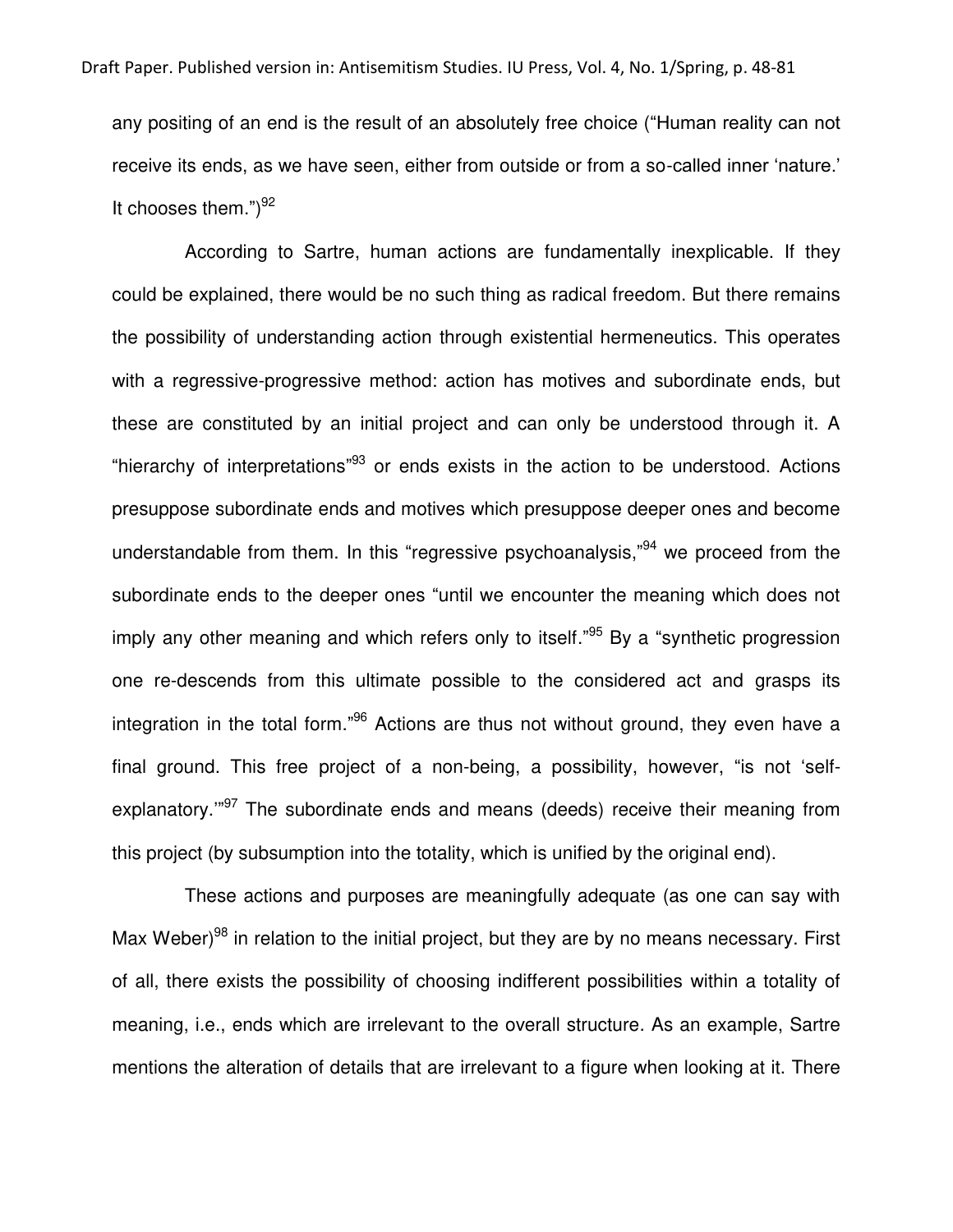is thus a variability of ends internal to the project, the choice of which cannot be understood from the standpoint of the meaningful whole. Secondly, modifying the initial project is "always possible," as well as meaningfully inadequate action (relative to the previous project). But this modification of the initial project is itself groundless, "*unjustifiable.*" <sup>99</sup> Suffering from a project or its consequences cannot be the motive for its negation. Motives, according to Sartre, always exist only within a project. If I negate the project and its consequences for myself, I am already beyond this project in another meaningful whole. If I am still in the old project, then my motives are related only to it, accordingly, as means of its realization, not its abolition. Here, too, an immanent negation is completely excluded and only an abrupt leap from one project to another is conceivable.

 In order to understand this better, Sartre's theory of action can be summarized as such:

 1) human being *is* action. Its characteristics are only given as a "unity of behaviors,"<sup>100</sup> not in the form of things;

 2) the determinants of action are also the result of actions—making choices/creating projects/positing ends;

 3) the intention as definiens of action is characterized by surpassing a situation. Drives/motives of action exist only from ends. These cannot be posited by the in-itself (consciousness of something), which is fixated only on itself and its givenness. Only breaking with the given (nihilation) makes the intention possible: positing ends (projects for my possibilities) and appreciating (the situation from this project). Consciousness/freedom posits these final ends that give meaning to the world and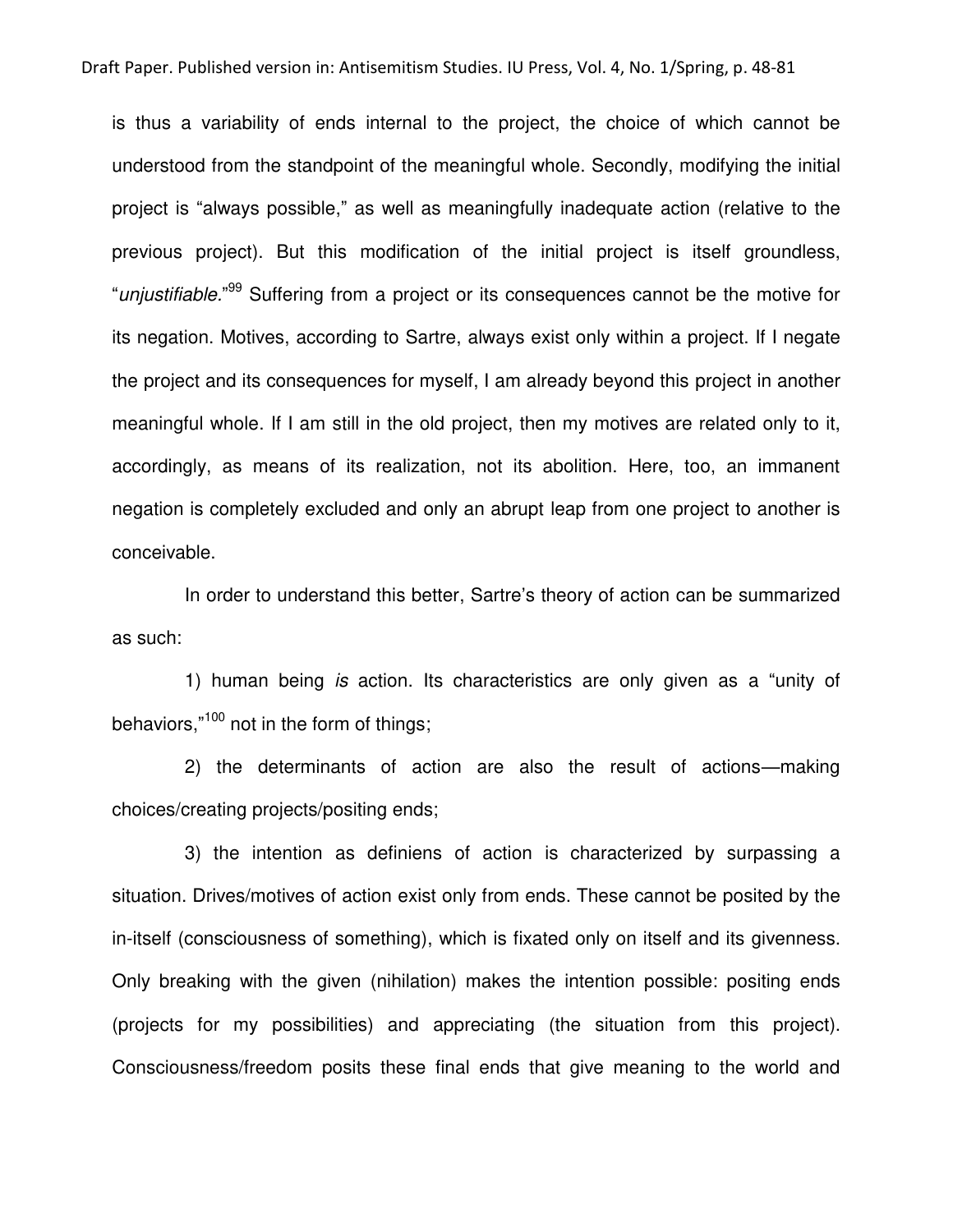constitute action. It admittedly refers to the in-itself (consciousness of something), but is not conditioned by the given. It "exists as the disengagement from a certain existing given and as an engagement toward a certain not yet existing end;" $^{101}$ 

 4) the freedom of consciousness, since it cannot be grasped from the given, exists as unconditional action (choice). The final end, which enables the intention that defines the action, is not conditioned by anything else. It is chosen without any reason. This groundless "choice made without base of support and dictating its own causes to itself,"<sup>102</sup> this action which makes actions possible, is not a weighing of motives/drives, but the very basis for the existence of evaluative criteria and motives. According to Sartre, "a reflective decision in relation to certain ends" always takes place "within the compass of motives and ends already posited by the for-itself."<sup>103</sup> The *reflective* choice occurs within a project produced by an initial spontaneous choice, "an earlier and more spontaneous choice than what is known as 'will,'"<sup>104</sup> and thus "not something over which we have any control."<sup>105</sup> The original project first creates a mode of being, a universe of meanings and possibilities between which we then consciously choose, for example, the antisemitic universe, within which certain options for action emerge for the antisemite. A mode of being is a basic attitude towards oneself, life in general, and others,<sup>106</sup> and since it is "not an object of my reflective consciousness," this means that "I am, so to speak, the victim of my own choice of being." $107$ 

 This choice is not unconscious, but "non-thetic," whatever that means. Consciousness *is* choice, but it is not analytically graspable. We can "apprehend it only by living it."<sup>108</sup> However, Sartre writes, "if the fundamental project is fully experienced by the subject and hence wholly conscious, that certainly does not mean that it must by the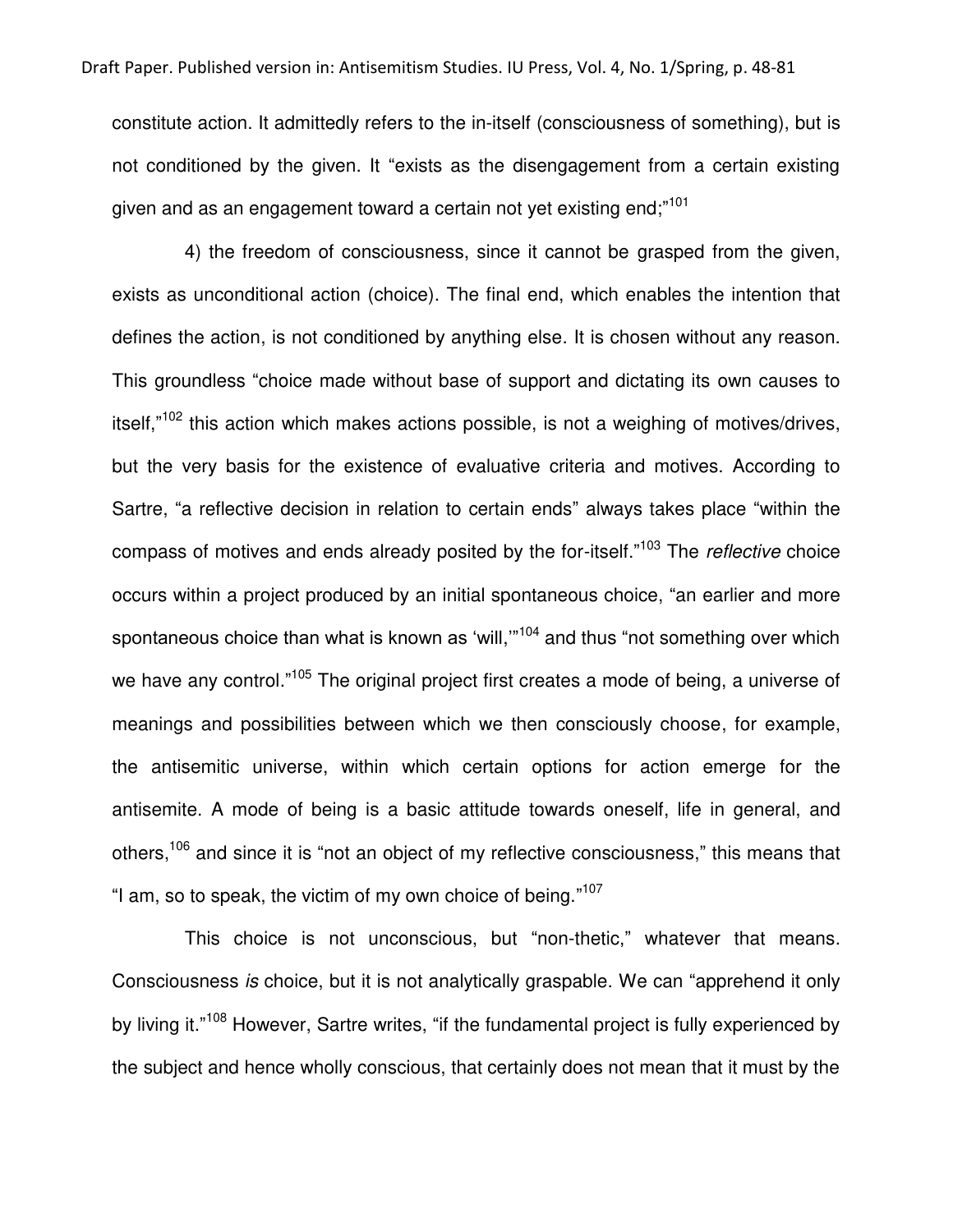same token be *known* by him." For he still lacks the "instruments and techniques necessary" to "fix [the choice] by concepts."<sup>109</sup>

 According to Sartre's decisionism, the values which count as criteria for a desirable way of life result from a radical choice (i.e., "a choice which is not grounded in any reasons") as Charles Taylor notes: "[f]or to the extent that a choice is grounded in reasons, these are simply taken as valid and are not themselves chosen."<sup>110</sup> For Sartre, it is only through the choice that "all reasons come into being."<sup>111</sup> Man "must choose without reference to any preestablished values."<sup>112</sup> But, as Taylor rightly states, this position is "deeply incoherent."<sup>113</sup> A radical choice that depends neither on strong nor weak evaluations (i.e., pre-established criteria) and only creates them as such, is a "criteria-less leap which can not properly be described as choice at all."<sup>114</sup> The agent of such a choice would be "utterly without identity  $\dots$  a kind of extensionless point," $^{115}$  his "choice" an unintentional fall or a "willful . . . simulation of a random generator."<sup>116</sup> Sartre's "I," afraid of plunging into the abyss at any moment,  $117$  is not a subject that could accept responsibility, but a cork floating on the sea of random decision-making. Sartre's "promised total self-possession," as Taylor aptly puts it, "would in fact be the most total self-loss."<sup>118</sup> The radical choice between alternative evaluations "is quite conceivable, but not a radical choice *of* such evaluations" without recourse to any values or given desires.<sup>119</sup> No weighing would be possible here, unless one considers it possible to weigh without scales. Even if Sartre wants to deny it, in this case anyone would act without any reason.

 Again, we end up with a concept of choice that defies what is reasonably understood to be a conscious act for which one can be held responsible.<sup>120</sup> Thus, the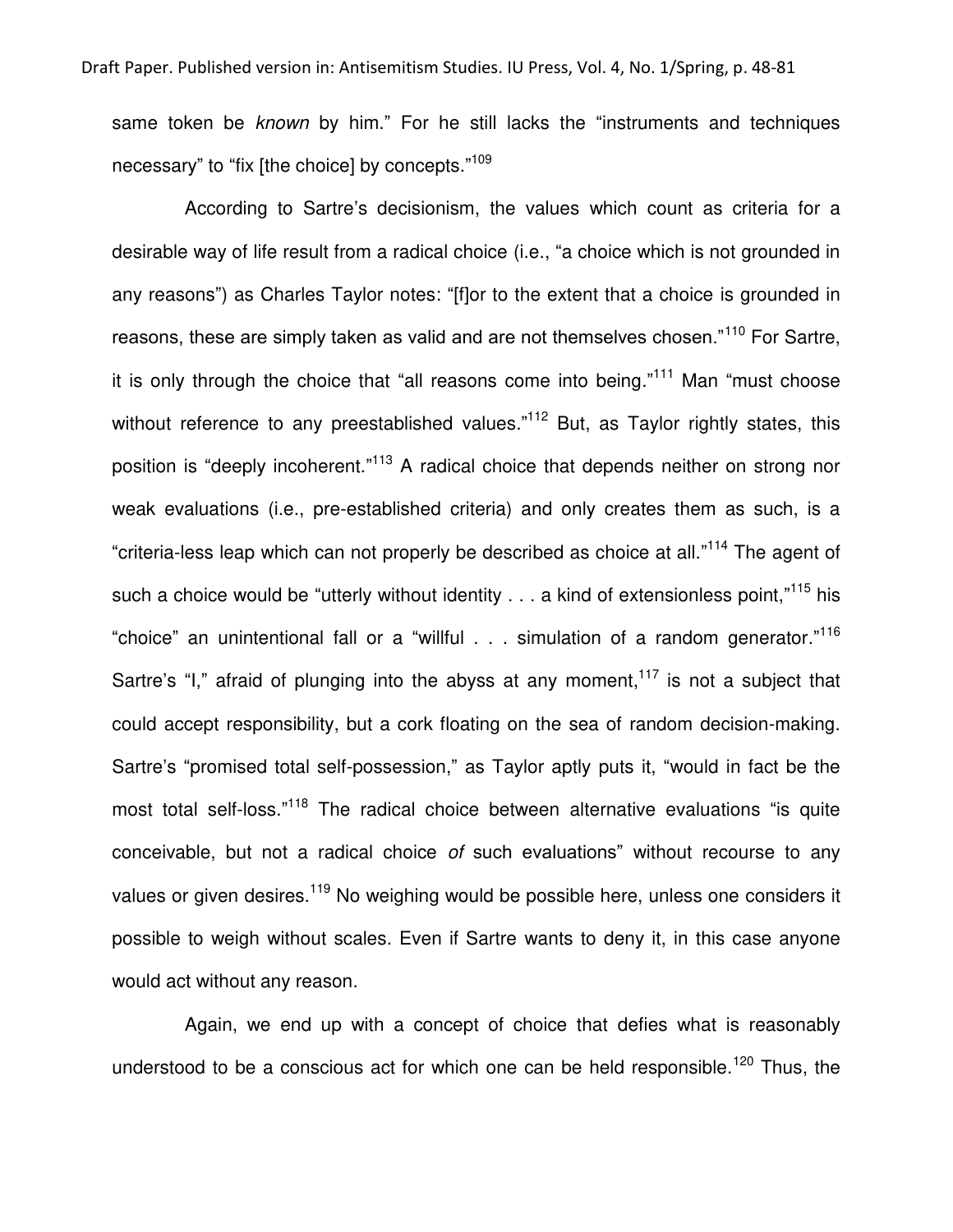view that Sartre's analysis of the total and free choice of the antisemitic mode of being allows for imputability is at least questionable, if not completely misquided.<sup>121</sup> For if my "own" choice cannot be explained to me or justified by reasons, then it is in no sense under my control, nor can it be ascribed to me. It is rather an "*impersonal* spontaneity,"<sup>122</sup> as Sartre puts it elsewhere. But even if such a choice were attributable, as a kind of cynical bad faith, doubts about this interpretation would still be warranted. All that would remain is the claim that antisemites themselves do not really believe in the truth of their worldview, which only instrumentally serves them for overcoming their "existential" anguish.

 These admittedly provisional suggestions are not meant to imply a deterministic view of human actions, especially in relation to antisemitic acts of terror. One thing is certain, however: the Shoah was not a reflex, not an act of nature, and certainly not something that was perpetrated on Jews by accident–the Nazis and their helpers knew exactly what they were doing. For the extermination of the Jews to become a reality, it was first of all (but not only) necessary to accept the antisemitic ideology, i.e., the belief that killing Jews was meaningful work that had to be done. Why this seemed meaningful to these people can be explored with the help of Moishe Postone's work, Horkheimer and Adorno's *Elements of Anti-Semitism*, Fromm's theory of the authoritarian character, and many of the pertinent insights in Sartre's essay. Sartre's existentialist theory of the subject and theory of action, however, do not shed much light on this terrible process.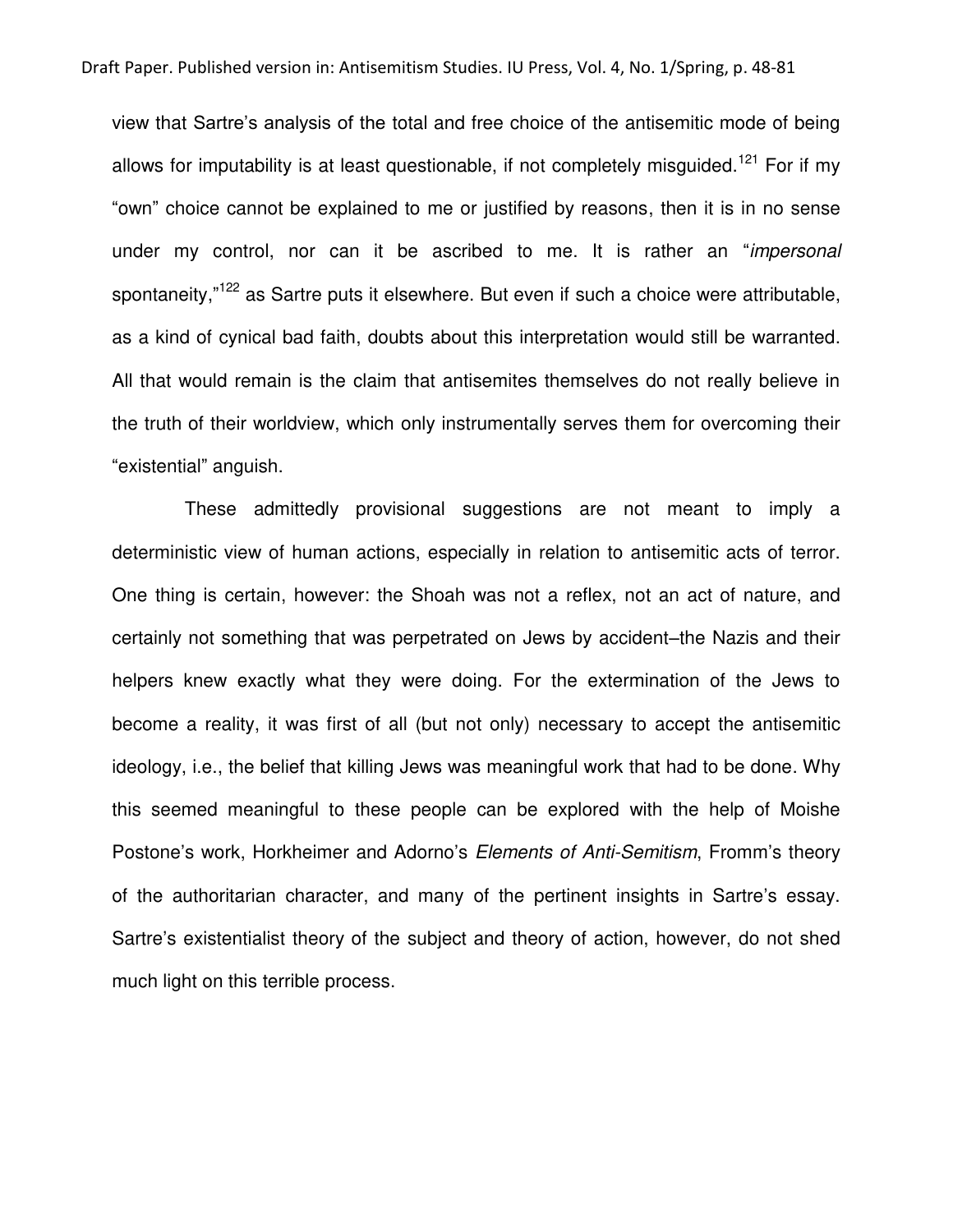<ACK> This article was originally published as "Angst vor der Freiheit. Ist Sartres Existentialismus eine geeignete Grundlage für die Antisemitismustheorie?" in Ingo Elbe, *Paradigmen anonymer Herrschaft. Politische Philosophie von Hobbes bis Arendt* (Würzburg: Königshausen & Neumann, 2015): 425-445. Reprinted with permission of the author and the publisher.

1 Tjark Kunstreich, "Mit 'Israelkritik' gegen Antizionismus," in *Prodomo. Zeitschrift in eigener Sache* No. 13 (2010): 11.

l

2 I call this a 'critical' theory of antisemitism in order to make clear that Sartre's *Anti-Semite and Jew* is fundamentally different from approaches that treat modern antisemitism either as a purely marginal phenomenon, like a secondary contradiction of capitalism, or those that want to derive it positivistically from real conflicts between a Jewish minority and a social majority. Anyone who has even rudimentarily dealt with the research on Nazi perpetrators since the 1990s will recognize that many of the insights made by Sartre almost 50 years earlier have now been painstakingly and gradually confirmed, including: the independence of antisemitism from experience (Goldhagen); its character as a cultural code (Volkov) which articulates the central conflicts of modernity in a perverted way and tries to pathologically resolve them in the form of redemptive antisemitism (Friedländer); its Manichaean and nationalist elements (Holz/Haury); the eliminatory dimension of the 'democratic' view of the Jew (Goldhagen), and much more.

 $^3$  Thus, Enzo Traverso equates Sartre's concept of the authentic Jew and Zionism with antisemitic "notions of the unassimilable character of the Jew," Enzo Traverso,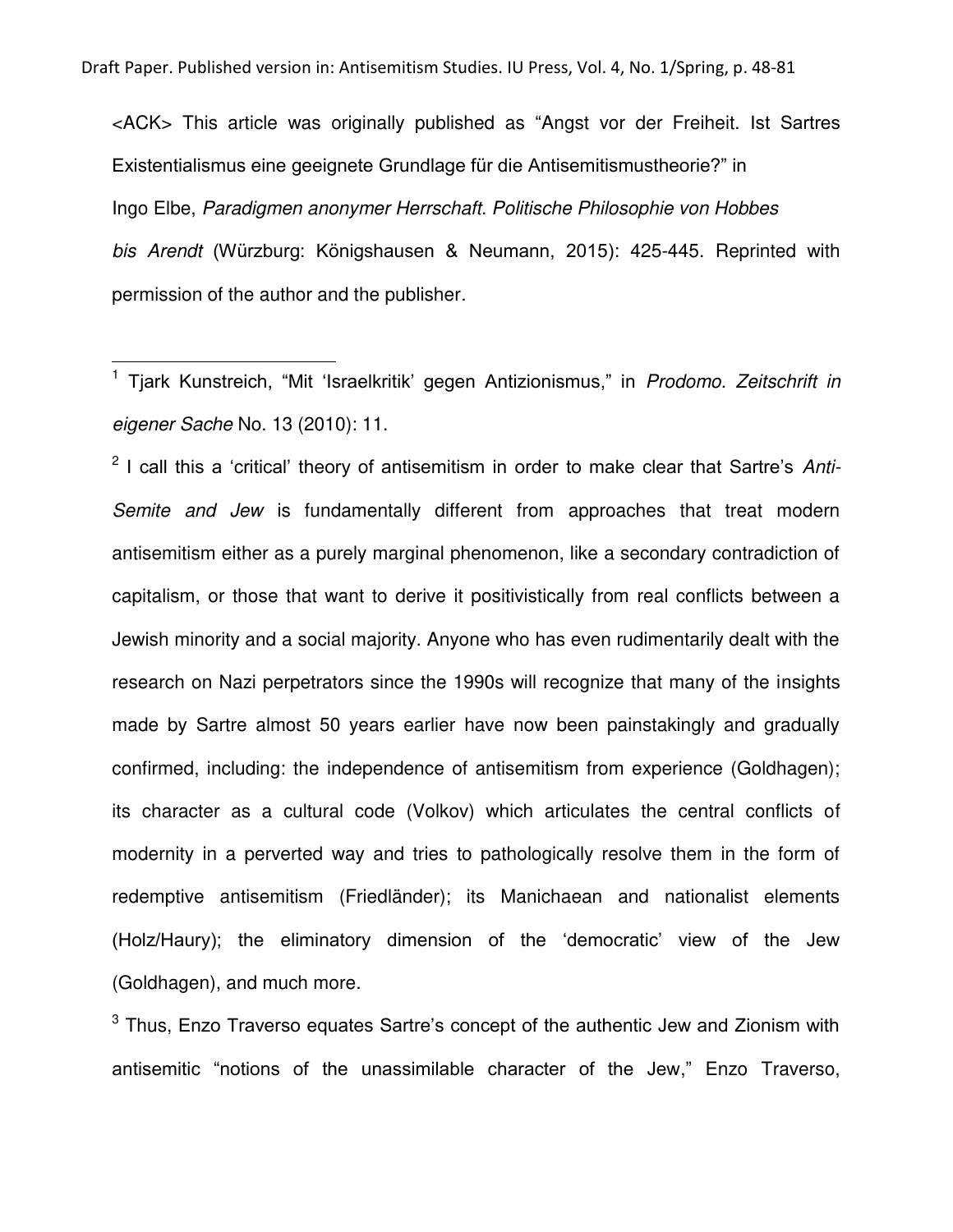l *Auschwitz denken. Die Intellektuellen und die Shoah* (Hamburg: Hamburger Edition, 2000), 317. But Sartre does not claim this anywhere. Sartre is rather concerned with how Jews can defend themselves in the situation of an antisemitic threat (and its denial by liberals and leftists). Since the Jew has "passionate enemies and passionless defenders" (Jean-Paul Sartre, *Anti-Semite and Jew* [New York: Shocken, 1976], 52), he must defend himself: "[t]he authentic Jew abandons the myth of the universal man." He "wills himself into history as a historic and damned creature; he ceases to run away from himself and to be ashamed of his own kind . . . he knows that he is one who stands apart, untouchable, scorned, proscribed, and it is *as such* that he asserts his being" ( 98-99). He sees the world of humanity "fragmented by irrational divisions" and begins his struggle against it starting from his side, his part of the world, his situation—"he is what he makes himself" (99). Later, however, Sartre openly argued as an anti-Zionist, albeit in a more moderate variant than his contemporaries.

4 Sartre, *Anti-Semite and Jew*, 11.

 $^5$  Leszek Kolakowski argued in a similar way in 1956: "[antisemitism] cannot be confronted with arguments: it is inevitably associated with the type of reaction to which arguments, as a way of thinking, are foreign and inimical. . . . This is clear to anyone who has had occasion to conduct hopeless discussions with an anti-Semite—an activity that always resembles trying teach a foreign language to an animal." Leszek Kolakowski, "Anti-Semites: Five Familiar Theses and a Warning," in A. Michnik/A. Marczyk (eds.), *Against Anti-Semitism: An Anthology of Twentieth-Century Polish Writings* (Oxford: Oxford University Press, 2018), 144. In contrast, Enzo Traverso insists that Sartre's emphasis on passion misjudges the objective-modern character of the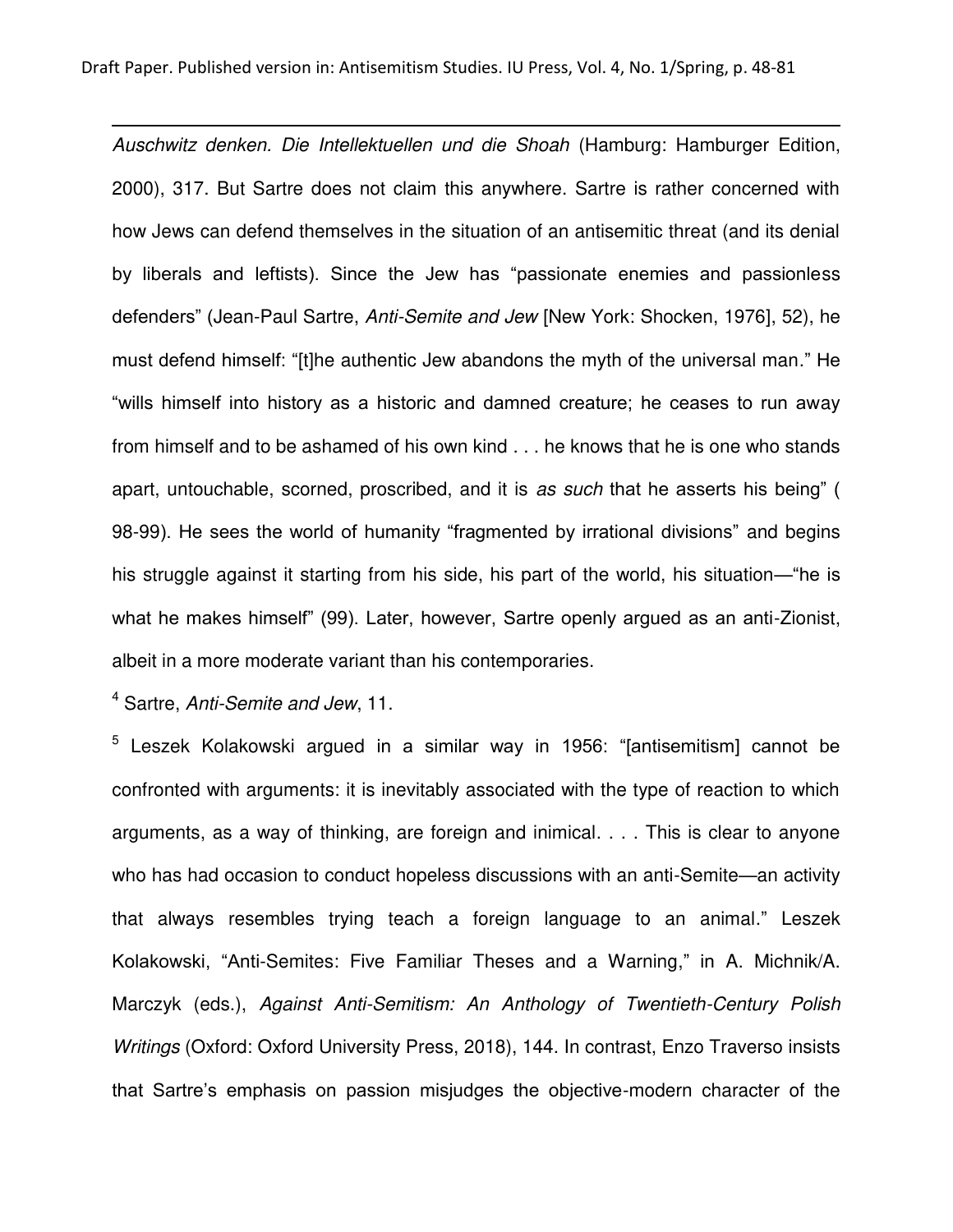Shoah (Traverso, *Auschwitz denken*, 310). Here, Traverso mistakes a weakness of Sartre's *presentation* for a systematic lack of *analysis*. Emphasizing the emotional matrix of antisemitism does not reduce it to a simple pogrom antisemitism, and neither is it refuted by a supposed "antisemitism of reason." The "antisemitism of reason" is first of all a tactical maneuver to distinguish "scientific" antisemites from mere "belly anti-Semites." Klaus Holz, *Nationaler Antisemitismus. Wissenssoziologie einer Weltanschauung*. Neuausgabe (Hamburg: Hamburger Edition, 2010), 370-372. Moreover, the passionate source of antisemitism by no means implies that the Nazi perpetrators were "abnormal" sadists, as Sarte is accused of believing by Traverso. 6 Sartre, *Anti-Semite and Jew*, 7, 11.

 $^7$  Ibid., 8.

l

<sup>8</sup> A wealth of such false empirical "explanations" of antisemitic attitudes can be found in Hannah Arendt's book, *The Origins of Totalitarianism*. "Since the Restoration," Arendt writes, for example, about nineteenth century France, "the House of Rothschild played the role of state banker in France, so that from then on everything that was antimonarchical and republican became necessarily antisemitic as well." Hannah Arendt, Elemente und Ursprünge totaler Herrschaft. 6<sup>th</sup> edition (München: Piper, 1998), 124; Hannah Arendt, *The Origins of Totalitarianism* (New York: Harcourt, 1994), 47. Fabian Kettner critically remarks: "Arendt ignores the fact that experience must already have been preformed if one immediately and exclusively sees 'the Jew' in the banker. 'Experience' as such does not exist. Moreover, in the above-mentioned examples, which she has considered with great understanding, there is a stereotyping and an inference from the individual about the collective attributed to him." See Kettner, "Die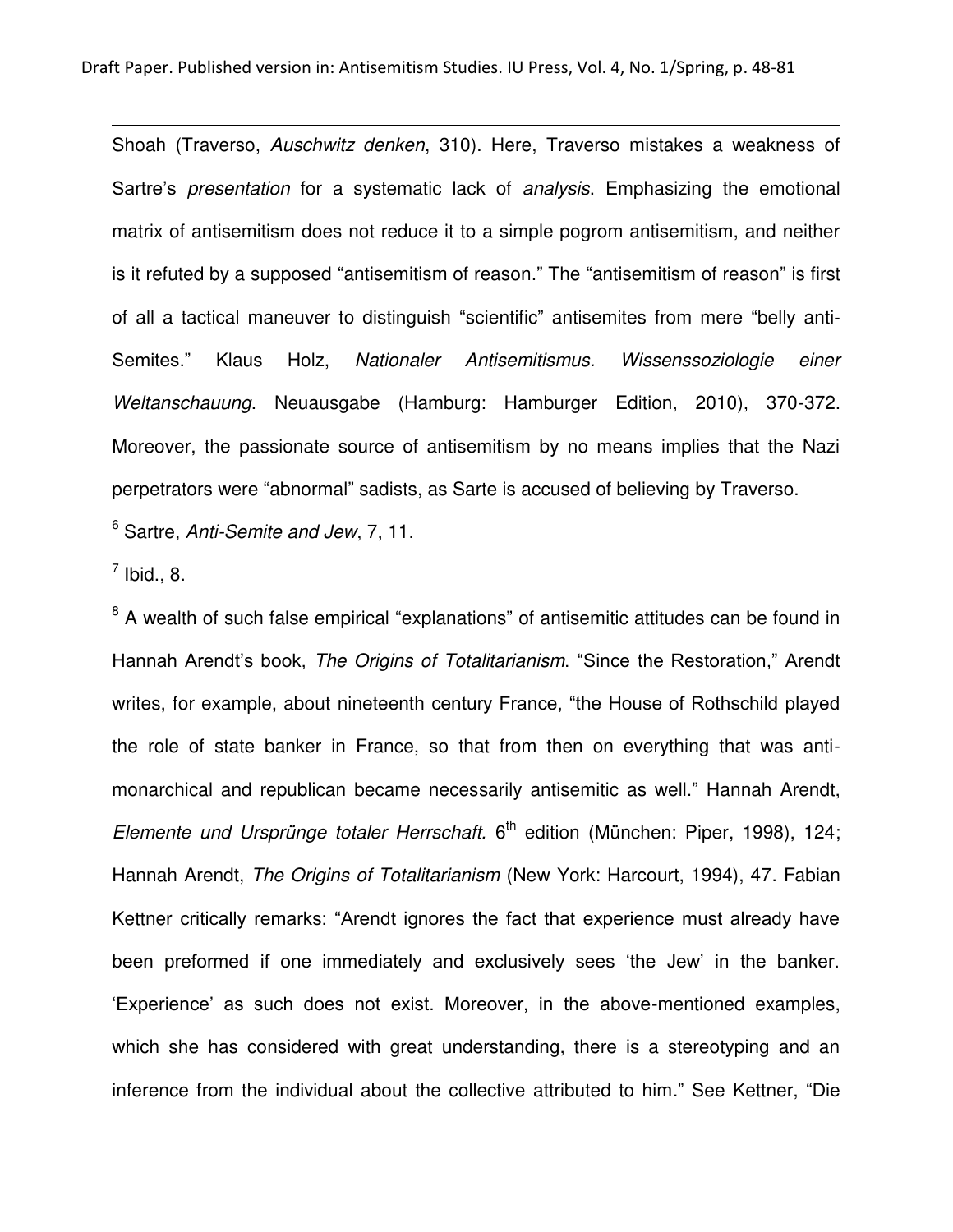Herrschaft des Niemand. Hannah Arendts Konzept anonymer Herrschaft und seine Folgen," in I. Elbe/S. Ellmers/J. Eufinger (eds.), *Anonyme Herrschaft. Zur Struktur moderner Machtverhältnisse* (Münster: Dampfboot, 2012), 292.

9 Sartre, *Anti-Semite and Jew*, 8.

<sup>10</sup> Samuel Salzborn, *Antisemitismus als negative Leitidee der Moderne. Sozialwissenschaftliche Theorien im Vergleich*. (Frankfurt: Campus, 2010), 74-75. Sartre writes in 1976: "In 1946 I defined the Jew as a person whom others consider a Jew. Today I would add the whole historical and cultural aspect of the Jew." Jean-Paul Sartre, "Die Ehre, die mir Jerusalem erweist", in Sartre, *Überlegungen zur Judenfrage* (Hamburg: Rowohlt, 1994)*,* 218.

<sup>11</sup> Sartre, *Anti-Semite and Jew*, 10-11.

 $12$  Ibid., 38.

l

 $13$  Ibid., 48, 49.

<sup>14</sup> Sartre's relativization of the projection thesis is far removed from Hannah Arendt's assertion that because Jews are not a random, interchangeable scapegoat they also ceased to be merely "innocent victims." Arendt, *Origins of Totalitarianism*, 6. For, of course, non-interchangeability does not mean that Christian anti-Judaism is the result of concrete experiences with Jews. Rather, factual ideological differences are taken as an opportunity to construct a phantasmagorical idea of the Jew, one supported by an alleged divine authority (the Jews as children of the devil, John 8:38-44). Thus, already in Christianity, it becomes possible for there to be hatred of Jews without any concrete Jews. See Karl-Erich Grözinger, "Die 'Gottesmörder'", in Schoeps/Schlör (eds.), *Bilder der Judenfeindschaft. Antisemitismus – Vorurteile und Mythen* (Augsburg: Bechtermünz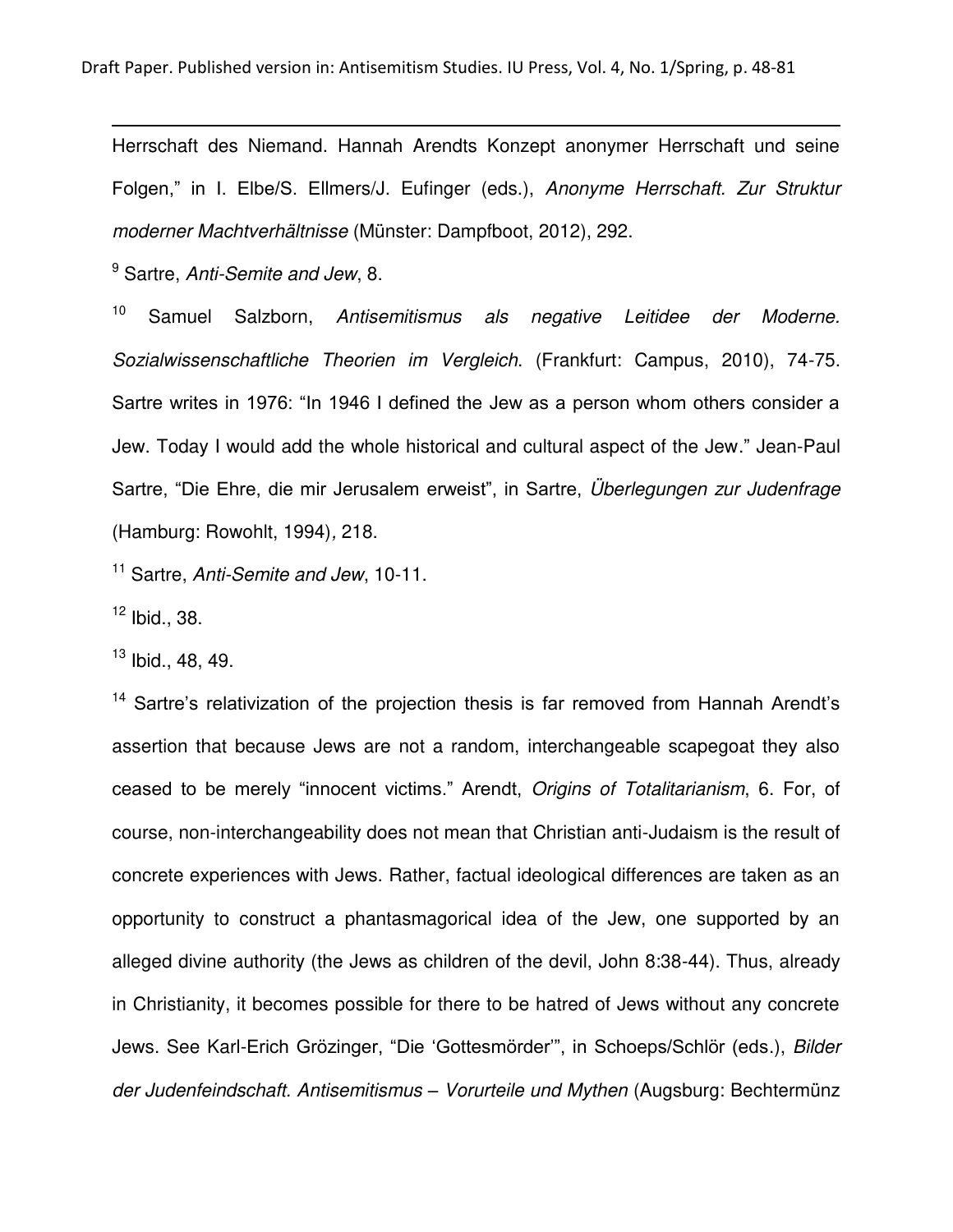1999) 65-66. In *Anti-Judaism: The Western Tradition*, David Nirenberg meticulously shows this development from religious differences to the Christian demonization of Jewish "stubbornness" and "enmity"–"the Jew" ultimately becomes a pure surface projection of inner-Christian conflicts.

 $15$  Since the middle of the eleventh century, there has been a debate in the Catholic Church about Holy Communion. According to the doctrine of the factual transformation of bread into the body of Christ, it is claimed that the body of Christ was "crushed by the teeth of the faithful." Lateran Council of 1059, cited in Kurt Flasch, "Das Abendmahl: Ding oder Zeichen. Berengar von Tours gegen Lanfrank", in Flasch, *Kampfplätze der Philosophie. Große Kontroversen von Augustin bis Voltaire*. 2. Aufl. (Frankfurt: Vittorio Klostermann, 2009), 89. See also Ernst Simmel, "Anti-Semitism and Mass Psychopathology," in Simmel (ed.), *Anti-Semitism: A Social Disease* (New York: International University Press, 1946), 56-58. In Catholic tradition, however, at the beginning of the debate surrounding Holy Communion, there were quite rational criticisms of the logically contradictory core of the doctrine of transubstantiation. See Flasch, *Kampfplätze*, 89-91.

<sup>16</sup> Abandonment [*Verlassenheit*] is an existential-ontological category which means that man "cannot find anything to rely on—neither within nor without." (Sartre, *Existentialism*, 29). He decides alone. To choose an adviser also means nothing other than "to commit oneself" (33), since I know more or less what the priest, the doctor, etc., will advise me to do. I have to actively follow this advice, it does not determine me.

<sup>17</sup> Sartre, *Anti-Semite and Jew*, 19.

l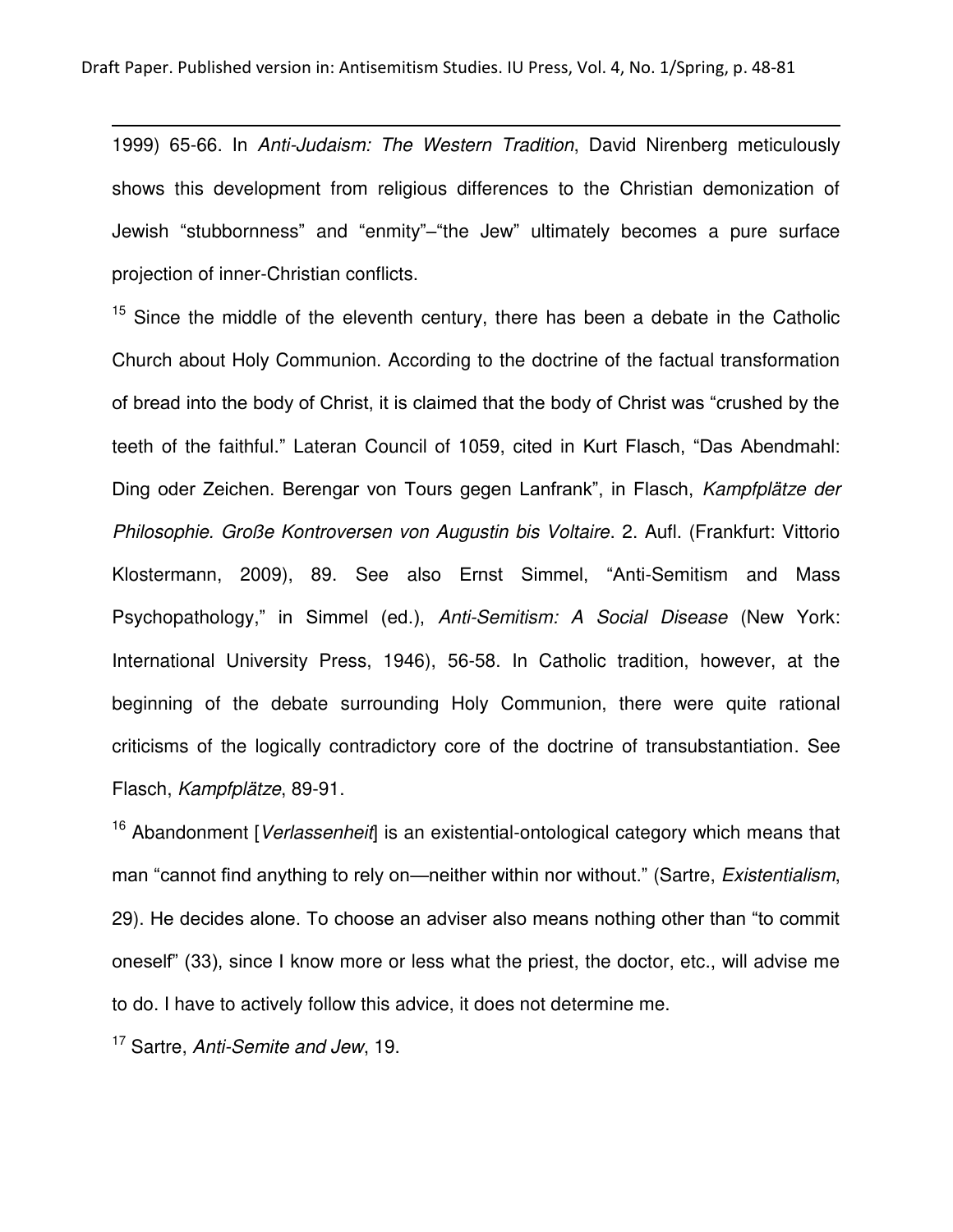<sup>18</sup> See Erich Fromm, *Studien über Autorität und Familie. Sozialpsychologischer Teil,* in Fromm, *Gesamtausgabe* Vol. 1 (München: DTV, 1989), 174, 177-179; Theodor W. Adorno "The Meaning of Working Through the Past," in Adorno, *Critical Models* (New York: Columbia, 2005), 102.

 $19$  Sartre himself does not speak of freedom of will, he uses the terminology of the "will" for something else. See Jean-Paul Sartre, *Being and Nothingness* (New York: Philosophical Library, 1956), 442-444. In substance, however, Sartre's concept corresponds to theories of freedom of will. Philosophically speaking, there is no general agreement about the meaning of freedom of the will. See Geert Keil, *Willensfreiheit* (Berlin: De Gruyter, 2007). Provisionally, and with regard to its radical understanding in Sartre, it is here defined as the freedom to will or not will a state in the world, to give it this or that meaning without in turn being determined by a state in the world. In contrast, freedom of action can be clearly defined as the possibility and capacity to assert or realize a will that can be taken as determinate in the world.

 $20$  See Hans-Ernst Schiller, "Das Individuum als singuläre Existenz: Sartres Philosophie der Befreiung", in Schiller, *Das Individuum im Widerspruch. Zur Theoriegeschichte des modernen Individualismus* (Berlin: Frank and Timme, 2006), 303. See also endnote 120 in this text.

<sup>21</sup> Sartre, *Being and Nothingness*, 84.

l

<sup>22</sup> Salzborn also criticizes this. See Salzborn, *Antisemitismus als negative Leitidee*, 123. He notes that Sartre first "decouples" antisemitism "in an ontological-existentialist way from real socio-historical experiences and thereby relocates it into the unspecified essence of the antisemite." Michael Großheim also understands the flight from freedom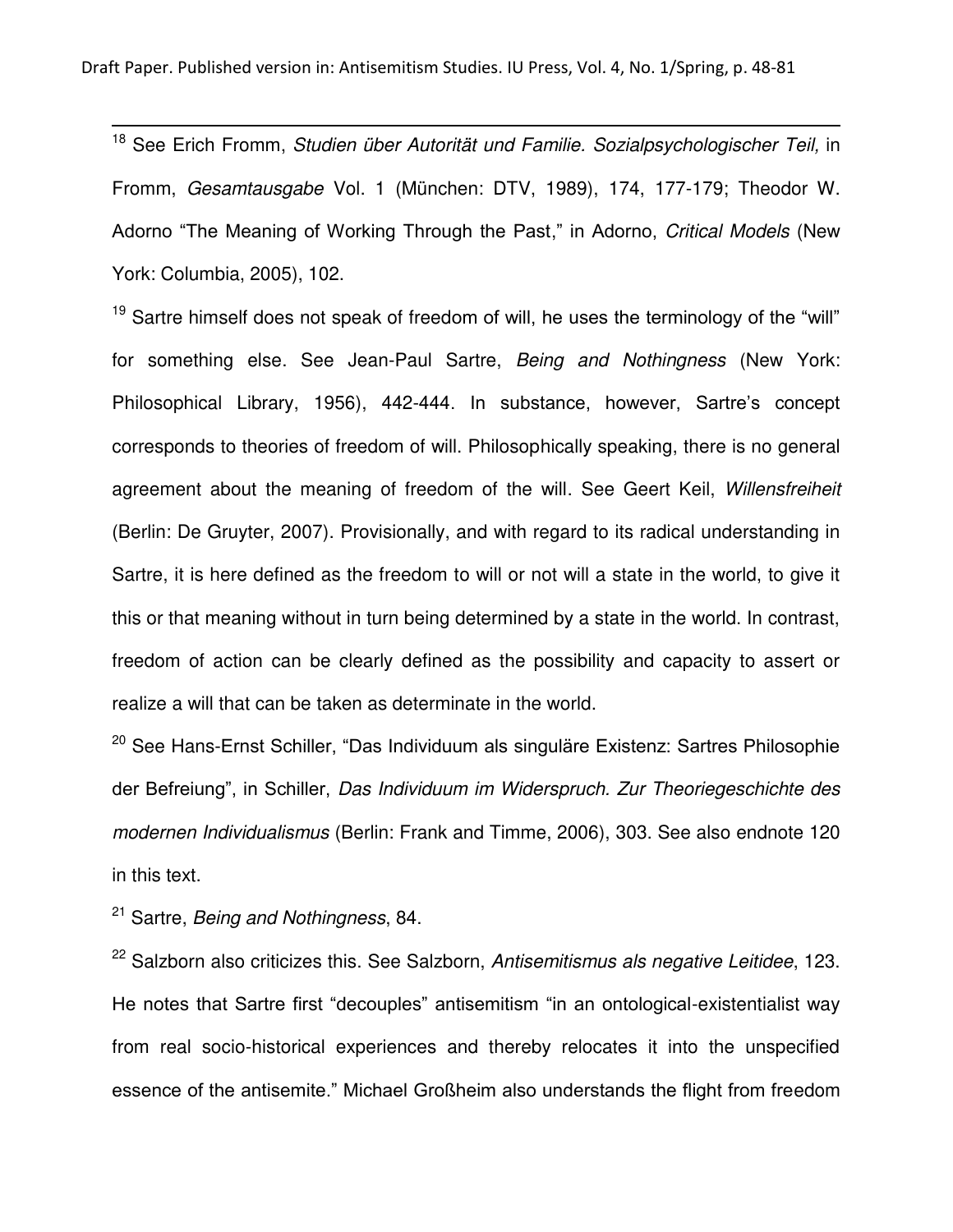l

into the fiction of total security through something else as an attempt to cope with a purely philosophical problem. See Michael Großheim, *Politischer Existentialismus. Subjektivität zwischen Entfremdung und Engagement* (Tübingen: Mohr Siebeck, 2002), 45. In contrast to Sartre, however, he interprets this problem as the result of a misinterpretation of human subjectivity by Fichte and Romanticism, to which Sartre ultimately refers. Subjectivity as "affective involvement" (Großheim, 28) is artificially divided into an empty, self-determining ego on the one hand and a world of equally valid facts and possibilities on the other, which do not affect this ego. Großheim subsumes relations and circumstances—even experience and unquestioning identification with deeds and states of affairs—to the model of "subjectivity without any alienation" (55). But he cannot explain why the idea of an empty ego, indifferent to the world and detached from all relations, did not emerge until the nineteenth century. Or why it was not only among "artists and intellectuals" (1), but also among millions of people that a need to escape into authoritarian collectives appeared, as well as ideas of total selfannihilation. Ultimately, he has to posit a highly questionable autonomous history of ideas and their infiltration into the self-understanding of modern man.

<sup>23</sup> The proximity of Sartre's remarks to the theory of the *Authoritarian Personality* and the *Elements of Anti-Semitism* has also been noticed by its representatives. Theodor Adorno wrote: "There is marked similarity between the syndrome which we have labeled the authoritarian personality and 'the portrait of the anti-Semite' by Jean-Paul Sartre. . . . That his phenomenological 'portrait' should resemble so closely, both in general structure and in numerous details, the syndrome which slowly emerged from our empirical observations and quantitative analysis, seems to us remarkable." Adorno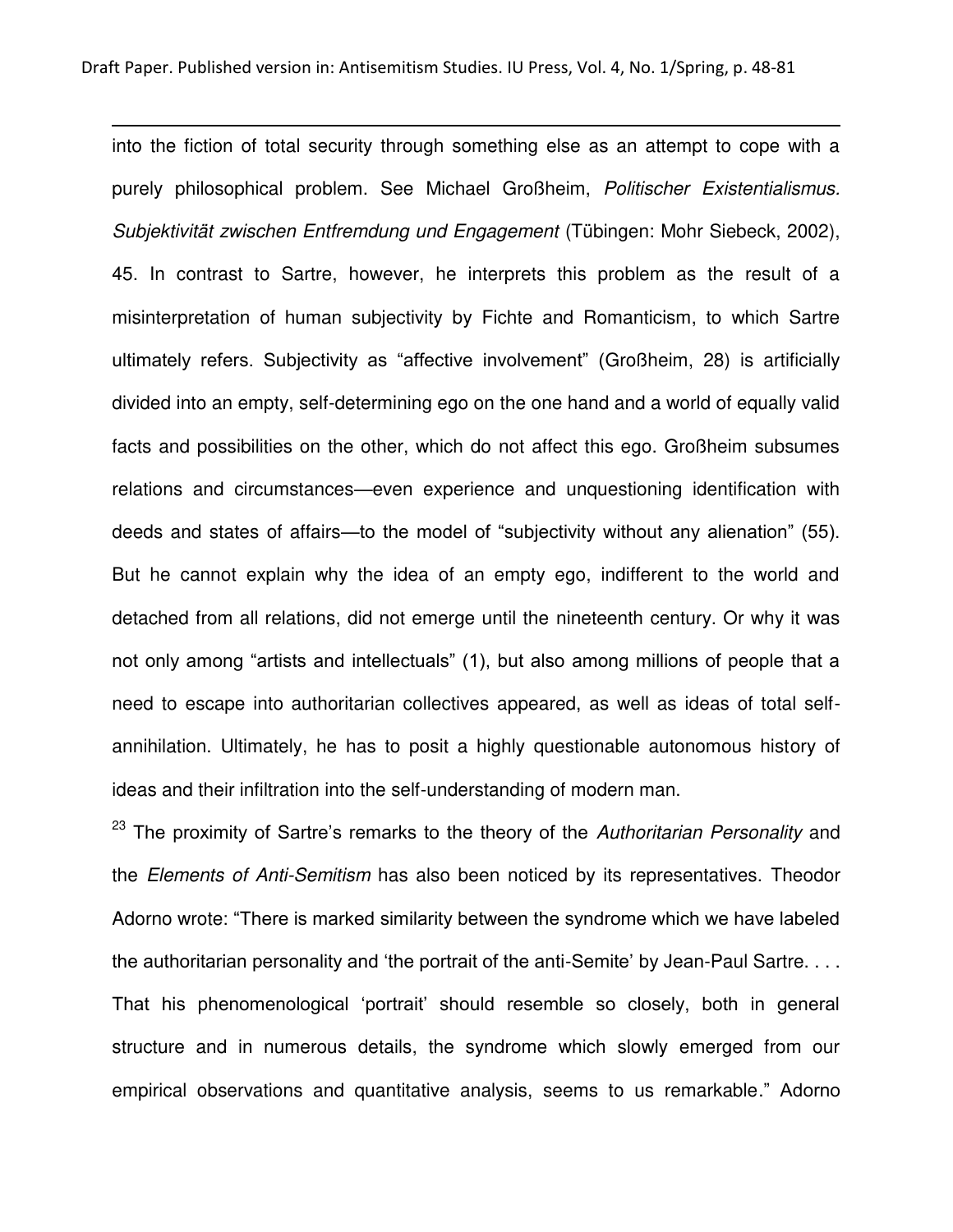quoted in Rolf Wiggershaus, *The Frankfurt School: Its History, Theories, and Political Significance* (Cambridge: MIT Press, 1996), 417.

<sup>24</sup> Sartre, *Anti-Semite and Jew*, 28.

 $25$  Ibid., 27.

l

<sup>26</sup> Ibid., 26. See also Thomas Haury, *Antisemitismus von links. Kommunistische Ideologie, Nationalismus und Antizionismus in der frühen DDR* (Hamburg: Hamburger Edition, 2002), 119; and, Jan Weyand, *Historische Wissenssoziologie des modernen Antisemitismus* (Göttingen: Wallstein, 2016).

<sup>27</sup> See Raphael Gross, *Anständig geblieben. Nationalsozialistische Moral* (Frankfurt/M:

S. Fischer, 2010), 36: "But in order to arouse moral indignation among the viewers [of the film "Jud Süß"], the Jews in the film had to be more than just remote-controlled monsters time, they also had to have a certain freedom and capacity to suffer."

<sup>28</sup> Sartre, *Anti-Semite and Jew*, 27, 28.

 $29$  Ibid., 28.

<sup>30</sup> See Daniel J. Goldhagen, *Hitler's Willing Executioners. Ordinary Germans and the Holocaust* (New York: Knopf, 1996), 28-29, 35, 38-39, 41, 43.

<sup>31</sup> Sartre, *Anti-Semite and Jew*, 28.

 $32$  Ibid., 30, 31.

 $33$  Ibid., 31.

<sup>34</sup> On this phrase [*verfolgende Unschuld*], see Karl Kraus, *Dritte Walpurgisnacht* (Frankfurt: Suhrkamp, 1989), 186-187: "One accuses he who tells the truth, the lie on which one was caught. One finds what one does reprehensible as soon as the other does it. You can call the 'armed attack from a safe hiding place a cowardly, common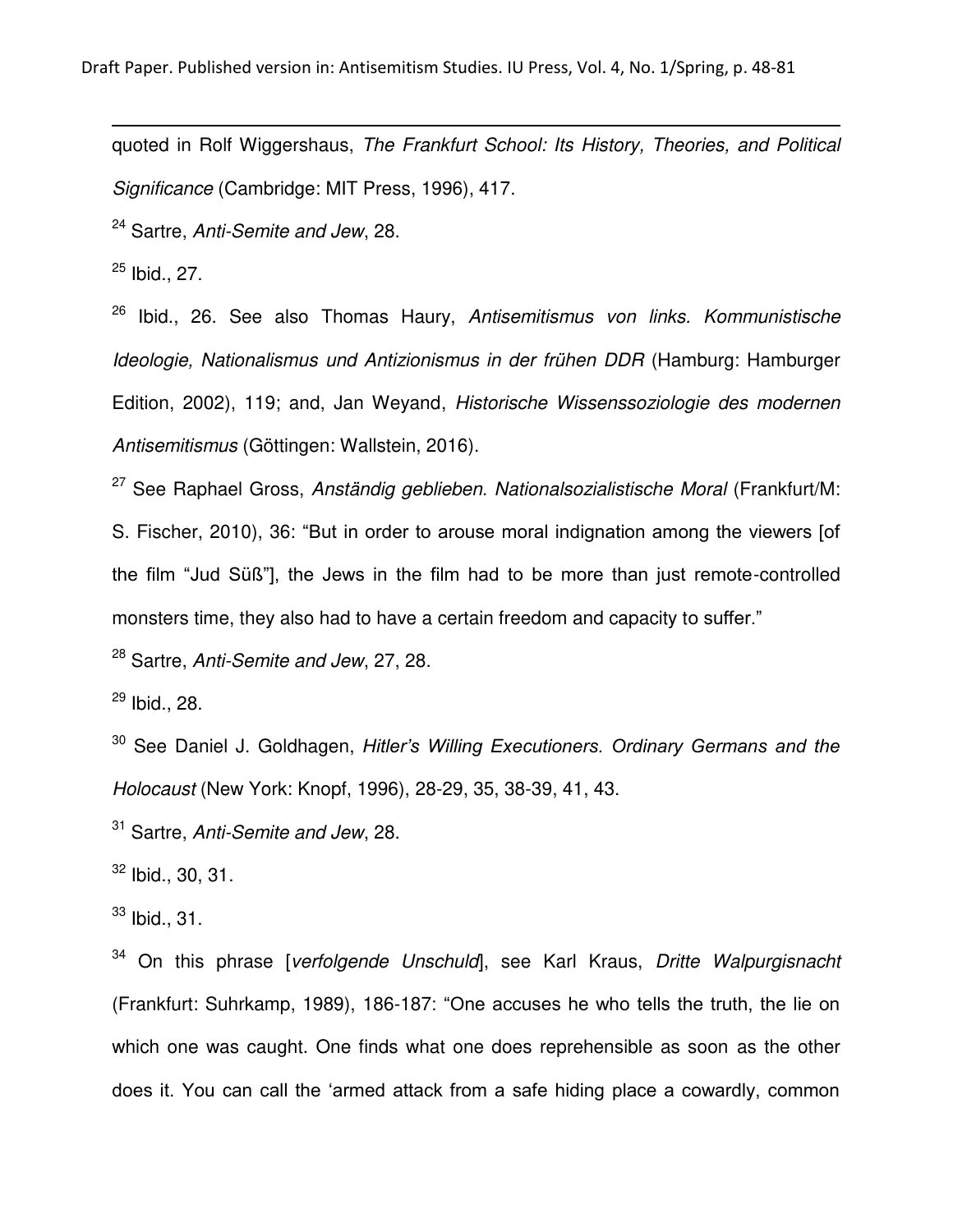assassination' and carry it out. What you do not want done to you, lie and do to the other."

<sup>35</sup> Sartre, *Anti-Semite and Jew*, 35.

l

<sup>36</sup> Harald Welzer, *Täter. Wie aus ganz normalen Menschen Massenmörder werden (*Frankfurt: S. Fischer, 2007), 48-49. Welzer refers to the fundamental significance of interpreting murder as meaningful work that must be done. Without this interpretation, he argues, the Shoah would not have been possible. I only mention in passing that Welzer puts forth an absurd distortion of Critical Theory—he considers it a theory of individual psychopathologies (42-43) only to reproduce the theory of the authoritarian character one-to-one at the end of his book, but without theoretical justification and without mention of Critical Theory.

<sup>37</sup> Sartre, *Anti-Semite and Jew*, 35.

 $38$  "Each man judges history in accordance with the profession that he follows. Shaped by the daily influence of the materials he works with, the workman sees society as the product of real forces acting in accordance with rigorous laws." (Ibid., 25).

 $39$  Ibid, 25-26.

 $40$  Ibid., 107.

 $41$  Ibid., 107-109.

 $42$  Ibid., 11.

<sup>43</sup> Sartre, *Being and Nothingness*, 11.

<sup>44</sup> Ibid., 22, 23.

 $45$  Ibid., 35.

 $46$  Ibid., 25.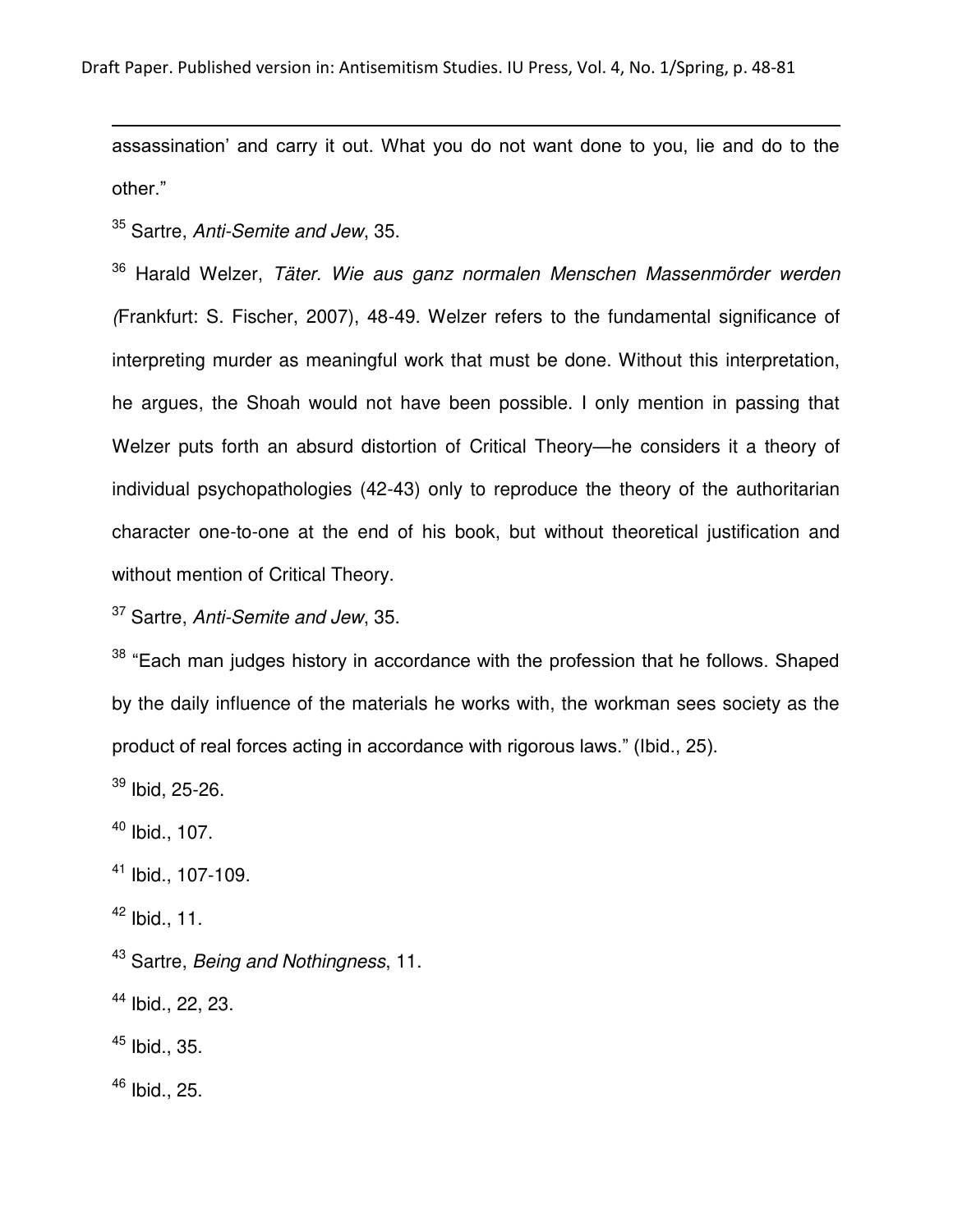47 <sup>47</sup> See Ulrich Pothast, *Die Unzulänglichkeit der Freiheitsbeweise. Zu einigen Lehrstücken aus der neueren Geschichte von Philosophie und Recht* (Frankfurt: Suhrkamp, 1980), 93.

<sup>48</sup> Ibid., 94.

<sup>49</sup> Sartre, *Being and Nothingness*, 11.

 $50$  Ibid.

<sup>51</sup> Pothast, *Freiheitsbeweise*, 94.

 $52$  Ibid., 95.

<sup>53</sup> Sartre, *Being and Nothingness*, 485.

<sup>54</sup> Sartre, *Existentialism*, 29; Sartre, *Being and Nothingness*, 439.

<sup>55</sup> Sartre, *Existentialism*, 22.

<sup>56</sup> Sartre, *Being and Nothingness*, 483. Herbert Marcuse criticizes Sartre, stating that the free subject is no longer the starting point for the rational determination and appropriation of the world, but the last refuge and expression of liberal ideology in the midst of totalitarian conditions. The free choice between enslavement and death, one of Sartre's favorite examples in *Being and Nothingness*, is a vanishing point and anchor of absolute spontaneity without spatio-temporal freedom of movement. Sartre thus correlates freedom with death, not with a successful life. In fact, Sartre quite cynically admits that Jews could have violated the prohibitions of the Nazi regime at any time if only they did not care so much about their lives (Sartre, *Being and Nothingness*, 524). See Herbert Marcuse, "Existentialism: Remarks on Jean-Paul Sartre's *L'etre et le Neant*", in *Philosophy and Phenomenological Research* 8.3 (1948): 322-323.  $57$  Ibid., 464, 465.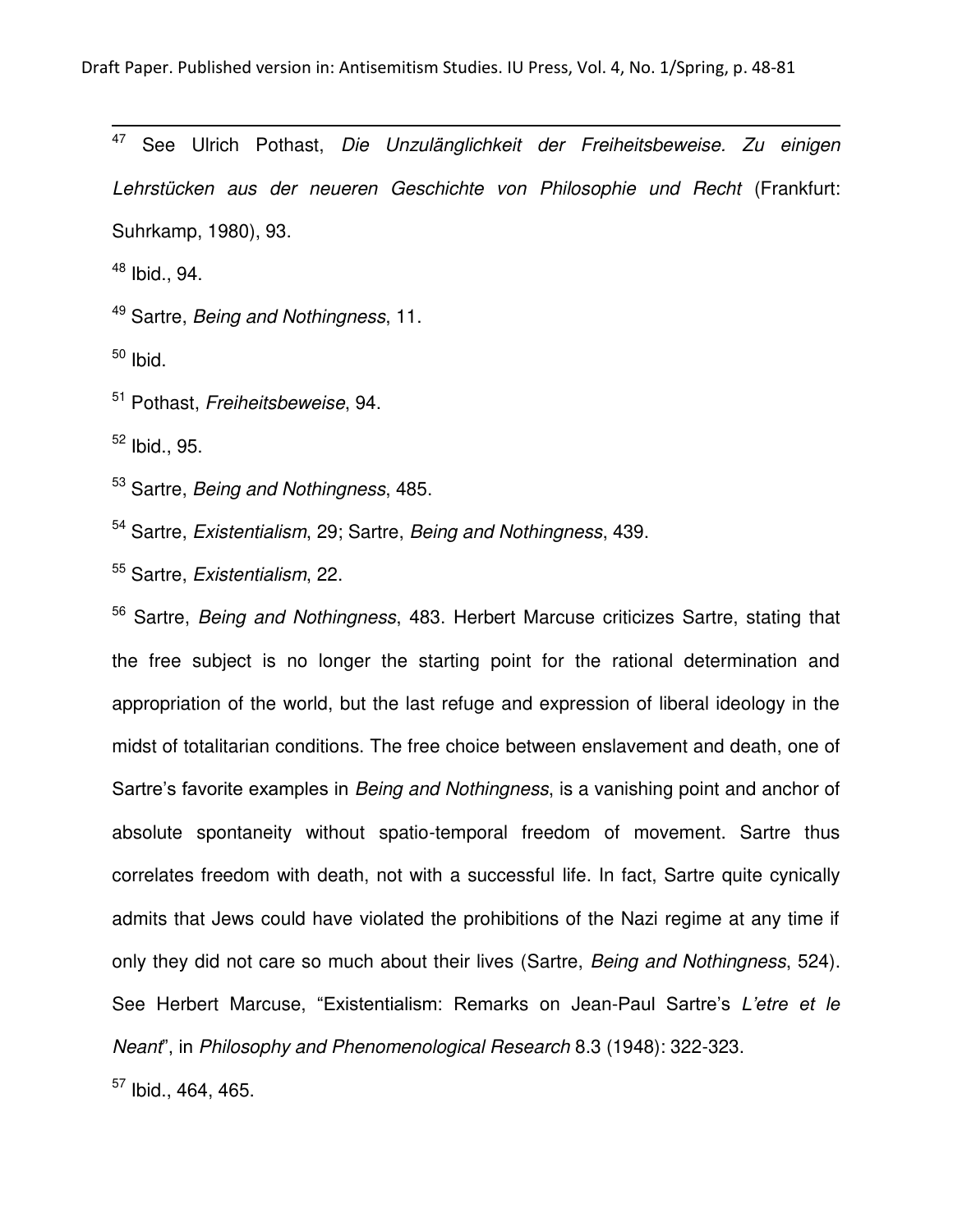Immanuel Kant, "Groundwork of the Metaphysics of Morals," in *Kant Practical Philosophy*. Mary Gregor, ed. and tran. (Cambridge: Cambridge University Press, 1999), 446.

<sup>59</sup> Sartre, *Being and Nothingness*, 29, 32.

 $60$  Ibid., 33.

l

 $61$  Ibid., 35.

62 Ibid., 38.

 $63$  Here Sartre radicalizes the problem of the decision in situations of moral dilemmas into a decisionistic ethics (Sartre, *Existentialism*, 30-31). He is right that an ethics of duty like that of Kant either ignores moral dilemmas or leaves the individual helpless in them. However, it is a completely different question as to whether, with Sartre, one must think of moral action in principle not from the rule but from the exception (which, of course, is not so rare in modern societies) and whether one can postulate a criterionless decision for criteria.

<sup>64</sup> Sartre, *Being and Nothingness*, 38.

<sup>65</sup> Sartre, *Existentialism*, 26, 28.

<sup>66</sup> See Immanuel Kant*,* "Critique of Practical Reason," in *Kant Practical Philosophy*. Mary Gregor, ed. and tran. (Cambridge: Cambridge University Press, 1999), 5:29, 5:33.  $67$  Sartre thus criticizes what Leonhard Creuzer, a shrewd contemporary of Kant, called "intelligible fatalism." Leonhard Creuzer, "Skeptische Betrachtungen über die Freiheit des Willens", in R. Bittner/K. Cramer, eds., *Materialien zu Kants "Kritik der praktischen Vernunft"* (Frankfurt: Suhrkamp, 1975), 282. This implies the identification of freedom with morality, whereby immoral action would consequently be unfree action (279). This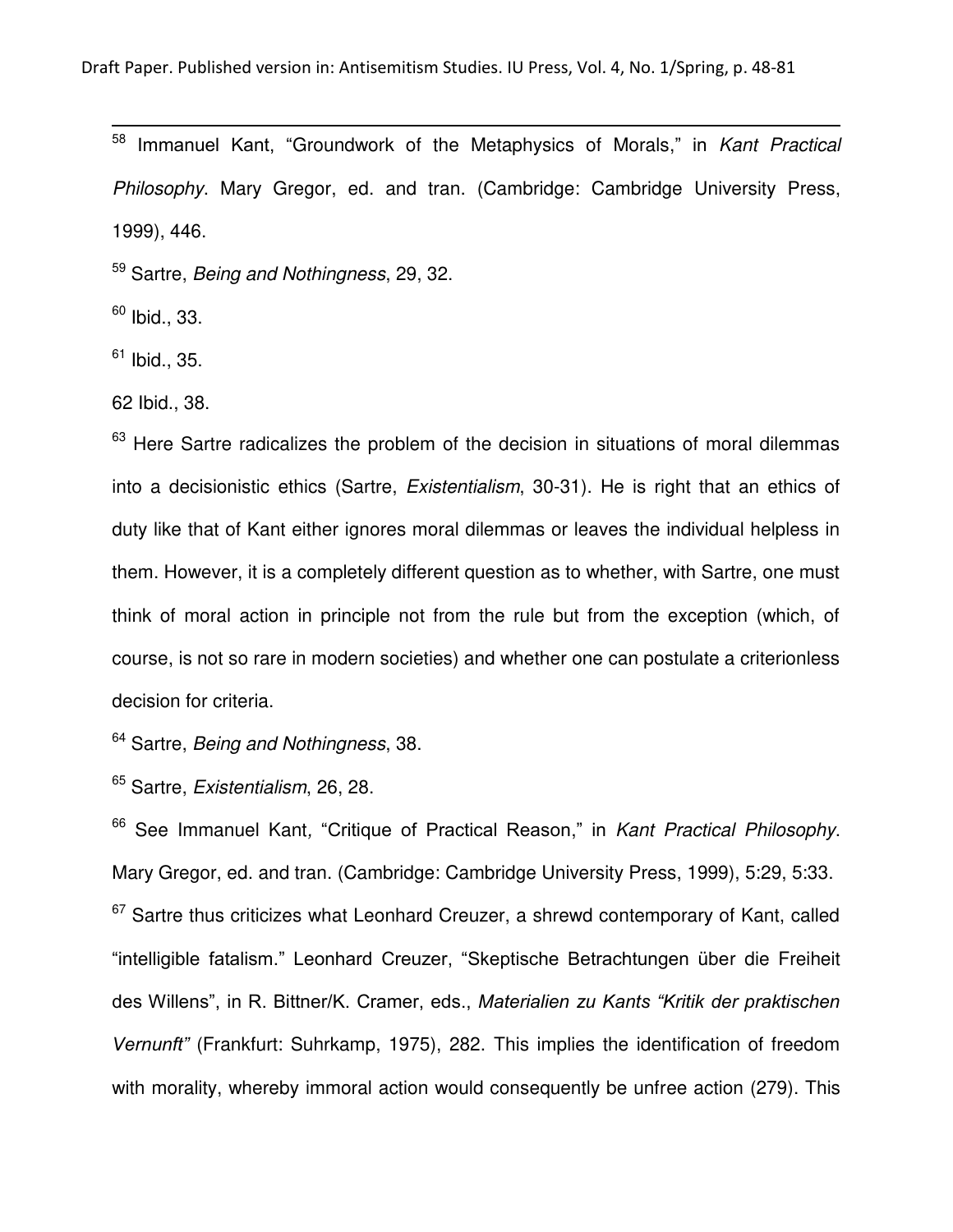tendency is clearly present in Kant. In the Introduction to the *Metaphysics of Morals*, Kant emphasizes that "freedom can never be located in a rational subject's being able to choose in opposition to his (lawgiving) reason." Immanuel Kant, "The Metaphysics of Morals," in *Kant Practical Philosophy*. Mary Gregor, ed. and tran. (Cambridge: Cambridge University Press, 1999), 6:226). Therefore, "only freedom in relation to the internal lawgiving of reason is really an ability; the possibility of deviating from it is an inability" (6:227). But Kant also revises this assessment and tends more and more towards decisionism. For a criticism of Kant's incompatible theories of freedom (i.e. his intellectualist and decisionist views), see Samuel Klar, *Moral und Politik bei Kant. Eine Untersuchung zu Kants praktischer und politischer Philosophie im Ausgang der "Religion innerhalb der Grenzen der bloßen Vernunft"* (Würzburg: Königshausen & Neumann, 2007), 67-80. Klar's arguments against decisionism are thus also relevant for Sartre.

<sup>68</sup> Sartre, *Being and Nothingness*, 43.

 $69$  Ibid., 54.

l

 $70$  Ibid., 49.

 $71$  Ibid., 52-53.

 $^{72}$  Ibid., 75.

 $^{73}$  Ibid., 68.

<sup>74</sup> See Daniel J. Goldhagen*, A Moral Reckoning: The Role of the Catholic Church in the Holocaust and Its Unfulfilled Duty of Repair* (New York: Knopf, 2003), 18-19. Goldhagen rejects Sartre's *Anti-Semite and Jew* due to its alleged lack of factual basis. He does not realize how much his own axioms for research on antisemitism (Goldhagen, *Willing*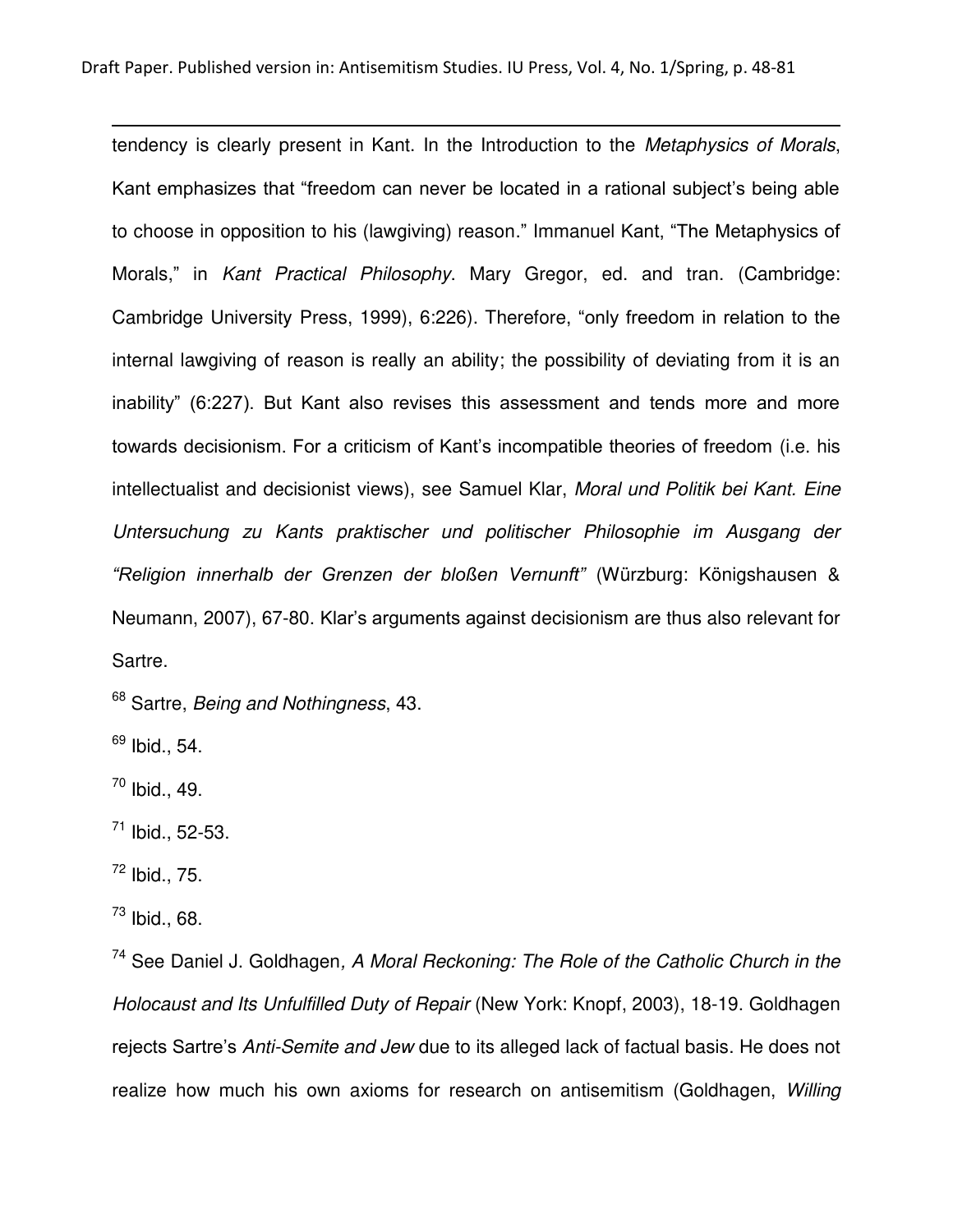*Executioners*, 39-41.) have in common with Sartre's approach—how much they had been anticipated by Sartre.

<sup>75</sup> Sartre, *Anti-Semite and Jew*, 12. Hannah Arendt also emphasizes that the "longing" for "the most rigid, fantastically fictitious consistency of an ideology" which "transcend[s], the elements of reality, of verifiable experiences" is a hallmark of the totalitarian attitude (Arendt, *Origins of Totalitarianism*, 352, 362). However, Arendt associates this longing for a rigid "fictitious world" (362) with socio-historical conditions, the "essential homelessness" of a world whose "accidental, incomprehensible aspects" the masses "can no longer bear," (352) a world which has thoroughly atomized them. This is reminiscent of Fromm's thesis of the escape from negative freedom.

<sup>76</sup> Sartre, *Anti-Semite and Jew, 13.*

 $77$  Ibid., 14.

l

 $78$  There seems to be no room here for a concept of necessarily false consciousness, which—one must say over and over again—does *not* imply that people are *determined* to hold incorrect views of reality. Sartre therefore cannot take into account how a reified consciousness, shaped by everyday experiences with capitalist forms of wealth, could be a source (albeit not the only one) of antisemitic attitudes. In contrast, the strength of Postone's work lies in its ideology-critical perspective. See Moishe Postone, "Antisemitism and National Socialism, *New German Critique* 19, Special Issue 1: Germans and Jews (Winter 1980), 97-115.

<sup>79</sup> Sartre, *Being and Nothingness*, 68.

<sup>80</sup> See Welzer, *Täter*, 59-60.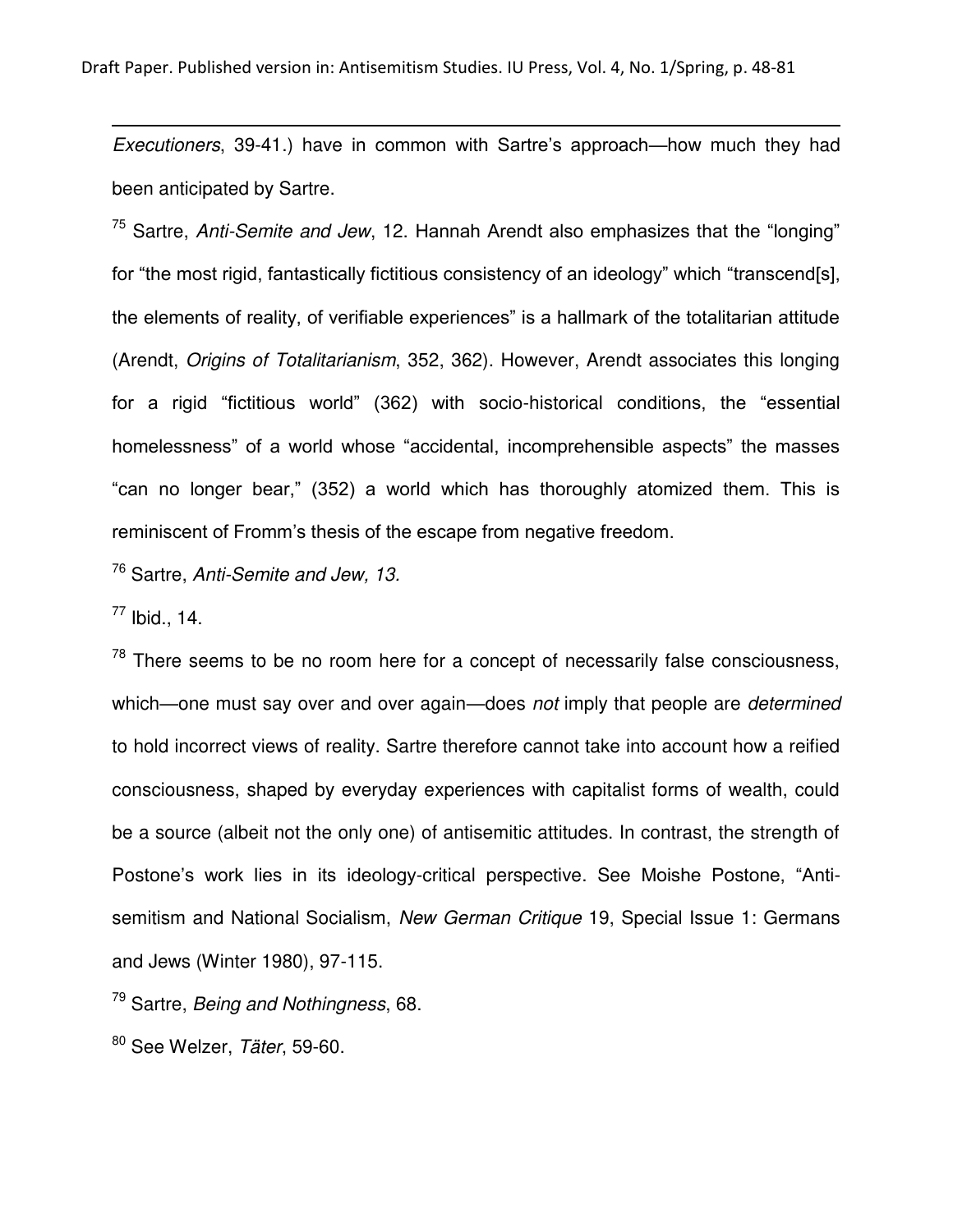<sup>81</sup> It is questionable whether the phrase "*my* decisions" makes any sense at all for the unconnected decision points. Because "I" am supposedly not the same "I" who decides in the next second.

<sup>82</sup> Sartre, *Being and Nothingness*, 40.

<sup>83</sup> Arthur C. Danto criticizes Sartre from another angle. According to him, absolute freedom is a reflective cognition, or, at least, conjecture that by no means denotes evidence. Thus, people could certainly believe in determinism "without ever having known or thought otherwise." Arthur C. Danto, *Jean-Paul Sartre* (Glasgow: Fontana, 1975), 79. Consider, for example, a medieval Christian raised with a belief in the Augustinian doctrine of grace or a 5 year old Palestinian child raised by members of Hamas. Although their attempts to become a mere object of divine will or of pure national identity may be doomed to failure, they would nevertheless not be an expression of bad faith in the Sartrean sense.

<sup>84</sup> Sartre, *Being and Nothingness*, 49.

 $85$  Ibid., 68.

l

<sup>86</sup> Ibid., 433, 434.

 $87$  Ibid., 435.

 $88$  Ibid., 436.

89 Ibid., 435, 434-435.

 $90$  Ibid. 443.

 $91$  Sartre wants to discover the structure of being-for-itself in affect. For a critical view, see Jürgen Hengelbrock, *Jean-Paul Sartre. Freiheit als Notwendigkeit* (München: Karl Alber Verlag, 1989), 124. According to Hengelbrock, affect is anything but autonomous.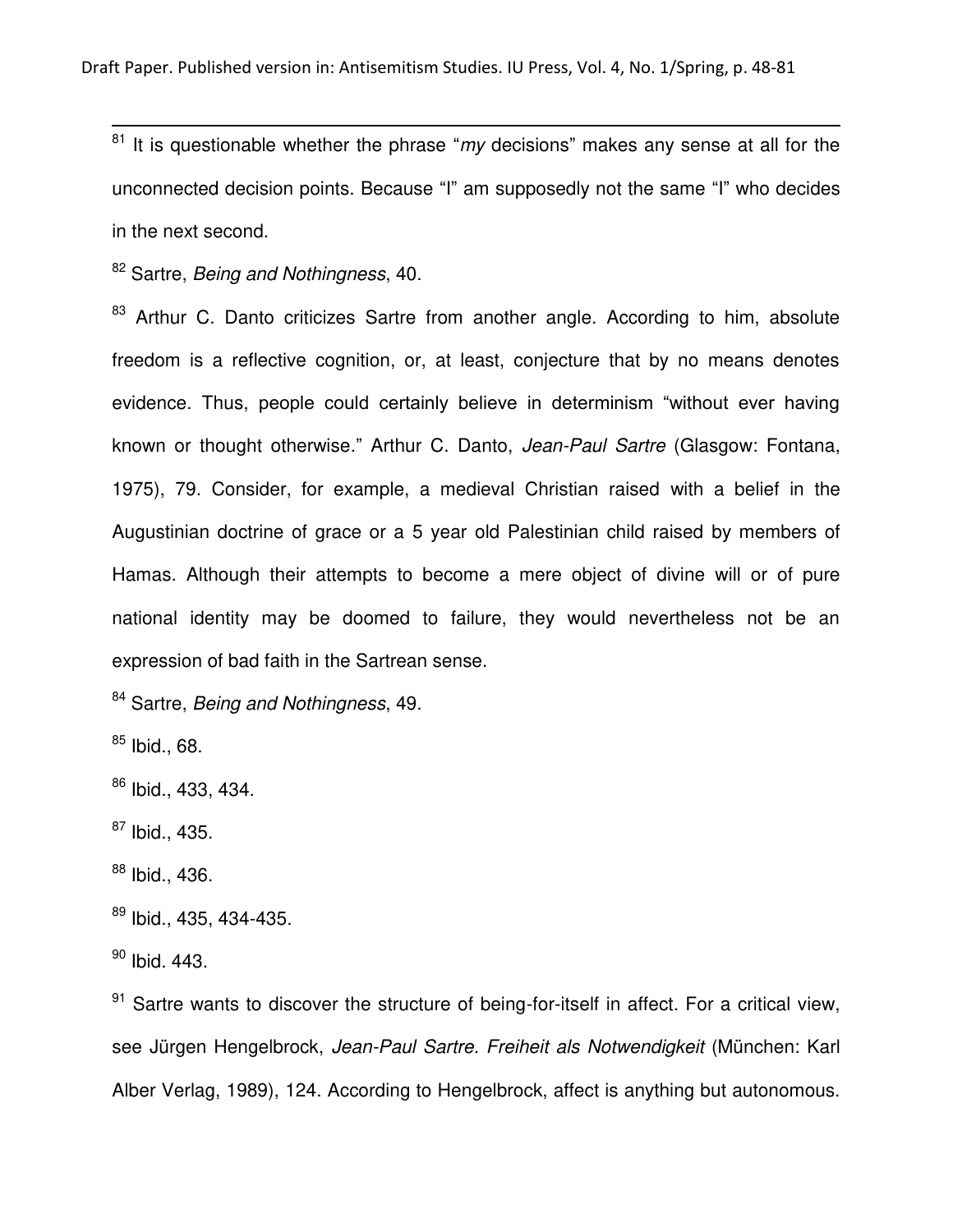It is rather (to say with Kant) an expression of a pathological affection. Hengelbrock writes that if one wants to describe this quality of affect—fleeing a state of affairs—as autonomy, then one must also absurdly "grant autonomy to the plant," since it too turns its leaves towards the light to "negate" a state of affairs.

<sup>92</sup> Sartre, *Being and Nothingness*, 443.

93 Ibid., 457.

l

<sup>94</sup> Ibid., 460.

 $95$  Ibid., 457.

<sup>96</sup> Ibid., 460.

<sup>97</sup> Ibid., 448.

<sup>98</sup> Max Weber, *Economy and Society*. Keith Tribe, ed. and tran. (Cambridge: Harvard University Press, 2019), 88.

<sup>99</sup> Sartre, *Being and Nothingness*, 463, 464.

<sup>100</sup> Ibid., 476.

 $101$  Ibid., 478.

<sup>102</sup> Ibid., 479.

 $103$  Ibid., 443, 444. "What we usually understand by 'will' is a conscious decision that most of us take after we have made ourselves what we are." See Sartre, *Existentialism*,

23.

 $104$  Ibid.

<sup>105</sup> Danto, *Sartre*, 71.

<sup>106</sup> Recall here Sartre's definition of antisemitism as a "conception of the world" (Sartre, *Anti-Semite and Jew*, 11).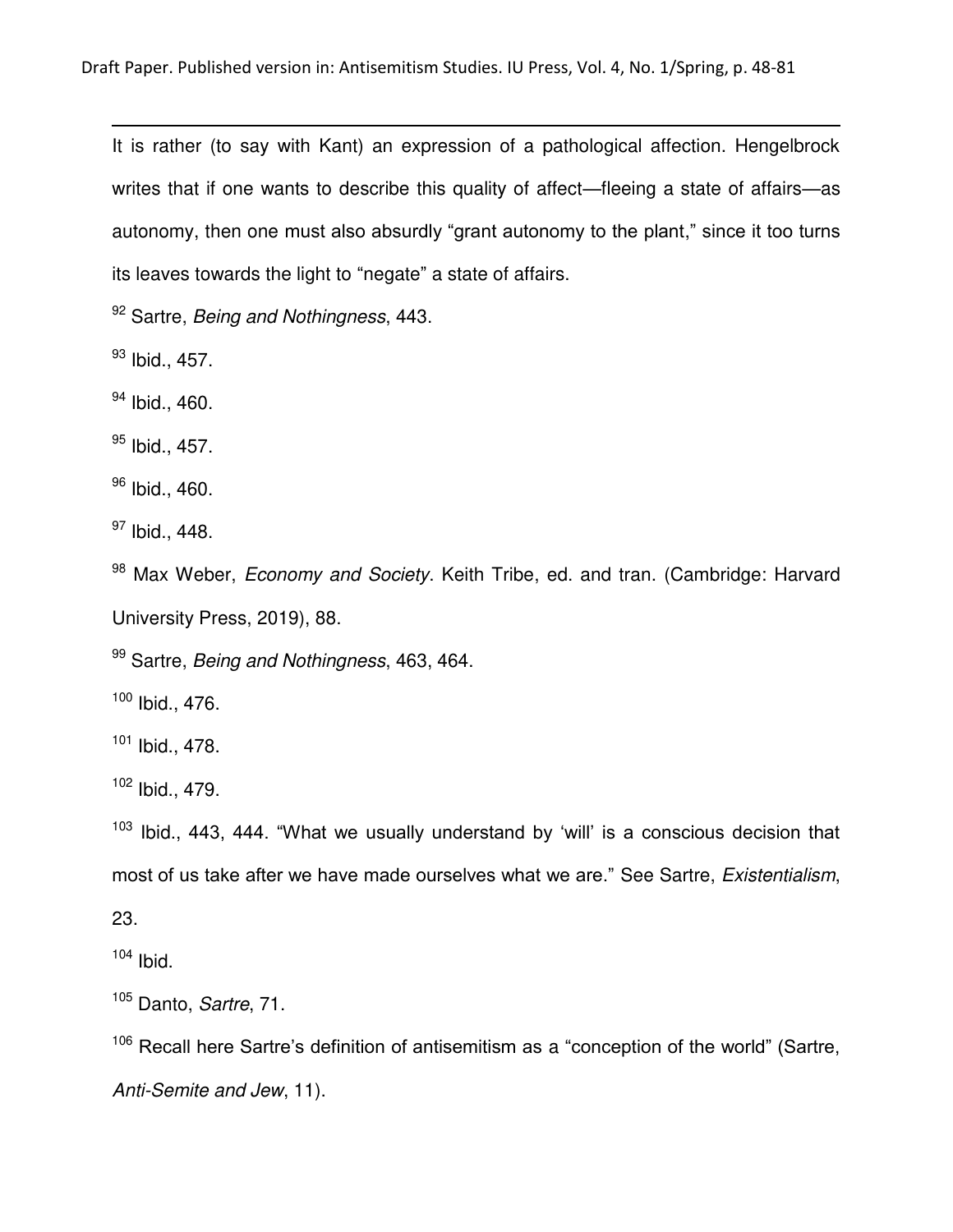<sup>107</sup> Hengelbrock, *Sartre*, 135-136.

<sup>108</sup> Sartre, *Being and Nothingness*, 463.

<sup>109</sup> Ibid., 570.

l

<sup>110</sup> Charles Taylor, "What is Human Agency?" in Taylor, *Human Agency and Language:* 

*Philosophical Papers 1* (Cambridge: Cambridge University Press, 1985), 29.

<sup>111</sup> Sartre, *Being and Nothingness*, 479.

<sup>112</sup> Sartre, *Existentialism*, 45.

<sup>113</sup> Taylor, "Human Agency," 32.

<sup>114</sup> Ibid., 33.

 $115$  Ibid., 35.

<sup>116</sup> Keil, *Willensfreiheit,* 173.

<sup>117</sup> See Sartre, *Being and Nothingness*, 29, 31-32.

<sup>118</sup> Taylor, "Human Agency," 35. Sartre formulates this promise of self-possession: "[t]hus, the first step of existentialism is to put every man in possession of what he is and to entrust him with total responsibility for his existence" (translation modified). Sartre, *Existentialism*, 23.

<sup>119</sup> Taylor, "Human Agency," 29. Hartmut Rosa reconstructs the social-structural conditions of a capitalist "accelerating society" that are necessary to produce the idea of a "punctual self" (253) completely disconnected from the world and at the same time completely emptied, one whose freedom consists only in being torn away from everything and for whom the other human being is only the limit of his own freedom (which includes nothing except being torn away), that is, the "possible death of my possibilities." See Rosa, *Weltbeziehungen im Zeitalter der Beschleunigung. Umrisse*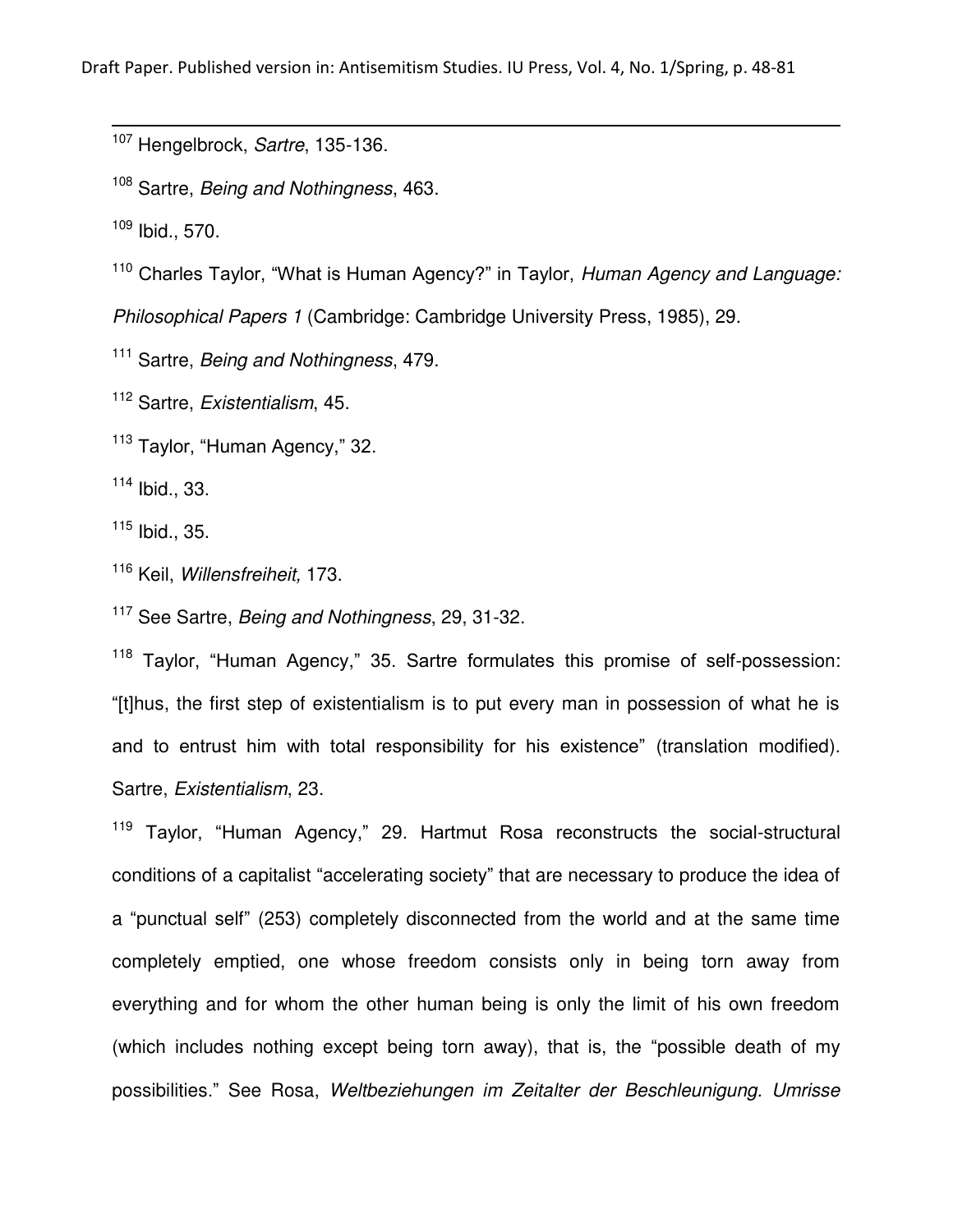l

*einer neuen Gesellschaftskritik* (Frankfurt: Suhrkamp, 2012), 249-253. Axel Honneth also aptly notes that Sartre sees in intersubjectivity only the "struggle for the maintenance of the pure transcendence of the for-itself," or rather an "existentially reinterpreted" struggle for self-preservation of the "empty openness of a for-itself." Axel Honneth, "The Struggle for Recognition: On Sartre's Theory of Intersubjectivity," in Honneth, *The Fragmented World of the Social* (Albany: State University of New York Press, 1995), 165.

<sup>120</sup> See also Pothast, *Freiheitsbeweise,* 100-101. Ernst Tugendhat shows how the existentialist-decisionist concept of choice flips over into total heteronomy, using Heidegger as an example. Ernst Tugendhat, *Self-Consciousness and Self-Determination* (Cambridge: MIT Press, 1986), 200-219.

 $121$  See Kunstreich's thesis that Sartre's theory permits a "critique of the antisemite as a subject responsible for his choice" (Kunstreich, "Israelkritik," 11).

<sup>122</sup> Jean-Paul Sartre, *The Transcendence of the Ego* (New York: Hill and Wang, 1960), 98.

Ingo Elbe is a researcher and lecturer at the Institute of Philosophy at the University of Oldenburg. From 2014 to 2018 he was co-editor of *Zeitschrift für kritische Sozialtheorie und Philosophie*. His research focuses on Karl Marx and the reception of Marx, Critical Theory, political philosophy, criticism of postmodern political thought, as well as theories of antisemitism and fascism.